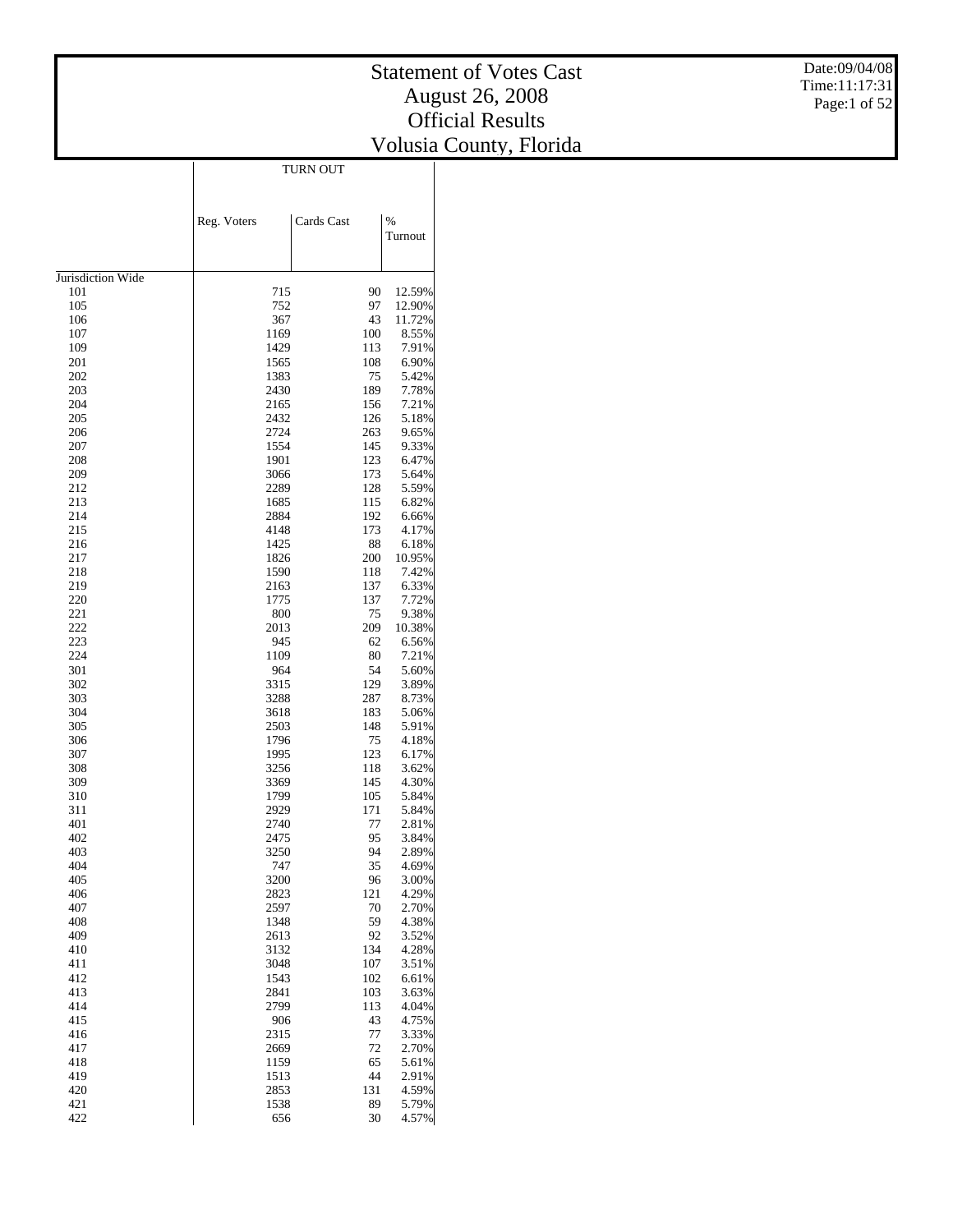Date:09/04/08 Time:11:17:31 Page:2 of 52

|            | TURN OUT     |            |                 |  |  |  |  |
|------------|--------------|------------|-----------------|--|--|--|--|
|            |              |            |                 |  |  |  |  |
|            |              |            |                 |  |  |  |  |
|            | Reg. Voters  | Cards Cast | $\%$            |  |  |  |  |
|            |              |            | Turnout         |  |  |  |  |
|            |              |            |                 |  |  |  |  |
|            |              |            |                 |  |  |  |  |
| 423        | 3101         | 82         | 2.64%           |  |  |  |  |
| 424<br>425 | 2467<br>397  | 67<br>45   | 2.72%<br>11.34% |  |  |  |  |
| 426        | 2285         | 82         | 3.59%           |  |  |  |  |
| 427        | 1908         | 78         | 4.09%           |  |  |  |  |
| 428        | 2544         | 62         | 2.44%           |  |  |  |  |
| 429        | 1966         | 64         | 3.26%           |  |  |  |  |
| 501<br>502 | 2936<br>2545 | 288<br>225 | 9.81%           |  |  |  |  |
| 503        | 1815         | 181        | 8.84%<br>9.97%  |  |  |  |  |
| 504        | 1766         | 102        | 5.78%           |  |  |  |  |
| 505        | 1581         | 77         | 4.87%           |  |  |  |  |
| 506        | 1910         | 212        | 11.10%          |  |  |  |  |
| 508        | 1456         | 125        | 8.59%           |  |  |  |  |
| 509<br>510 | 2243<br>2775 | 187<br>307 | 8.34%<br>11.06% |  |  |  |  |
| 511        | 837          | 62         | 7.41%           |  |  |  |  |
| 512        | 1313         | 141        | 10.74%          |  |  |  |  |
| 513        | 2081         | 235        | 11.29%          |  |  |  |  |
| 514        | 1867         | 108        | 5.78%           |  |  |  |  |
| 515        | 2435         | 245        | 10.06%          |  |  |  |  |
| 516<br>517 | 2502<br>2524 | 334<br>235 | 13.35%<br>9.31% |  |  |  |  |
| 519        | 1773         | 162        | 9.14%           |  |  |  |  |
| 521        | 2181         | 169        | 7.75%           |  |  |  |  |
| 522        | 2660         | 208        | 7.82%           |  |  |  |  |
| 523        | 2715         | 134        | 4.94%           |  |  |  |  |
| 525        | 1835         | 137        | 7.47%           |  |  |  |  |
| 526<br>527 | 1684<br>2129 | 94<br>134  | 5.58%<br>6.29%  |  |  |  |  |
| 528        | 2058         | 116        | 5.64%           |  |  |  |  |
| 529        | 1784         | 131        | 7.34%           |  |  |  |  |
| 530        | 2039         | 117        | 5.74%           |  |  |  |  |
| 531        | 572          | 48         | 8.39%           |  |  |  |  |
| 532<br>533 | 2582<br>1105 | 268<br>78  | 10.38%<br>7.06% |  |  |  |  |
| 534        | 861          | 78         | 9.06%           |  |  |  |  |
| 602        | 1895         | 109        | 5.75%           |  |  |  |  |
| 603        | 2784         | 145        | 5.21%           |  |  |  |  |
| 605        | 1305         | 122        | 9.35%           |  |  |  |  |
| 607        | 2070         | 225        | 10.87%          |  |  |  |  |
| 608<br>609 | 1578<br>1490 | 204<br>109 | 12.93%<br>7.32% |  |  |  |  |
| 614        | 2714         | 191        | 7.04%           |  |  |  |  |
| 615        | 2298         | 129        | 5.61%           |  |  |  |  |
| 617        | 818          | 45         | 5.50%           |  |  |  |  |
| 618        | 1595         | 152        | 9.53%           |  |  |  |  |
| 619        | 1899         | 155        | 8.16%           |  |  |  |  |
| 620<br>621 | 2098<br>1567 | 38<br>25   | 1.81%<br>1.60%  |  |  |  |  |
| 622        | 1092         | 57         | 5.22%           |  |  |  |  |
| 623        | 1402         | 61         | 4.35%           |  |  |  |  |
| 624        | 1662         | 101        | 6.08%           |  |  |  |  |
| 625        | 1953         | 218        | 11.16%          |  |  |  |  |
| 626        | 1874         | 164        | 8.75%           |  |  |  |  |
| 628<br>629 | 2368<br>1896 | 172<br>187 | 7.26%<br>9.86%  |  |  |  |  |
| 632        | 577          | 20         | 3.47%           |  |  |  |  |
| 633        | 1411         | 62         | 4.39%           |  |  |  |  |
| 636        | 1506         | 51         | 3.39%           |  |  |  |  |
| 637        | 1419         | 218        | 15.36%          |  |  |  |  |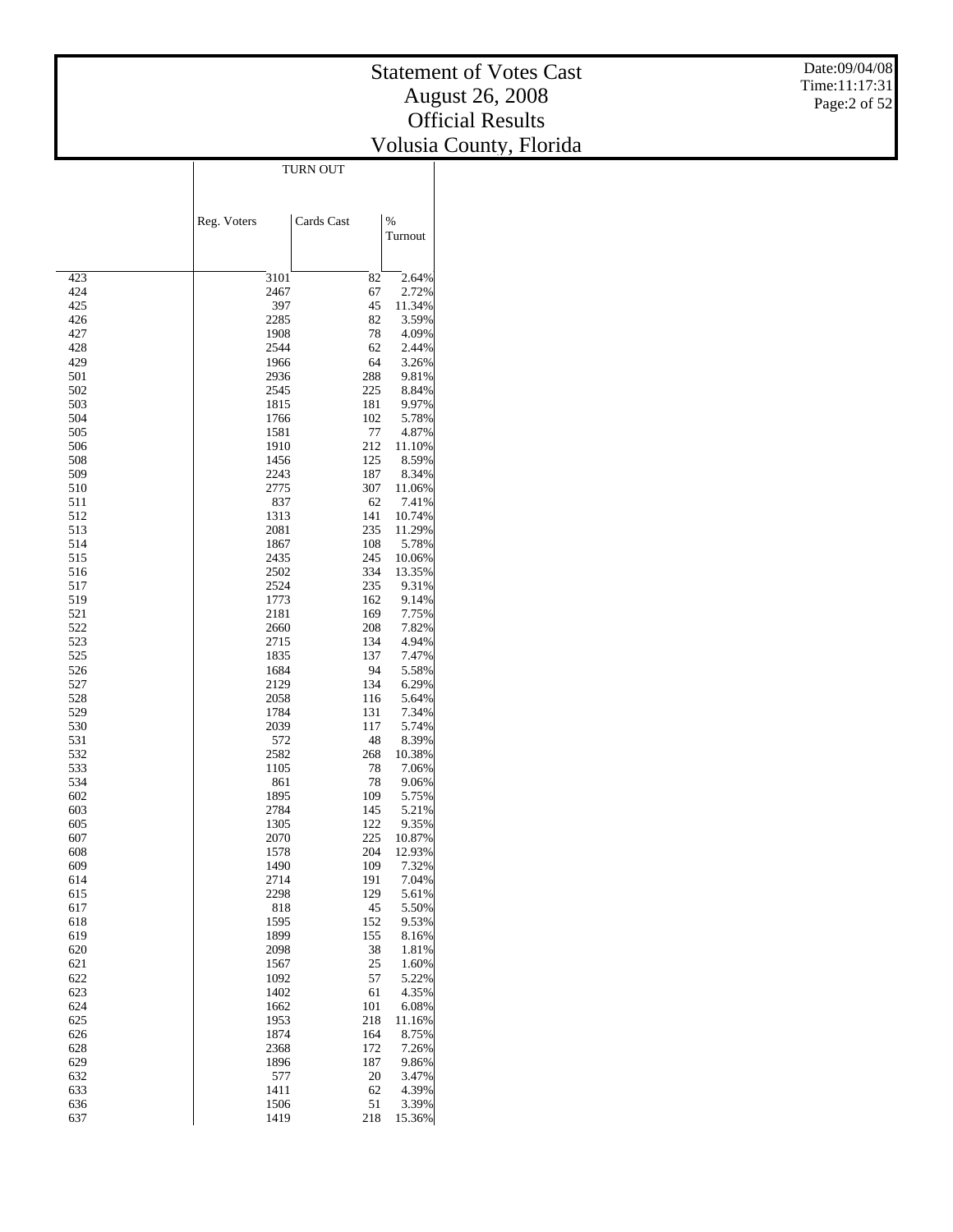$\overline{\phantom{a}}$ 

|                 |                  |            | $\%$            |
|-----------------|------------------|------------|-----------------|
|                 | Reg. Voters      | Cards Cast | Turnout         |
|                 |                  |            |                 |
| 638             | 1252             | 121        | 9.66%           |
| 639             | 1290             | 130        | 10.08%          |
| 640             | 2076             | 127        | 6.12%           |
| 641             | 2658             | 208        | 7.83%           |
| 701             | 2101             | 187        | 8.90%           |
| 702             | 3250             | 387        | 11.91%          |
| 703             | 2704             | 244        | 9.02%           |
| 704<br>705      | 1127             | 61         | 5.41%<br>14.40% |
| 706             | 1535<br>1974     | 221<br>216 | 10.94%          |
| 709             | 2610             | 170        | 6.51%           |
| 711             | 2752             | 242        | 8.79%           |
| 712             | 2432             | 165        | 6.78%           |
| 714             | 2916             | 236        | 8.09%           |
| 716             | 2587             | 232        | 8.97%           |
| 717             | 2848             | 213        | 7.48%           |
| 718             | 2118             | 212        | 10.01%          |
| 719<br>720      | 983<br>2447      | 97<br>196  | 9.87%           |
| 722             | 2239             | 142        | 8.01%<br>6.34%  |
| 723             | 1674             | 131        | 7.83%           |
| 724             | 2200             | 195        | 8.86%           |
| 725             | 2027             | 205        | 10.11%          |
| 726             | 2867             | 605        | 21.10%          |
| 727             | 2231             | 234        | 10.49%          |
| 728             | 2069             | 263        | 12.71%          |
| 729             | 4082             | 368        | 9.02%           |
| 730             | 1854             | 262        | 14.13%          |
| 731<br>732      | 1756<br>2996     | 139<br>370 | 7.92%<br>12.35% |
| 733             | 1539             | 152        | 9.88%           |
| 801             | 833              | 72         | 8.64%           |
| 803             | 1908             | 194        | 10.17%          |
| 804             | 2045             | 199        | 9.73%           |
| 805             | 2359             | 239        | 10.13%          |
| 806             | 2139             | 272        | 12.72%          |
| 807<br>808      | 1433<br>3245     | 99<br>196  | 6.91%<br>6.04%  |
| 809             | 1649             | 118        | 7.16%           |
| 810             | 1041             | 120        | 11.53%          |
| 811             | 2041             | 223        | 10.93%          |
| 812             | 1251             | 136        | 10.87%          |
| 813             | 1899             | 182        | 9.58%           |
| 814             | 2546             | 166        | 6.52%           |
| 815             | 1650             | 135        | 8.18%           |
| 816<br>901      | 1586<br>2213     | 119<br>155 | 7.50%<br>7.00%  |
| 902             | 2896             | 163        | 5.63%           |
| 903             | 2537             | 164        | 6.46%           |
| 904             | 1788             | 96         | 5.37%           |
| 905             | 1253             | 71         | 5.67%           |
| 906             | 740              | 81         | 10.95%          |
| 907             | 912              | 61         | 6.69%           |
| 908             | 2678             | 179        | 6.68%           |
| 909             | 1413             | 306        | 21.66%          |
| 910<br>912      | 1298<br>1604     | 81<br>119  | 6.24%<br>7.42%  |
| 913             | 2429             | 268        | 11.03%          |
| Absentee        | 0                | 8464       |                 |
| Early Voting OS | 0                | 3306       |                 |
| Provisional     | $\boldsymbol{0}$ | 48         |                 |

TURN OUT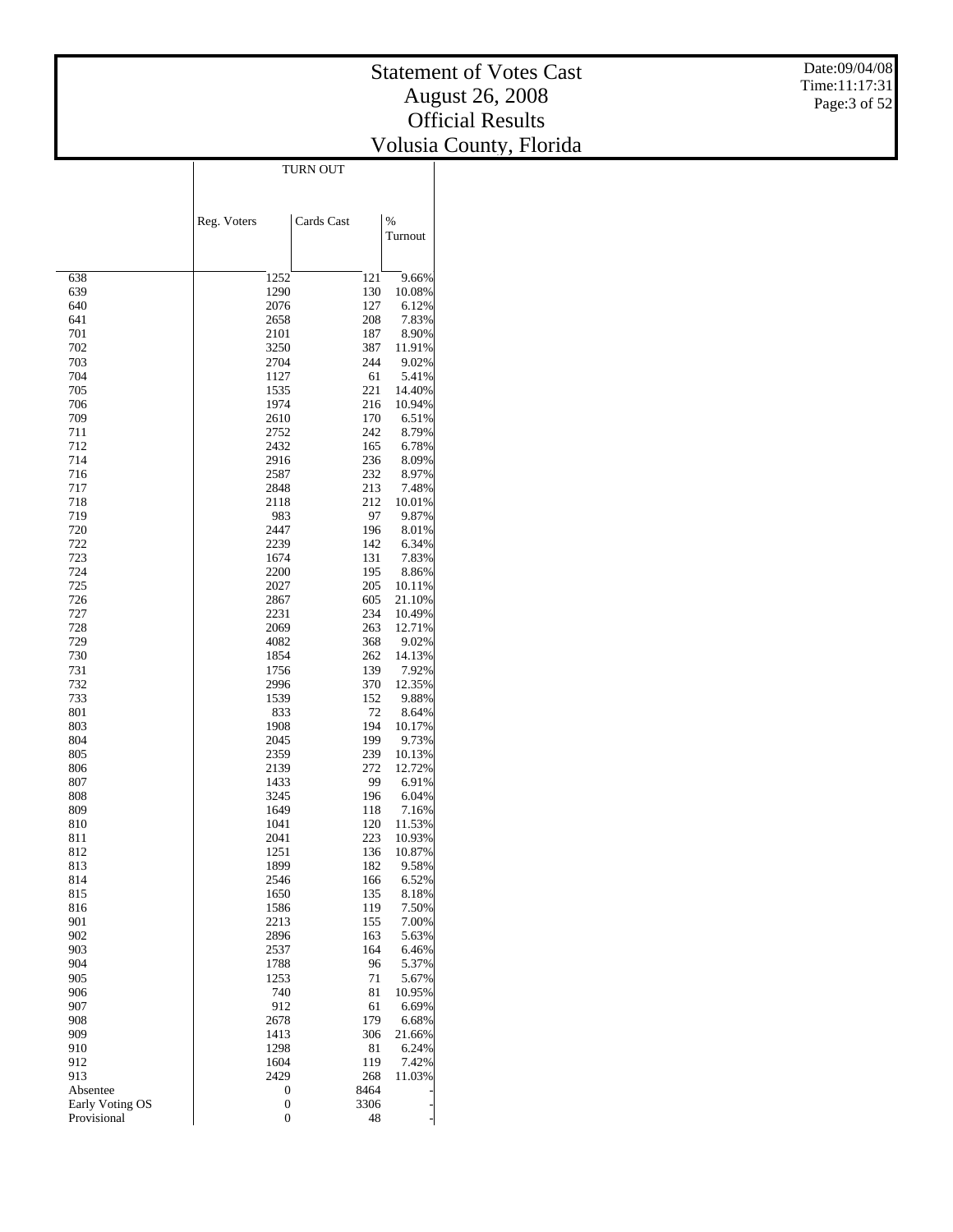|                                             |             |                               |                 | <b>Statement of Votes Cast</b><br><b>August 26, 2008</b><br><b>Official Results</b><br>Volusia County, Florida | Date:09/04/08<br>Time:11:17:31<br>Page:4 of 52 |
|---------------------------------------------|-------------|-------------------------------|-----------------|----------------------------------------------------------------------------------------------------------------|------------------------------------------------|
|                                             | Reg. Voters | <b>TURN OUT</b><br>Cards Cast | $\%$<br>Turnout |                                                                                                                |                                                |
| Unscanned<br>Provisional After 7pm<br>Total | 358984      | $\Omega$<br>38053             | 10<br>10.60%    |                                                                                                                |                                                |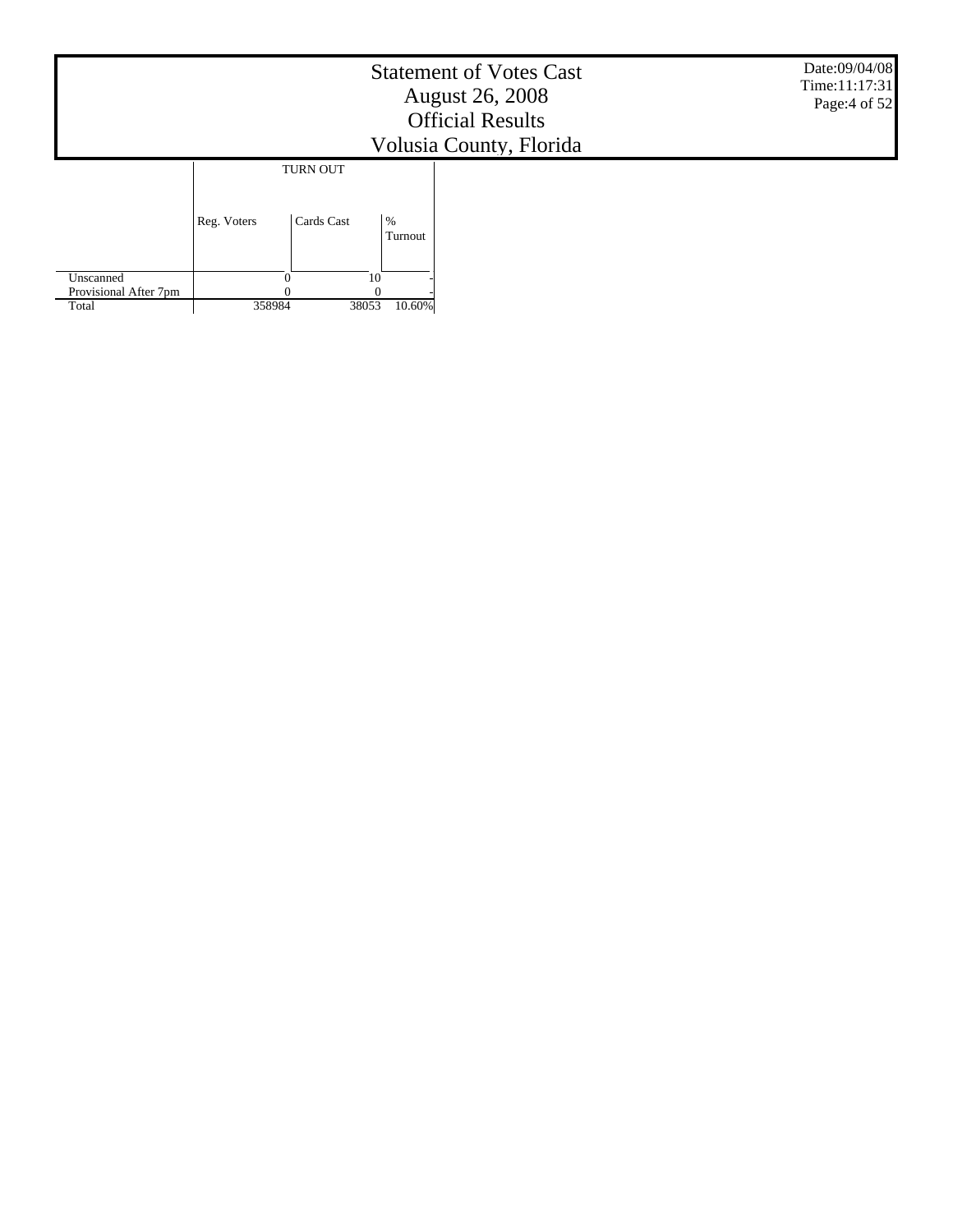Date:09/04/08 Time:11:17:31 Page:5 of 52

| Congress 7 Dem |  |
|----------------|--|

|                   | Reg. Voters | Times<br>Counted | <b>Total Votes</b> |                  | Faye Armitage (DEM) |              | Clyde Malloy (DEM) |
|-------------------|-------------|------------------|--------------------|------------------|---------------------|--------------|--------------------|
| Jurisdiction Wide |             |                  |                    |                  |                     |              |                    |
| 101               | 202         | 15               | 12                 | 7                | 58.33%              | 5            | 41.67%             |
| 105               | 136         | 25               | 20                 | 12               | 60.00%              | 8            | 40.00%             |
| 106               | 72          | 6                | $\overline{4}$     | 2                | 50.00%              | 2            | 50.00%             |
| 107               | 104         | 8                | 6                  | $\overline{4}$   | 66.67%              | 2            | 33.33%             |
| 109               | 505         | 52               | 45                 | 26               | 57.78%              | 19           | 42.22%             |
| 201               | 587         | 48               | 46                 | 32               | 69.57%              | 14           | 30.43%             |
| 202               | 600         | 42               | 38                 | 25               | 65.79%              | 13           | 34.21%             |
| 203<br>204        | 814<br>779  | 86<br>72         | 82<br>67           | 49<br>46         | 59.76%<br>68.66%    | 33<br>21     | 40.24%<br>31.34%   |
| 205               | 989         | 62               | 52                 | 29               | 55.77%              | 23           | 44.23%             |
| 206               | 1063        | 129              | 117                | 75               | 64.10%              | 42           | 35.90%             |
| 207               | 540         | 73               | 63                 | 44               | 69.84%              | 19           | 30.16%             |
| 209               | 1269        | 86               | 78                 | 48               | 61.54%              | 30           | 38.46%             |
| 212               | 950         | 61               | 57                 | 35               | 61.40%              | 22           | 38.60%             |
| 213               | 658         | 64               | 61                 | 37               | 60.66%              | 24           | 39.34%             |
| 214               | 1058        | 92               | 82                 | 52               | 63.41%              | 30           | 36.59%             |
| 215               | 1317        | 65               | 59                 | 39               | 66.10%              | 20           | 33.90%             |
| 218               | 637         | 68               | 62                 | 39               | 62.90%              | 23           | 37.10%             |
| 219               | 817         | 62               | 57                 | 36               | 63.16%              | 21           | 36.84%             |
| 220               | 556         | 55               | 45                 | 35               | 77.78%              | 10           | 22.22%             |
| 221               | 46          | $\boldsymbol{0}$ | $\boldsymbol{0}$   | $\boldsymbol{0}$ |                     | $\mathbf{0}$ |                    |
| 222               | 880         | 124              | 114                | 76               | 66.67%              | 38           | 33.33%             |
| 223               | 295         | 25               | 22                 | 16               | 72.73%              | 6            | 27.27%             |
| 224               | 380         | 45               | 40                 | 28               | 70.00%              | 12           | 30.00%             |
| 301<br>302        | 324<br>1290 | 20<br>61         | 17<br>59           | 14<br>37         | 82.35%              | 3<br>22      | 17.65%             |
| 303               | 1231        | 122              | 113                | 81               | 62.71%<br>71.68%    | 32           | 37.29%<br>28.32%   |
| 304               | 1187        | 64               | 63                 | 48               | 76.19%              | 15           | 23.81%             |
| 305               | 757         | 69               | 67                 | 45               | 67.16%              | 22           | 32.84%             |
| 307               | 699         | 59               | 55                 | 33               | 60.00%              | 22           | 40.00%             |
| 308               | 1083        | 47               | 43                 | 26               | 60.47%              | 17           | 39.53%             |
| 309               | 1383        | 53               | 49                 | 36               | 73.47%              | 13           | 26.53%             |
| 310               | 612         | 47               | 45                 | 31               | 68.89%              | 14           | 31.11%             |
| 311               | 757         | 71               | 70                 | 40               | 57.14%              | 30           | 42.86%             |
| 401               | 1101        | 38               | 37                 | 22               | 59.46%              | 15           | 40.54%             |
| 402               | 925         | 43               | 41                 | 23               | 56.10%              | 18           | 43.90%             |
| 403               | 1282        | 55               | 55                 | 37               | 67.27%              | 18           | 32.73%             |
| 406               | 1087        | 51               | 51                 | 35               | 68.63%              | 16           | 31.37%             |
| 407               | 1093        | 40               | 38                 | 25               | 65.79%              | 13           | 34.21%             |
| 408<br>409        | 505<br>1084 | 23<br>48         | 23<br>47           | 12<br>29         | 52.17%              | 11           | 47.83%             |
| 412               | 125         | 7                | 5                  | 3                | 61.70%<br>60.00%    | 18<br>2      | 38.30%<br>40.00%   |
| 415               | 354         | 19               | 15                 | 8                | 53.33%              | 7            | 46.67%             |
| 416               | 1032        | 38               | 35                 |                  | 21 60.00%           |              | 14 40.00%          |
| 417               | 1058        | 34               | 33                 |                  | 20 60.61%           |              | 13 39.39%          |
| 418               | 259         | 10               | 10                 | 2                | 20.00%              | 8            | 80.00%             |
| 419               | 625         | 21               | 20                 | 6                | 30.00%              | 14           | 70.00%             |
| 420               | 230         | 18               | 18                 | 6                | 33.33%              |              | 12 66.67%          |
| 421               | 459         | 37               | 33                 | 22               | 66.67%              | 11           | 33.33%             |
| 422               | 266         | 18               | 18                 | 7                | 38.89%              |              | 11 61.11%          |
| 423               | 1206        | 36               | 36                 | 27               | 75.00%              | 9            | 25.00%             |
| 424               | 1078        | 36               | 34                 | 24               | 70.59%              |              | 10 29.41%          |
| 426               | 929         | 34               | 34                 | 20               | 58.82%              |              | 14 41.18%          |
| 428               | 1057        | 29               | 28                 | 19               | 67.86%              | 9            | 32.14%             |
| 429               | 825         | 35               | 35                 | 21               | 60.00%              | 14           | 40.00%             |
| 501               | 981         | 111              | 92                 | 65               | 70.65%              | 27           | 29.35%             |
| 502<br>503        | 934<br>696  | 85<br>85         | 82<br>78           | 58<br>48         | 70.73%<br>61.54%    | 24<br>30     | 29.27%<br>38.46%   |
| 504               | 701         | 44               | 44                 | 35               | 79.55%              |              | 9 20.45%           |
| 505               | 583         | 37               | 36                 |                  | 31 86.11%           |              | 5 13.89%           |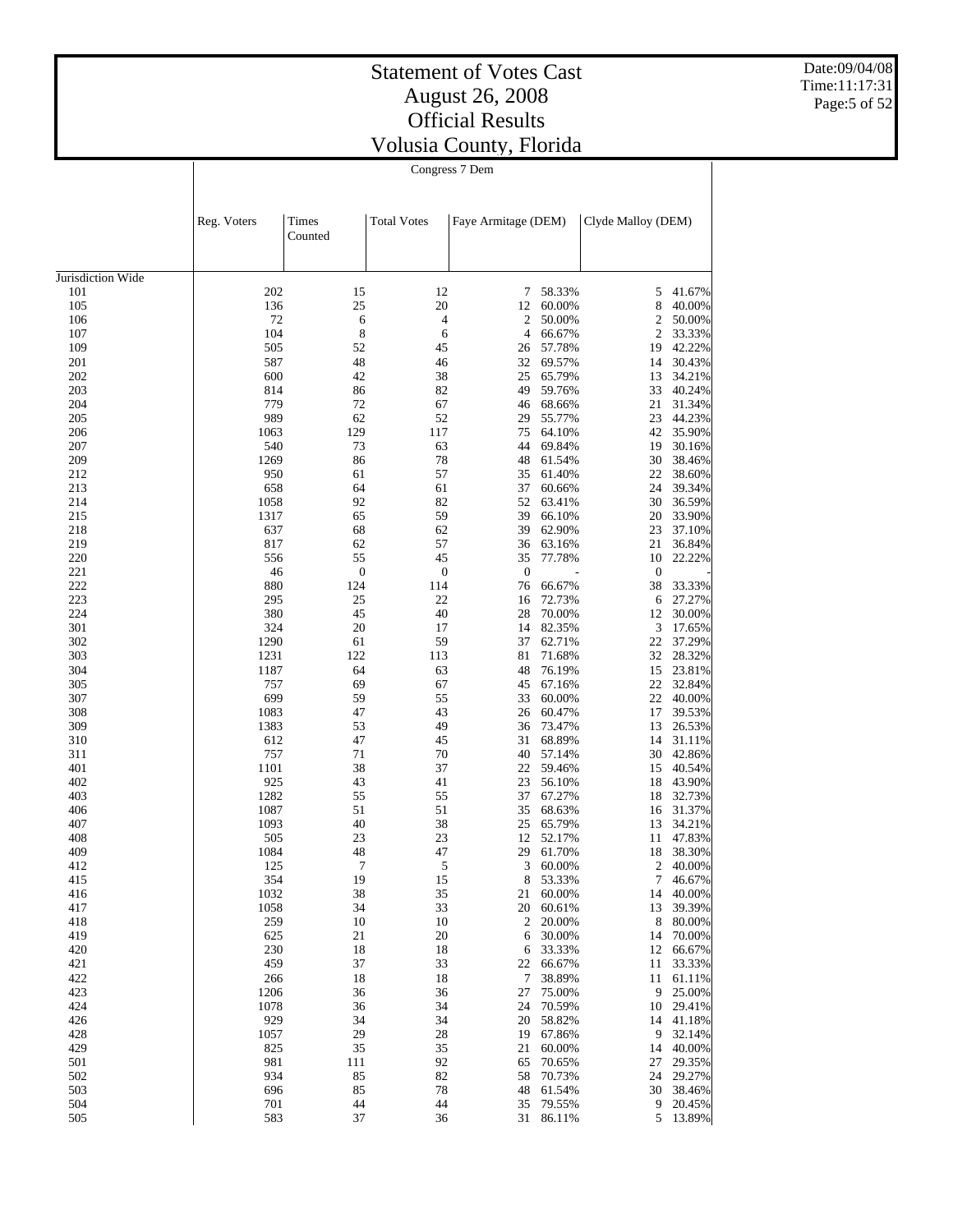Date:09/04/08 Time:11:17:31 Page:6 of 52

| Congress / Dem |
|----------------|
|----------------|

|                          | Reg. Voters                      | Times<br>Counted         | <b>Total Votes</b>    | Faye Armitage (DEM) |                  | Clyde Malloy (DEM) |                  |
|--------------------------|----------------------------------|--------------------------|-----------------------|---------------------|------------------|--------------------|------------------|
| 506                      | 696                              | 89                       | 83                    | 58                  | 69.88%           | 25                 | 30.12%           |
| 508                      | 527                              | 60                       | 58                    | 43                  | 74.14%           | 15                 | 25.86%           |
| 509                      | 768                              | 67                       | 62                    | 39                  | 62.90%           | 23                 | 37.10%           |
| 510                      | 760                              | 87                       | 78                    | 52                  | 66.67%           | 26                 | 33.33%           |
| 511                      | 245                              | 19                       | 16                    | 9                   | 56.25%           | 7                  | 43.75%           |
| 512                      | 422                              | 55                       | 49                    | 35                  | 71.43%           | 14                 | 28.57%           |
| 513                      | 725                              | 84                       | 79                    | 44                  | 55.70%           | 35                 | 44.30%           |
| 514<br>515               | 758<br>978                       | 53<br>104                | 51<br>94              | 40<br>61            | 78.43%<br>64.89% | 11<br>33           | 21.57%<br>35.11% |
| 516                      | 873                              | 132                      | 117                   | 81                  | 69.23%           | 36                 | 30.77%           |
| 517                      | 988                              | 91                       | 79                    | 55                  | 69.62%           | 24                 | 30.38%           |
| 519                      | 827                              | 92                       | 88                    | 58                  | 65.91%           | 30                 | 34.09%           |
| 521                      | 876                              | 84                       | 80                    | 53                  | 66.25%           | 27                 | 33.75%           |
| 522                      | 976                              | 87                       | 81                    | 58                  | 71.60%           | 23                 | 28.40%           |
| 523                      | 1135                             | 75                       | 74                    | 48                  | 64.86%           | 26                 | 35.14%           |
| 525                      | 717                              | 63                       | 59                    | 35                  | 59.32%           | 24                 | 40.68%           |
| 526                      | 814                              | 55                       | 51                    | 24                  | 47.06%           | 27                 | 52.94%           |
| 527                      | 922                              | 74                       | 66                    | 45                  | 68.18%           | 21                 | 31.82%           |
| 528<br>529               | 974                              | 73<br>77                 | 70<br>72              | 42<br>39            | 60.00%<br>54.17% | 28<br>33           | 40.00%<br>45.83% |
| 530                      | 811<br>933                       | 71                       | 67                    | 43                  | 64.18%           | 24                 | 35.82%           |
| 531                      | 339                              | 34                       | 30                    | 19                  | 63.33%           | 11                 | 36.67%           |
| 532                      | 634                              | 88                       | 81                    | 50                  | 61.73%           | 31                 | 38.27%           |
| 533                      | 413                              | 31                       | 30                    | 23                  | 76.67%           | 7                  | 23.33%           |
| 534                      | 367                              | 41                       | 37                    | 26                  | 70.27%           | 11                 | 29.73%           |
| 602                      | 383                              | 13                       | 11                    | 8                   | 72.73%           | 3                  | 27.27%           |
| 603                      | 1674                             | 128                      | 116                   | 52                  | 44.83%           | 64                 | 55.17%           |
| 605                      | 928                              | 109                      | 101                   | 47                  | 46.53%           | 54                 | 53.47%           |
| 607                      | 854                              | 112                      | 94                    | 57                  | 60.64%           | 37                 | 39.36%           |
| 608                      | 685                              | 112                      | 98                    | 71                  | 72.45%           | 27                 | 27.55%           |
| 609<br>614               | 576<br>1698                      | 52<br>147                | 43<br>134             | 29<br>59            | 67.44%<br>44.03% | 14<br>75           | 32.56%<br>55.97% |
| 615                      | 268                              | $\overline{\mathcal{L}}$ | $\overline{4}$        | 2                   | 50.00%           | $\overline{c}$     | 50.00%           |
| 617                      | 505                              | 38                       | 35                    | 15                  | 42.86%           | 20                 | 57.14%           |
| 618                      | 1071                             | 125                      | 112                   | 63                  | 56.25%           | 49                 | 43.75%           |
| 619                      | 1340                             | 139                      | 130                   | 58                  | 44.62%           | 72                 | 55.38%           |
| 620                      | 1545                             | 36                       | 33                    | 18                  | 54.55%           | 15                 | 45.45%           |
| 621                      | 1074                             | 25                       | 25                    | 11                  | 44.00%           | 14                 | 56.00%           |
| 622                      | 522                              | 36                       | 33                    | 22                  | 66.67%           | 11                 | 33.33%           |
| 623                      | 549                              | 29                       | 24                    | 16                  | 66.67%           | 8                  | 33.33%           |
| 624                      | 550                              | 38                       | 35                    | 20                  | 57.14%           | 15                 | 42.86%           |
| 626                      | 875<br>1832                      | 82                       | 73<br>146             | 46<br>47            | 63.01%           | 27<br>99           | 36.99%<br>67.81% |
| 628<br>629               | 1091                             | 164<br>142               | 126                   | 65                  | 32.19%<br>51.59% | 61                 | 48.41%           |
| 633                      | 676                              | 41                       | 36                    | 23                  | 63.89%           | 13                 | 36.11%           |
| 636                      | 683                              | 28                       | 23                    | 15                  | 65.22%           | 8                  | 34.78%           |
| 637                      | 698                              | 145                      | 140                   | 69                  | 49.29%           | 71                 | 50.71%           |
| 638                      | 567                              | 68                       | 62                    | 37                  | 59.68%           | 25                 | 40.32%           |
| 639                      | 162                              | 17                       | 16                    | 14                  | 87.50%           | 2                  | 12.50%           |
| 701                      | 960                              | 101                      | 87                    | 55                  | 63.22%           | 32                 | 36.78%           |
| 704                      | 537                              | 33                       | 31                    | 21                  | 67.74%           | 10                 | 32.26%           |
| Absentee                 | $\boldsymbol{0}$                 | 2083                     | 1899                  | 1247                | 65.67%           | 652                | 34.33%           |
| Early Voting OS          | 0                                | 846                      | 785                   | 525                 | 66.88%           | 260                | 33.12%           |
| Provisional<br>Unscanned | $\boldsymbol{0}$<br>$\mathbf{0}$ | 13<br>4                  | 13                    | 9<br>$\mathbf{2}$   | 69.23%           | 4<br>1             | 30.77%           |
| Provisional After 7pm    | $\boldsymbol{0}$                 | $\boldsymbol{0}$         | 3<br>$\boldsymbol{0}$ | $\overline{0}$      | 66.67%           | $\mathbf{0}$       | 33.33%           |
| Total                    | 85833                            | 9706                     | 8908                  | 5612                | 63.00%           | 3296               | 37.00%           |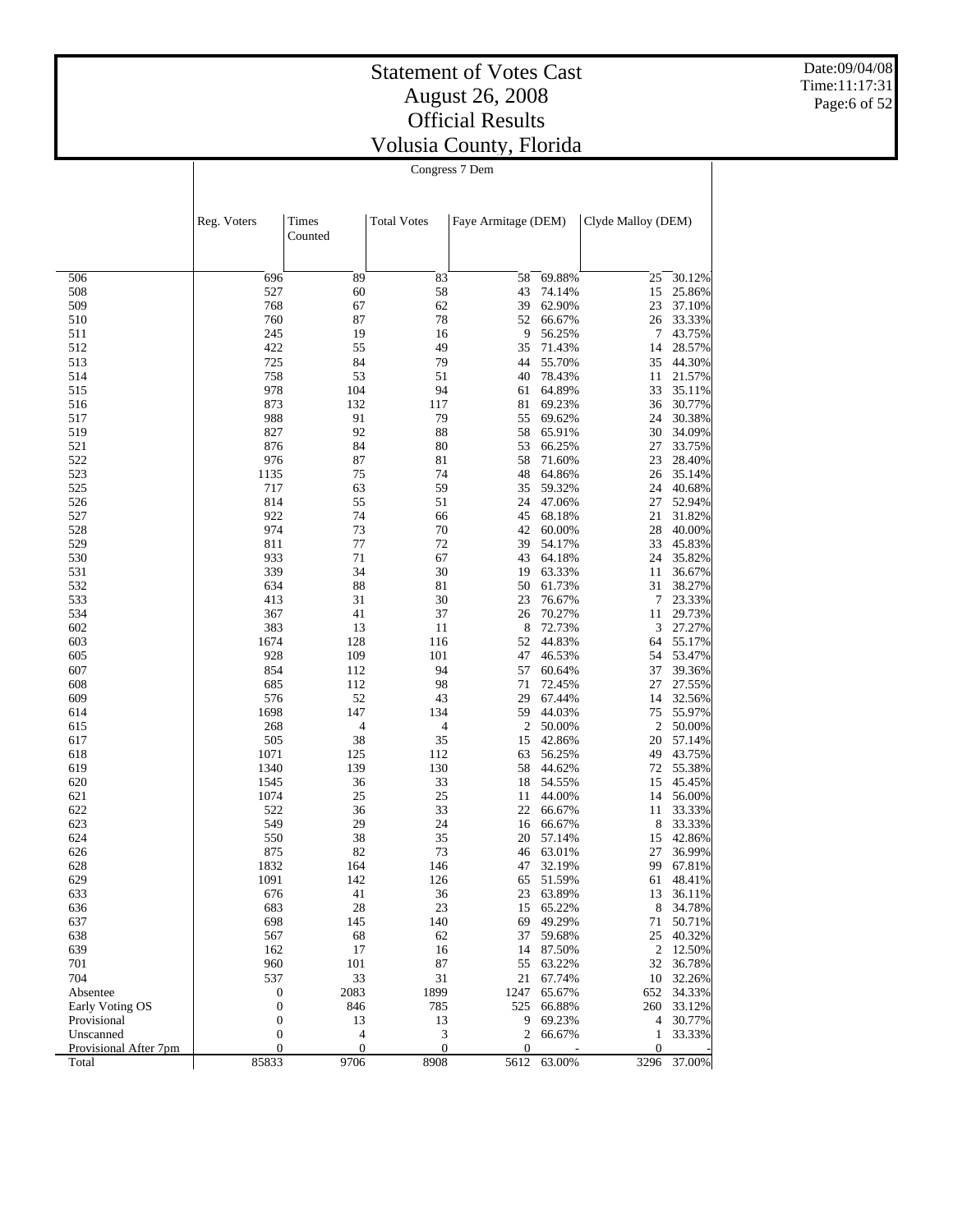Date:09/04/08 Time:11:17:31 Page:7 of 52

| Congress 24 Rep |  |
|-----------------|--|
|                 |  |

|                   | Reg. Voters | Times<br>Counted | <b>Total Votes</b> | Jason Paul Davis (REP) |                  | Tom Feeney (REP) |                  |
|-------------------|-------------|------------------|--------------------|------------------------|------------------|------------------|------------------|
| Jurisdiction Wide |             |                  |                    |                        |                  |                  |                  |
| 223               | 47          | $\boldsymbol{2}$ | $\overline{c}$     | 0                      | 0.00%            |                  | 2 100.00%        |
| 404               | 285         | 20               | 20                 | 5                      | 25.00%           | 15               | 75.00%           |
| 405               | 849         | 41               | 41                 | 8                      | 19.51%           | 33               | 80.49%           |
| 410               | 957         | 61               | 60                 | 15                     | 25.00%           | 45               | 75.00%           |
| 411               | 981         | 59               | 59                 | 24                     | 40.68%           | 35               | 59.32%           |
| 412               | 523         | 49               | 47                 | 16                     | 34.04%           | 31               | 65.96%           |
| 413               | 889         | 50               | 50                 | 12                     | 24.00%           | 38               | 76.00%           |
| 414               | 934         | 44               | 44                 | 10                     | 22.73%           | 34               | 77.27%           |
| 418               | 149         | 22               | 21                 | 4                      | 19.05%           | 17               | 80.95%           |
| 420               | 702         | 50               | 49                 | 12                     | 24.49%           | 37               | 75.51%           |
| 425               | 178         | 28               | 28                 | 5                      | 17.86%           | 23               | 82.14%           |
| 427               | 593         | 30               | 30                 | 4                      | 13.33%           | 26               | 86.67%           |
| 602               | 410         | 40               | 35                 | 7                      | 20.00%           | 28               | 80.00%           |
| 615               | 490         | 55               | 55                 | 20                     | 36.36%           | 35               | 63.64%           |
| 624               | 112         | 10               | 10                 | 3                      | 30.00%           | 7                | 70.00%           |
| 625               | 730         | 117              | 115                | 31                     | 26.96%           | 84               | 73.04%           |
| 632               | 171         | 3                | 3                  | $\boldsymbol{0}$       | 0.00%            |                  | 3 100.00%        |
| 639               | 294         | 24               | 23                 | 6                      | 26.09%           | 17               | 73.91%           |
| 640               | 727         | 69               | 69                 | 23                     | 33.33%           | 46               | 66.67%           |
| 641               | 1280        | 124              | 121                | 38                     | 31.40%           | 83               | 68.60%           |
| 702               | 1074        | 174              | 166                | 43                     | 25.90%           | 123              | 74.10%           |
| 703               | 829         | 93               | 89                 | 16                     | 17.98%           | 73               | 82.02%           |
| 705               | 543         | 78               | 74                 | 25                     | 33.78%           | 49               | 66.22%           |
| 706               | 860         | 113              | 111                | 39                     | 35.14%           | 72               | 64.86%           |
| 709               | 815         | 75               | 75                 | 23                     | 30.67%           | 52               | 69.33%           |
| 711               | 867         | 84               | 84                 | 25                     | 29.76%           | 59               | 70.24%           |
| 712               | 775<br>1105 | 68               | 61                 | 11                     | 18.03%           | 50               | 81.97%           |
| 714               |             | 107              | 106                | 31                     | 29.25%           | 75               | 70.75%           |
| 716               | 1452        | 143              | 142                | 28<br>32               | 19.72%           | 114              | 80.28%           |
| 717<br>718        | 946<br>791  | 79<br>91         | 78<br>88           | 26                     | 41.03%<br>29.55% | 46<br>62         | 58.97%<br>70.45% |
| 719               | 302         | 27               | 27                 | 7                      | 25.93%           | 20               | 74.07%           |
| 720               | 745         | 78               | 78                 | 27                     | 34.62%           | 51               | 65.38%           |
| 722               | 694         | 55               | 55                 | 14                     | 25.45%           | 41               | 74.55%           |
| 723               | 598         | 41               | 41                 | 13                     | 31.71%           | 28               | 68.29%           |
| 724               | 817         | 86               | 85                 | 23                     | 27.06%           | 62               | 72.94%           |
| 725               | 859         | 89               | 86                 | 29                     | 33.72%           | 57               | 66.28%           |
| 726               | 1397        | 304              | 291                | 97                     | 33.33%           | 194              | 66.67%           |
| 727               | 855         | 97               | 94                 | 37                     | 39.36%           | 57               | 60.64%           |
| 728               | 881         | 135              | 130                | 34                     | 26.15%           | 96               | 73.85%           |
| 729               | 1820        | 210              | 209                | 63                     | 30.14%           | 146              | 69.86%           |
| 730               | 877         | 127              | 123                | 33                     | 26.83%           | 90               | 73.17%           |
| 731               | 641         | 59               | 59                 | 20                     | 33.90%           | 39               | 66.10%           |
| 732               | 1242        | 172              | 169                |                        | 42 24.85%        |                  | 127 75.15%       |
| 733               | 616         | 71               | 68                 |                        | 17 25.00%        |                  | 51 75.00%        |
| 801               | 303         | 34               | 33                 |                        | 10 30.30%        | 23               | 69.70%           |
| 803               | 933         | 97               | 95                 |                        | 24 25.26%        | 71               | 74.74%           |
| 804               | 727         | 79               | 79                 | 27                     | 34.18%           |                  | 52 65.82%        |
| 805               | 1077        | 100              | 100                | 38                     | 38.00%           |                  | 62 62.00%        |
| 806               | 911         | 123              | 122                | 38                     | 31.15%           |                  | 84 68.85%        |
| 807               | 356         | 18               | 18                 | 3                      | 16.67%           |                  | 15 83.33%        |
| 808               | 900         | 51               | 48                 | 16                     | 33.33%           | 32               | 66.67%           |
| 809               | 512         | 47               | 47                 |                        | 20 42.55%        | 27               | 57.45%           |
| 810               | 372         | 37               | 36                 |                        | 8 22.22%         | 28               | 77.78%           |
| 811               | 817         | 106              | 105                | 33                     | 31.43%           | 72               | 68.57%           |
| 812               | 434         | 40               | 40                 | 11                     | 27.50%           | 29               | 72.50%           |
| 813               | 832         | 91               | 90                 |                        | 21 23.33%        | 69               | 76.67%           |
| 814               | 843         | 65               | 65                 | 17                     | 26.15%           | 48               | 73.85%           |
| 815               | 661         | 47               | 47                 |                        | 19 40.43%        | 28               | 59.57%           |
| 816               | 578         | 52               | 52                 |                        | 15 28.85%        | 37               | 71.15%           |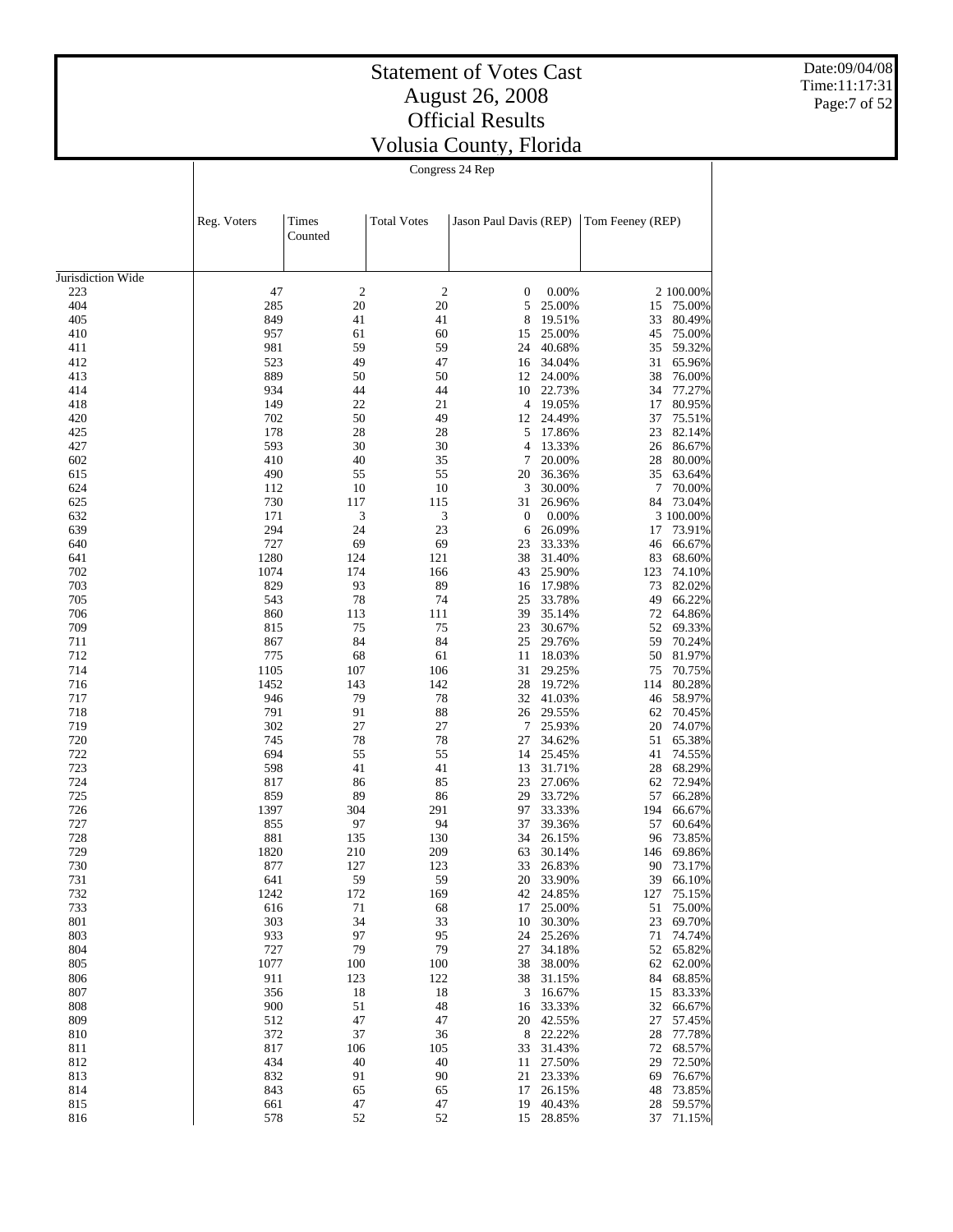Date:09/04/08 Time:11:17:32 Page:8 of 52

| Congress 24 Rep |                  |                    |                        |        |                  |          |  |  |
|-----------------|------------------|--------------------|------------------------|--------|------------------|----------|--|--|
| Reg. Voters     | Times<br>Counted | <b>Total Votes</b> | Jason Paul Davis (REP) |        | Tom Feeney (REP) |          |  |  |
| 697             | 73               | 72                 | 21                     | 29.17% | 51               | 70.83%   |  |  |
| 934             | 69               | 69                 | 24                     | 34.78% | 45               | 65.22%   |  |  |
| 829             | 58               | 58                 | 18                     | 31.03% | 40               | 68.97%   |  |  |
| 550             | 33               | 33                 | 12                     | 36.36% | 21               | 63.64%   |  |  |
| 419             | 38               | 37                 | 14                     | 37.84% | 23               | 62.16%   |  |  |
| 262             | 25               | 25                 |                        | 4.00%  | 24               | 96.00%   |  |  |
| 292             | 23               | 23                 | 3                      | 13.04% | 20               | 86.96%   |  |  |
| 966             | 88               | 88                 | 26                     | 29.55% | 62               | 70.45%   |  |  |
| 441             | 111              | 104                | 44                     | 42 31% | 60.              | - 57.69% |  |  |

| 292   | 23   | 23   |    |          | 20                                               | 86.96%      |
|-------|------|------|----|----------|--------------------------------------------------|-------------|
| 966   | 88   | 88   |    | 29.55%   | 62                                               | 70.45%      |
| 441   | 111  | 104  | 44 | 42.31%   | 60                                               | 57.69%      |
| 395   | 24   | 24   | 11 | 45.83%   | 13                                               | 54.17%      |
| 488   | 38   | 38   | 13 | 34.21%   | 25                                               | 65.79%      |
| 836   | 107  | 105  | 34 | 32.38%   | 71                                               | 67.62%      |
|       | 1735 | 1718 |    |          |                                                  | 1276 74.27% |
|       | 640  | 632  |    | 32.91%   | 424                                              | 67.09%      |
|       | 11   | 11   |    |          | 8                                                | 72.73%      |
|       |      |      |    | $0.00\%$ |                                                  | 3 100,00%   |
|       |      |      |    |          |                                                  |             |
| 51067 | 7617 | 7488 |    | 29.01%   | 5316                                             | 70.99%      |
|       |      |      |    | 208      | 3 13.04%<br>26<br>442 25.73%<br>3 27.27%<br>2172 |             |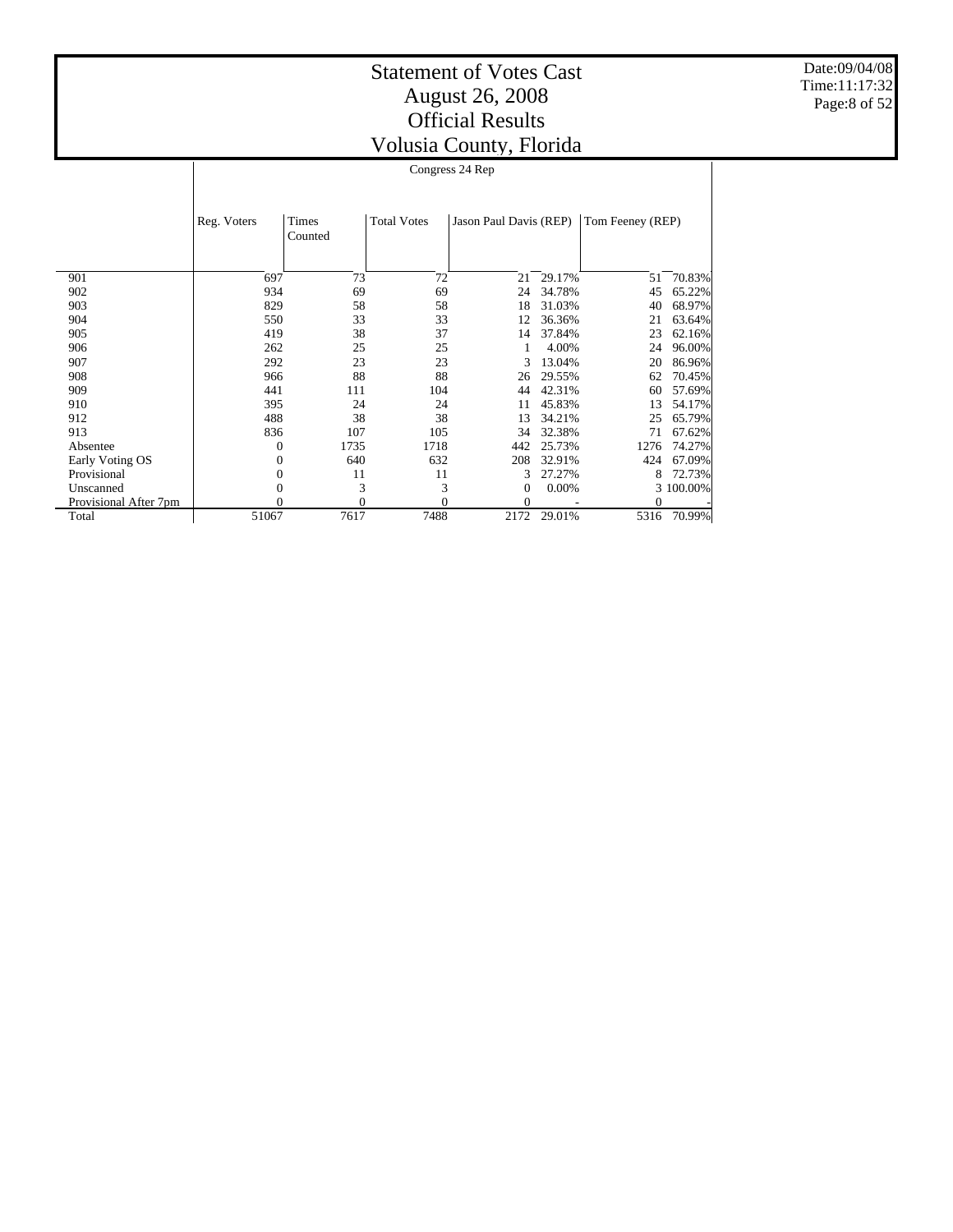Date:09/04/08 Time:11:17:32 Page:9 of 52

Congress 24 Dem

|                   | Reg. Voters | <b>Times</b><br>Counted | <b>Total Votes</b> | Clint Curtis (DEM) |                     | Suzanne M. Kosmas<br>(DEM) |           |                  |
|-------------------|-------------|-------------------------|--------------------|--------------------|---------------------|----------------------------|-----------|------------------|
| Jurisdiction Wide |             |                         |                    |                    |                     |                            |           |                  |
| 223               | 48          | $\overline{4}$          | 4                  | 0                  | 0.00%               |                            |           | 4 100.00%        |
| 404               | 224         | 9                       | 9                  | $\boldsymbol{0}$   | 0.00%               |                            |           | 9 100.00%        |
| 405               | 1309        | 45                      | 44                 | 14                 | 31.82%              |                            | 30        | 68.18%           |
| 410               | 1242        | 65                      | 65                 | 17                 | 26.15%              |                            | 48        | 73.85%           |
| 411               | 1140        | 37                      | 36                 | 10                 | 27.78%              |                            | 26        | 72.22%           |
| 412               | 392         | 39                      | 37                 | 12                 | 32.43%              |                            | 25        | 67.57%           |
| 413               | 1110        | 47                      | 47                 | 9                  | 19.15%              |                            | 38        | 80.85%           |
| 414               | 1064        | 65                      | 63                 | 18                 | 28.57%              |                            | 45        | 71.43%           |
| 418               | 77          | 10                      | 10                 | 3                  | 30.00%              |                            | 7         | 70.00%           |
| 420               | 860         | 42<br>9                 | 41                 | 10                 | 24.39%              |                            | 31        | 75.61%           |
| 425<br>427        | 93<br>794   | 39                      | 9                  | 2<br>12            | 22.22%<br>30.77%    |                            | 7<br>27   | 77.78%           |
| 602               | 310         | 32                      | 39<br>32           | 4                  | 12.50%              |                            | 28        | 69.23%<br>87.50% |
| 615               | 411         | 59                      | 58                 | 10                 | 17.24%              |                            | 48        | 82.76%           |
| 624               | 140         | 19                      | 19                 | 3                  | 15.79%              |                            | 16        | 84.21%           |
| 625               | 709         | 86                      | 86                 | 9                  | 10.47%              |                            | 77        | 89.53%           |
| 632               | 225         | 13                      | 12                 | 5                  | 41.67%              |                            | 7         | 58.33%           |
| 639               | 400         | 66                      | 66                 | 5                  | 7.58%               |                            | 61        | 92.42%           |
| 640               | 795         | 51                      | 51                 | 10                 | 19.61%              |                            | 41        | 80.39%           |
| 641               | 821         | 71                      | 70                 | 11                 | 15.71%              |                            | 59        | 84.29%           |
| 702               | 1384        | 183                     | 182                | 31                 | 17.03%              |                            | 151       | 82.97%           |
| 703               | 1124        | 125                     | 123                | 23                 | 18.70%              |                            | 100       | 81.30%           |
| 705               | 556         | 109                     | 101                | 19                 | 18.81%              |                            | 82        | 81.19%           |
| 706               | 617         | 82                      | 79                 | 15                 | 18.99%              |                            | 64        | 81.01%           |
| 709               | 1068        | 75                      | 73                 | 19                 | 26.03%              |                            | 54        | 73.97%           |
| 711               | 1169        | 125                     | 122                | 21                 | 17.21%              |                            | 101       | 82.79%           |
| 712               | 979         | 78                      | 75                 | 13                 | 17.33%              |                            | 62        | 82.67%           |
| 714               | 1040        | 105                     | 105                | 22                 | 20.95%              |                            | 83        | 79.05%           |
| 716               | 562         | 75                      | 73                 | 14                 | 19.18%              |                            | 59        | 80.82%           |
| 717               | 1063        | 106                     | 104                | 21                 | 20.19%              |                            | 83        | 79.81%           |
| 718               | 742         | 101                     | 101                | 20                 | 19.80%              |                            | 81        | 80.20%           |
| 719               | 394         | 56                      | 54                 | 10                 | 18.52%              |                            | 44        | 81.48%           |
| 720<br>722        | 995<br>939  | 106<br>75               | 106<br>74          | 22<br>14           | 20.75%              |                            | 84        | 79.25%           |
| 723               | 639         | 76                      | 76                 | 13                 | 18.92%<br>17.11%    |                            | 60<br>63  | 81.08%<br>82.89% |
| 724               | 845         | 95                      | 95                 | 19                 | 20.00%              |                            | 76        | 80.00%           |
| 725               | 667         | 96                      | 95                 | 14                 | 14.74%              |                            | 81        | 85.26%           |
| 726               | 784         | 207                     | 197                | 31                 | 15.74%              |                            | 166       | 84.26%           |
| 727               | 855         | 115                     | 115                | 19                 | 16.52%              |                            | 96        | 83.48%           |
| 728               | 695         | 110                     | 106                | 11                 | 10.38%              |                            | 95        | 89.62%           |
| 729               | 1156        | 122                     | 121                | 16                 | 13.22%              | 105                        |           | 86.78%           |
| 730               | 537         | 105                     | 104                | 15                 | 14.42%              |                            | 89        | 85.58%           |
| 731               | 665         | 69                      | 67                 | 8                  | 11.94%              |                            | 59        | 88.06%           |
| 732               | 942         | 158                     | 152                |                    | 24 15.79%           |                            |           | 128 84.21%       |
| 733               | 543         | 70                      | 69                 |                    | 7 10.14%            |                            |           | 62 89.86%        |
| 801               | 298         | 37                      | 37                 | 8                  | 21.62%              |                            | 29        | 78.38%           |
| 803               | 547         | 81                      | 81                 | 8                  | 9.88%               |                            | 73        | 90.12%           |
| 804               | 767         | 99                      | 99                 | 16                 | 16.16%              |                            | 83        | 83.84%           |
| 805               | 758         | 127                     | 127                | 15                 | 11.81%              |                            |           | 112 88.19%       |
| 806               | 789         | 132                     | 130                | 14                 | 10.77%              |                            | 116       | 89.23%           |
| 807               | 724         | 73                      | 73                 |                    | 10 13.70%           |                            | 63        | 86.30%           |
| 808<br>809        | 1509<br>647 | 139                     | 138<br>66          | 20                 | 14.49%<br>17 25.76% |                            | 118<br>49 | 85.51%<br>74.24% |
| 810               | 434         | 66<br>79                | 78                 | 5                  | 6.41%               |                            | 73        | 93.59%           |
| 811               | 709         | 105                     | 105                | 12                 | 11.43%              |                            |           | 93 88.57%        |
| 812               | 486         | 91                      | 91                 | 7                  | 7.69%               |                            | 84        | 92.31%           |
| 813               | 618         | 80                      | 80                 | 4                  | 5.00%               |                            | 76        | 95.00%           |
| 814               | 1043        | 83                      | 83                 | 24                 | 28.92%              |                            | 59        | 71.08%           |
| 815               | 558         | 80                      | 80                 | 3                  | 3.75%               |                            |           | 77 96.25%        |
| 816               | 579         | 59                      | 58                 |                    | 11 18.97%           |                            |           | 47 81.03%        |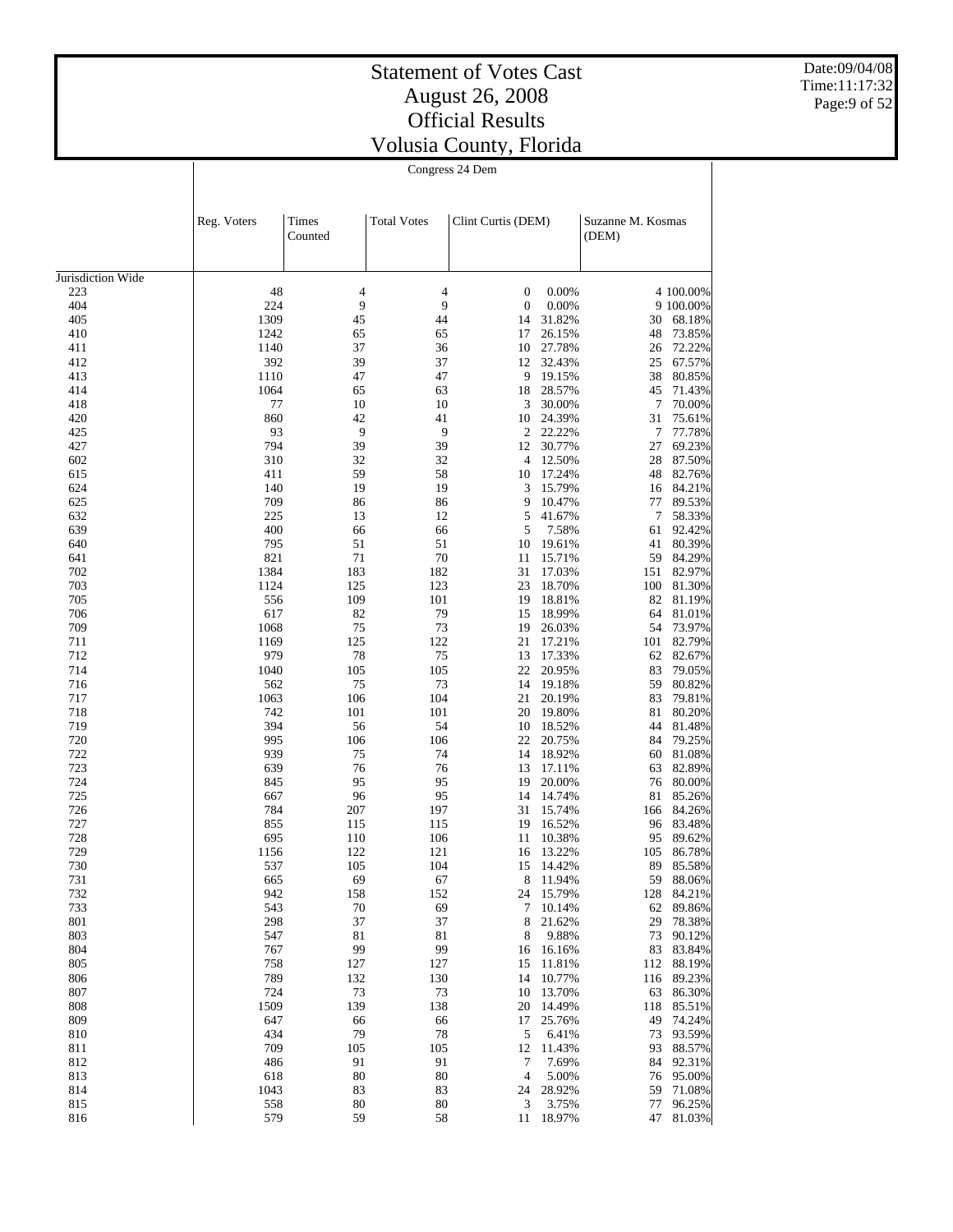Date:09/04/08 Time:11:17:32 Page:10 of 52

|                       |             | Congress 24 Dem |                    |                    |        |                   |        |  |  |
|-----------------------|-------------|-----------------|--------------------|--------------------|--------|-------------------|--------|--|--|
|                       |             |                 |                    |                    |        |                   |        |  |  |
|                       | Reg. Voters | <b>Times</b>    | <b>Total Votes</b> | Clint Curtis (DEM) |        | Suzanne M. Kosmas |        |  |  |
|                       |             | Counted         |                    |                    |        | (DEM)             |        |  |  |
|                       |             |                 |                    |                    |        |                   |        |  |  |
| 901                   | 889         | 66              | 66                 | 11                 | 16.67% | 55                | 83.33% |  |  |
| 902                   | 1117        | 82              | 82                 | 12                 | 14.63% | 70                | 85.37% |  |  |
| 903                   | 992         | 98              | 97                 | 15                 | 15.46% | 82                | 84.54% |  |  |
| 904                   | 707         | 57              | 57                 | 9                  | 15.79% | 48                | 84.21% |  |  |
| 905                   | 474         | 31              | 31                 | 8                  | 25.81% | 23                | 74.19% |  |  |
| 906                   | 282         | 50              | 50                 | 9                  | 18.00% | 41                | 82.00% |  |  |
| 907                   | 367         | 34              | 32                 | 10                 | 31.25% | 22                | 68.75% |  |  |
| 908                   | 1014        | 80              | 80                 | 8                  | 10.00% | 72                | 90.00% |  |  |
| 909                   | 626         | 156             | 151                | 27                 | 17.88% | 124               | 82.12% |  |  |
| 910                   | 538         | 52              | 52                 | 8                  | 15.38% | 44                | 84.62% |  |  |
| 912                   | 643         | 75              | 75                 | 17                 | 22.67% | 58                | 77.33% |  |  |
| 913                   | 909         | 124             | 124                | 25                 | 20.16% | 99                | 79.84% |  |  |
| Absentee              | $\Omega$    | 1307            | 1283               | 274                | 21.36% | 1009              | 78.64% |  |  |
| Early Voting OS       | $\theta$    | 826             | 817                | 143                | 17.50% | 674               | 82.50% |  |  |
| Provisional           | $\Omega$    | 6               | 6                  | 4                  | 66.67% | 2                 | 33.33% |  |  |
| Unscanned             | $\theta$    | $\mathbf{0}$    | 0                  | 0                  |        | 0                 |        |  |  |
| Provisional After 7pm |             | 0               | 0                  | $\Omega$           |        | $\theta$          |        |  |  |
| Total                 | 52148       | 7807            | 7696               | 1359               | 17.66% | 6337              | 82.34% |  |  |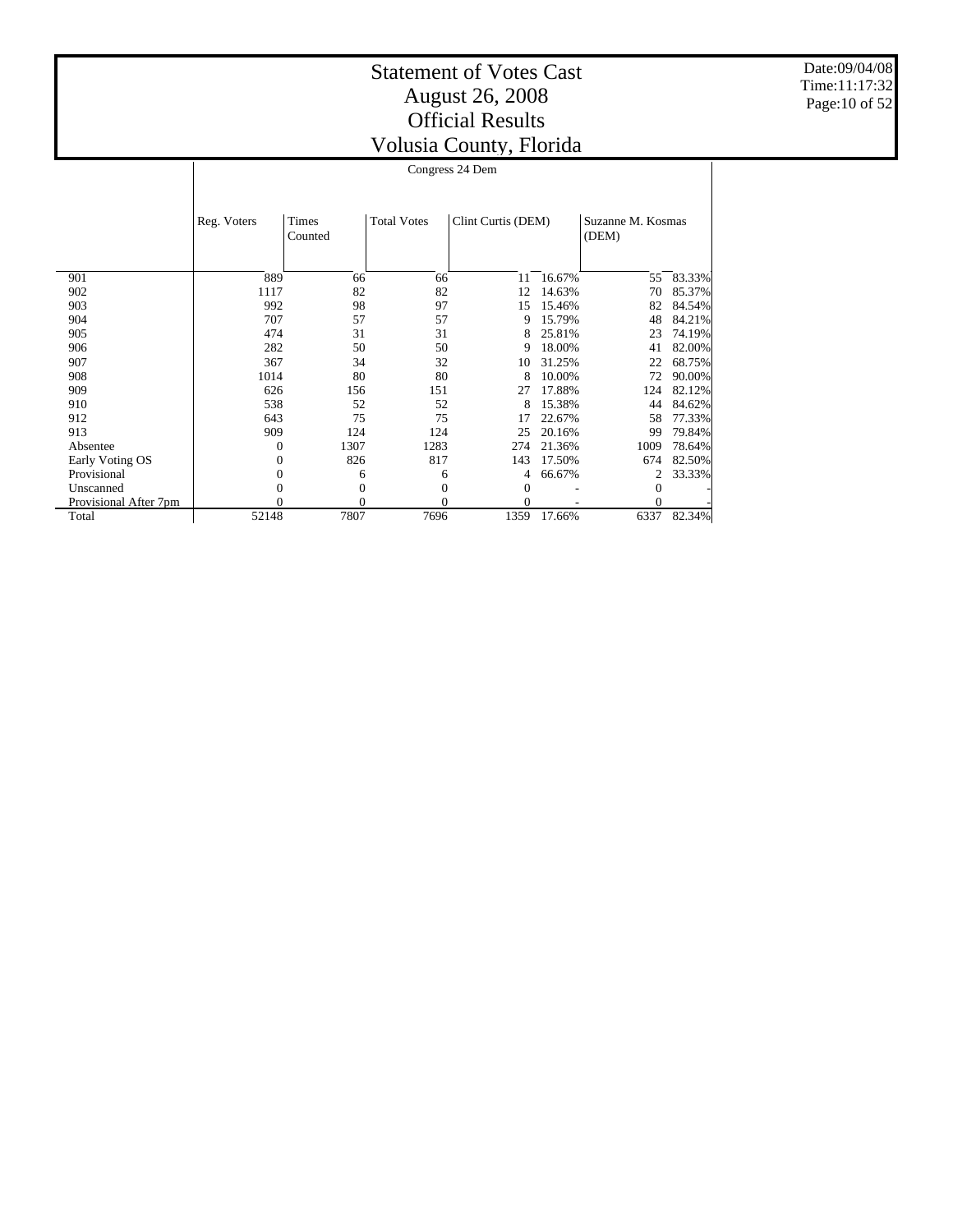# Statement of Votes Cast August 26, 2008 Official Results

Date:09/04/08 Time:11:17:32 Page:11 of 52

| Volusia County, Florida |  |  |  |  |  |  |  |  |  |
|-------------------------|--|--|--|--|--|--|--|--|--|
| <b>State Attorney</b>   |  |  |  |  |  |  |  |  |  |

|                   | Reg. Voters | <b>Times Counted</b> | <b>Total Votes</b> | RJ Larizza (REP) |           | John Tanner (REP) |           |
|-------------------|-------------|----------------------|--------------------|------------------|-----------|-------------------|-----------|
| Jurisdiction Wide |             |                      |                    |                  |           |                   |           |
| 101               | 715         | 90                   | 85                 | 45               | 52.94%    | 40                | 47.06%    |
| 105               | 752         | 97                   | 96                 | 47               | 48.96%    | 49                | 51.04%    |
| 106               | 367         | 43                   | 43                 | 25               | 58.14%    | 18                | 41.86%    |
| 107               | 1169        | 100                  | 97                 | 55               | 56.70%    | 42                | 43.30%    |
| 109               | 1429        | 113                  | 112                | 65               | 58.04%    | 47                | 41.96%    |
| 201               | 1565        | 108                  | 105                | 69               | 65.71%    | 36                | 34.29%    |
| 202               | 1383        | 75                   | 73                 | 46               | 63.01%    | 27                | 36.99%    |
| 203               | 2430        | 189                  | 186                | 106              | 56.99%    | 80                | 43.01%    |
| 204               | 2165        | 156                  | 154                | 87               | 56.49%    | 67                | 43.51%    |
| 205               | 2432        | 126                  | 122                | 74               | 60.66%    | 48                | 39.34%    |
| 206               | 2724        | 263                  | 259                | 119              | 45.95%    | 140               | 54.05%    |
| 207               | 1554        | 145                  | 141                | 85               | 60.28%    | 56                | 39.72%    |
| 208               | 1901        | 123                  | 122                | 74               | 60.66%    | 48                | 39.34%    |
| 209               | 3066        | 173                  | 171                | 99               | 57.89%    | 72                | 42.11%    |
| 212               | 2289        | 128                  | 124                | 71               | 57.26%    | 53                | 42.74%    |
| 213               | 1685        | 115                  | 110                | 72               | 65.45%    | 38                | 34.55%    |
| 214               | 2884        | 192                  | 181                | $108\,$          | 59.67%    | 73                | 40.33%    |
| 215               | 4148        | 173                  | 169                | 101              | 59.76%    | 68                | 40.24%    |
| 216               | 1425        | 88                   | 84                 | 36               | 42.86%    | 48                | 57.14%    |
| 217               | 1826        | 200                  | 184                | 70               | 38.04%    | 114               | 61.96%    |
| 218               | 1590        | 118                  | 115                | 78               | 67.83%    | 37                | 32.17%    |
| 219               | 2163        | 137                  | 134                | 71               | 52.99%    | 63                | 47.01%    |
| 220               | 1775        | 137                  | 136                | 75               | 55.15%    | 61                | 44.85%    |
| 221               | 800         | 75                   | 68                 | 37               | 54.41%    | 31                | 45.59%    |
| 222               | 2013        | 209                  | 204                | 122              | 59.80%    | 82                | 40.20%    |
| 223               | 945         | 62                   | 60                 | 36               | 60.00%    | 24                | 40.00%    |
| 224               | 1109        | 80                   | 78                 | 50               | 64.10%    | 28                | 35.90%    |
| 301               | 964         | 54                   | 54                 | 33               | 61.11%    | 21                | 38.89%    |
| 302               | 3315        | 129                  | 125                | 74               | 59.20%    | 51                | 40.80%    |
| 303               | 3288        | 287                  | 277                | 154              | 55.60%    | 123               | 44.40%    |
| 304               | 3618        | 183                  | 179                | 110              | 61.45%    | 69                | 38.55%    |
| 305               | 2503        | 148                  | 146                | 72               | 49.32%    | 74                | 50.68%    |
| 306               | 1796        | 75                   | 75                 | 52               | 69.33%    | 23                | 30.67%    |
| 307               | 1995        | 123                  | 122                | 84               | 68.85%    | 38                | 31.15%    |
| 308               | 3256        | 118                  | 116                | 63               | 54.31%    | 53                | 45.69%    |
| 309               | 3369        | 145                  | 138                | 76               | 55.07%    | 62                | 44.93%    |
| 310               | 1799        | 105                  | 101                | 52               | 51.49%    | 49                | 48.51%    |
| 311               | 2929        | 171                  | 166                | 114              | 68.67%    | 52                | 31.33%    |
| 401               | 2740        | 77                   | 76                 | 49               | 64.47%    | 27                | 35.53%    |
| 402               | 2475        | 95                   | 90                 | 42               | 46.67%    | 48                | 53.33%    |
| 403               | 3250        | 94                   | 91                 | 50               | 54.95%    | 41                | 45.05%    |
| 404               | 747         | 35                   | 35                 | 18               | 51.43%    | 17                | 48.57%    |
| 405               | 3200        | 96                   | 89                 | 44               | 49.44%    | 45                | 50.56%    |
| 406               | 2823        | 121                  | 119                |                  | 58 48.74% |                   | 61 51.26% |
| 407               | 2597        | 70                   | 64                 |                  | 34 53.13% |                   | 30 46.88% |
| 408               | 1348        | 59                   | 55                 |                  | 32 58.18% | 23                | 41.82%    |
| 409               | 2613        | 92                   | 82                 |                  | 41 50.00% | 41                | 50.00%    |
| 410               | 3132        | 134                  | 123                |                  | 64 52.03% | 59                | 47.97%    |
| 411               | 3048        | 107                  | 103                |                  | 62 60.19% | 41                | 39.81%    |
| 412               | 1543        | 102                  | 95                 | 50               | 52.63%    | 45                | 47.37%    |
| 413               | 2841        | 103                  | 98                 | 38               | 38.78%    | 60                | 61.22%    |
| 414               | 2799        | 113                  | 107                |                  | 54 50.47% | 53                | 49.53%    |
| 415               | 906         | 43                   | 40                 |                  | 21 52.50% | 19                | 47.50%    |
| 416               | 2315        | 77                   | 76                 |                  | 41 53.95% | 35                | 46.05%    |
| 417               | 2669        | 72                   | 69                 |                  | 23 33.33% | 46                | 66.67%    |
| 418               | 1159        | 65                   | 62                 | 29               | 46.77%    | 33                | 53.23%    |
| 419               | 1513        | 44                   | 39                 | 24               | 61.54%    | 15                | 38.46%    |
| 420               | 2853        | 131                  | 125                | 70               | 56.00%    | 55                | 44.00%    |
| 421               | 1538        | 89                   | 88                 |                  | 53 60.23% | 35                | 39.77%    |
| 422               | 656         | 30                   | 29                 |                  | 16 55.17% | 13                | 44.83%    |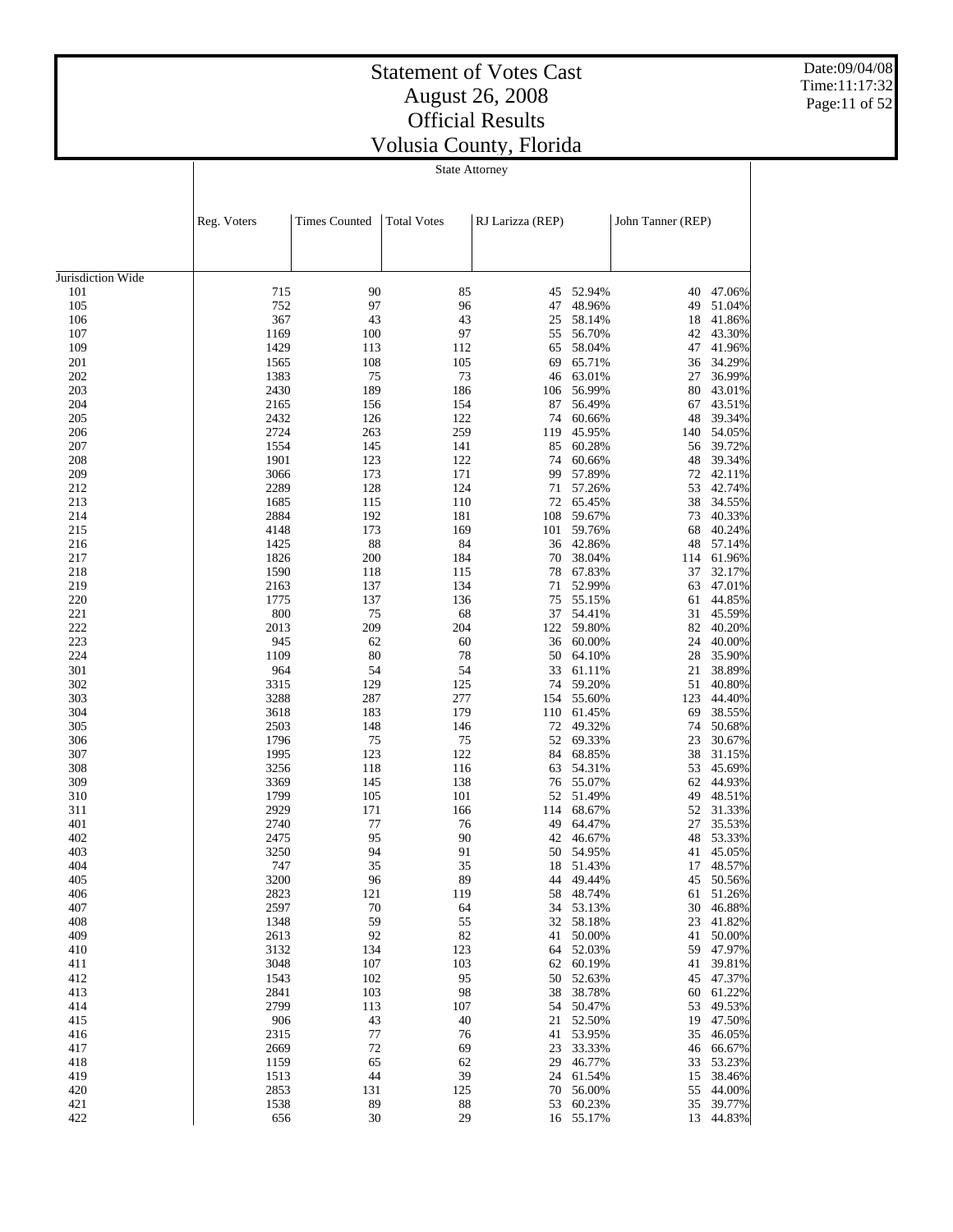Date:09/04/08 Time:11:17:32 Page:12 of 52

|            | Reg. Voters  | <b>Times Counted</b> | <b>Total Votes</b> | RJ Larizza (REP) |                     | John Tanner (REP) |                     |
|------------|--------------|----------------------|--------------------|------------------|---------------------|-------------------|---------------------|
|            |              |                      |                    |                  |                     |                   |                     |
| 423        | 3101         | 82                   | 79                 | 38               | 48.10%              | 41                | 51.90%              |
| 424        | 2467         | 67                   | 65                 | 28               | 43.08%              | 37                | 56.92%              |
| 425<br>426 | 397<br>2285  | 45<br>82             | 45<br>77           | 19<br>42         | 42.22%<br>54.55%    | 26                | 57.78%<br>45.45%    |
| 427        | 1908         | 78                   | 75                 | 46               | 61.33%              | 35<br>29          | 38.67%              |
| 428        | 2544         | 62                   | 59                 | 25               | 42.37%              | 34                | 57.63%              |
| 429        | 1966         | 64                   | 60                 | 23               | 38.33%              | 37                | 61.67%              |
| 501        | 2936         | 288                  | 284                | 116              | 40.85%              | 168               | 59.15%              |
| 502        | 2545         | 225                  | 222                | 131              | 59.01%              | 91                | 40.99%              |
| 503        | 1815         | 181                  | 178                | 91               | 51.12%              | 87                | 48.88%              |
| 504        | 1766         | 102                  | 98                 | 50               | 51.02%              | 48                | 48.98%              |
| 505        | 1581         | 77                   | 76                 | 49               | 64.47%              | 27                | 35.53%              |
| 506<br>508 | 1910<br>1456 | 212<br>125           | 211<br>125         | 103<br>67        | 48.82%<br>53.60%    | 108<br>58         | 51.18%<br>46.40%    |
| 509        | 2243         | 187                  | 186                | 79               | 42.47%              | 107               | 57.53%              |
| 510        | 2775         | 307                  | 306                | 132              | 43.14%              | 174               | 56.86%              |
| 511        | 837          | 62                   | 62                 | 35               | 56.45%              | 27                | 43.55%              |
| 512        | 1313         | 141                  | 140                | 67               | 47.86%              | 73                | 52.14%              |
| 513        | 2081         | 235                  | 234                | 88               | 37.61%              | 146               | 62.39%              |
| 514        | 1867         | 108                  | 105                | 61               | 58.10%              | 44                | 41.90%              |
| 515        | 2435         | 245                  | 242                | 102              | 42.15%              |                   | 140 57.85%          |
| 516        | 2502         | 334                  | 327                | 123              | 37.61%              | 204               | 62.39%              |
| 517<br>519 | 2524<br>1773 | 235<br>162           | 232<br>158         | 97               | 41.81%              | 135               | 58.19%<br>50.00%    |
| 521        | 2181         | 169                  | 166                | 79<br>72         | 50.00%<br>43.37%    | 79<br>94          | 56.63%              |
| 522        | 2660         | 208                  | 202                | 106              | 52.48%              | 96                | 47.52%              |
| 523        | 2715         | 134                  | 134                | 65               | 48.51%              | 69                | 51.49%              |
| 525        | 1835         | 137                  | 136                | 62               | 45.59%              | 74                | 54.41%              |
| 526        | 1684         | 94                   | 94                 | 41               | 43.62%              | 53                | 56.38%              |
| 527        | 2129         | 134                  | 130                | 64               | 49.23%              | 66                | 50.77%              |
| 528        | 2058         | 116                  | 112                | 48               | 42.86%              | 64                | 57.14%              |
| 529        | 1784         | 131                  | 130                | 65               | 50.00%              | 65                | 50.00%              |
| 530        | 2039         | 117                  | 114                | 60               | 52.63%              | 54                | 47.37%              |
| 531<br>532 | 572<br>2582  | 48<br>268            | 47<br>264          | 24<br>136        | 51.06%<br>51.52%    | 23<br>128         | 48.94%<br>48.48%    |
| 533        | 1105         | 78                   | $77 \,$            | 37               | 48.05%              | 40                | 51.95%              |
| 534        | 861          | 78                   | 78                 | 36               | 46.15%              | 42                | 53.85%              |
| 602        | 1895         | 109                  | 108                | 37               | 34.26%              | 71                | 65.74%              |
| 603        | 2784         | 145                  | 137                | 44               | 32.12%              | 93                | 67.88%              |
| 605        | 1305         | 122                  | 118                | 42               | 35.59%              | 76                | 64.41%              |
| 607        | 2070         | 225                  | 219                | 114              | 52.05%              | 105               | 47.95%              |
| 608        | 1578         | 204                  | 203                | 86               | 42.36%              | 117               | 57.64%              |
| 609        | 1490         | 109                  | 105                | 41               | 39.05%              | 64                | 60.95%              |
| 614<br>615 | 2714<br>2298 | 191<br>129           | 176                | 75               | 42.61%<br>63 50.00% | 101               | 57.39%<br>63 50.00% |
| 617        | 818          | 45                   | 126<br>44          |                  | 18 40.91%           |                   | 26 59.09%           |
| 618        | 1595         | 152                  | 143                | 52               | 36.36%              | 91                | 63.64%              |
| 619        | 1899         | 155                  | 145                | 56               | 38.62%              | 89                | 61.38%              |
| 620        | 2098         | 38                   | 35                 | 14               | 40.00%              | 21                | 60.00%              |
| 621        | 1567         | 25                   | 23                 | 9                | 39.13%              | 14                | 60.87%              |
| 622        | 1092         | 57                   | 51                 | 25               | 49.02%              | 26                | 50.98%              |
| 623        | 1402         | 61                   | 57                 | 29               | 50.88%              | 28                | 49.12%              |
| 624        | 1662         | 101                  | 101                | 57               | 56.44%              | 44                | 43.56%              |
| 625        | 1953         | 218                  | 215                | 106              | 49.30%              | 109               | 50.70%              |
| 626        | 1874<br>2368 | 164                  | 154                | 87               | 56.49%              | 67                | 43.51%              |
| 628<br>629 | 1896         | 172<br>187           | 154<br>180         | 49<br>65         | 31.82%<br>36.11%    | 105<br>115        | 68.18%<br>63.89%    |
| 632        | 577          | 20                   | 19                 | 9                | 47.37%              | 10                | 52.63%              |
| 633        | 1411         | 62                   | 58                 | 22               | 37.93%              |                   | 36 62.07%           |
| 636        | 1506         | 51                   | 50                 | 28               | 56.00%              | 22                | 44.00%              |
| 637        | 1419         | 218                  | 208                |                  | 94 45.19%           |                   | 114 54.81%          |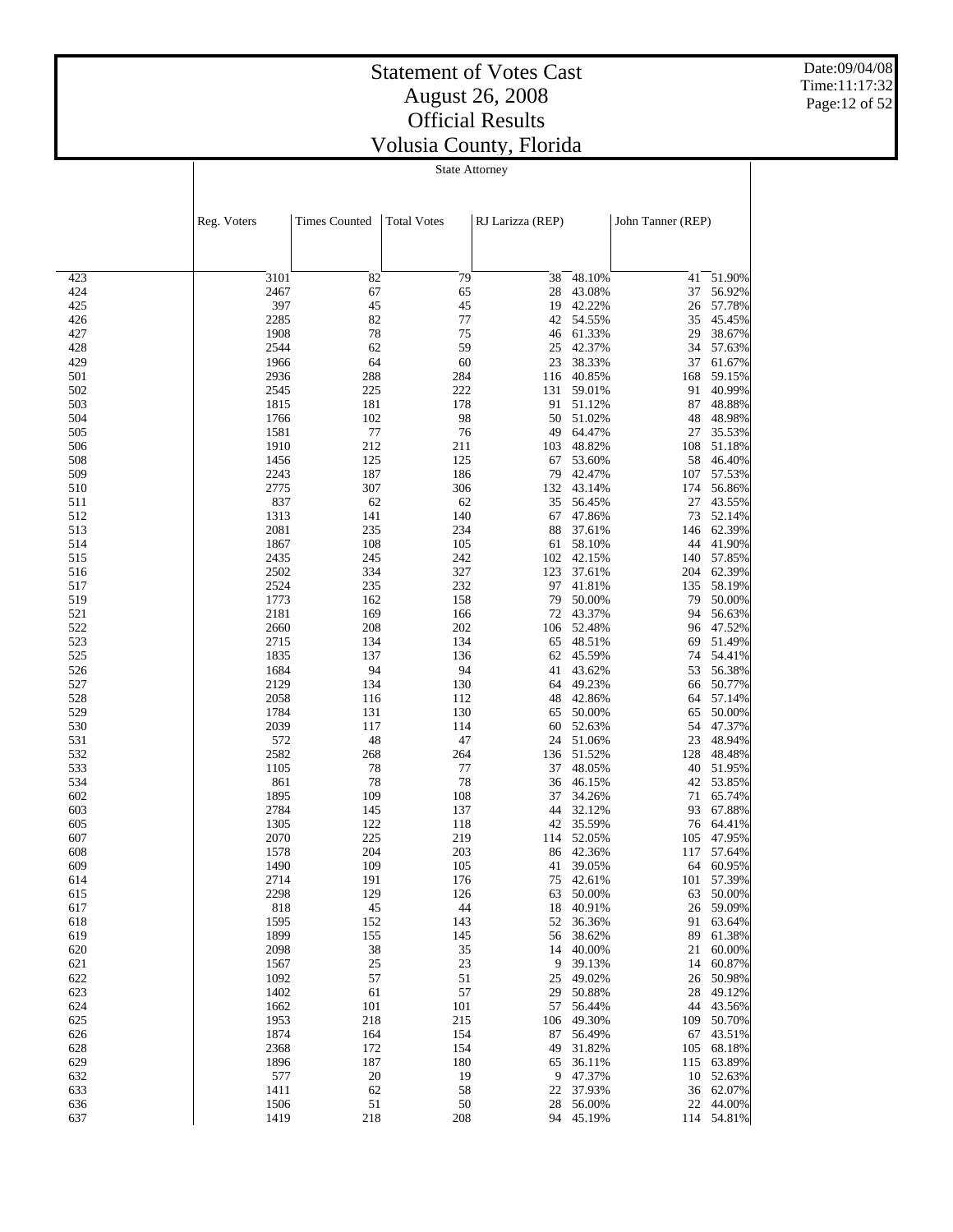Date:09/04/08 Time:11:17:32 Page:13 of 52

| tate Attorney |  |
|---------------|--|
|---------------|--|

|                 | Reg. Voters      | <b>Times Counted</b> |            | <b>Total Votes</b><br>RJ Larizza (REP) |                        |           | John Tanner (REP)      |  |  |
|-----------------|------------------|----------------------|------------|----------------------------------------|------------------------|-----------|------------------------|--|--|
|                 |                  |                      |            |                                        |                        |           |                        |  |  |
| 638             | 1252             | 121                  | 117        | 61                                     | 52.14%                 |           | 56 47.86%              |  |  |
| 639             | 1290             | 130                  | 117        | 57                                     | 48.72%                 | 60        | 51.28%                 |  |  |
| 640             | 2076             | 127                  | 127        | 61                                     | 48.03%                 | 66        | 51.97%                 |  |  |
| 641<br>701      | 2658<br>2101     | 208<br>187           | 205<br>184 | 87<br>86                               | 42.44%<br>46.74%       | 118<br>98 | 57.56%<br>53.26%       |  |  |
| 702             | 3250             | 387                  | 376        | 201                                    | 53.46%                 | 175       | 46.54%                 |  |  |
| 703             | 2704             | 244                  | 238        | 129                                    | 54.20%                 | 109       | 45.80%                 |  |  |
| 704             | 1127             | 61                   | 58         | 28                                     | 48.28%                 | 30        | 51.72%                 |  |  |
| 705             | 1535             | 221                  | 212        | 109                                    | 51.42%                 | 103       | 48.58%                 |  |  |
| 706             | 1974             | 216                  | 208        | 105                                    | 50.48%                 | 103       | 49.52%                 |  |  |
| 709<br>711      | 2610<br>2752     | 170<br>242           | 165<br>231 | 79<br>140                              | 47.88%<br>60.61%       | 86<br>91  | 52.12%<br>39.39%       |  |  |
| 712             | 2432             | 165                  | 156        | 75                                     | 48.08%                 | 81        | 51.92%                 |  |  |
| 714             | 2916             | 236                  | 227        | 113                                    | 49.78%                 | 114       | 50.22%                 |  |  |
| 716             | 2587             | 232                  | 225        | 107                                    | 47.56%                 | 118       | 52.44%                 |  |  |
| 717             | 2848             | 213                  | 204        | 113                                    | 55.39%                 | 91        | 44.61%                 |  |  |
| 718             | 2118             | 212                  | 207        | 111                                    | 53.62%                 | 96        | 46.38%                 |  |  |
| 719             | 983              | 97                   | 95         | 47                                     | 49.47%                 | 48        | 50.53%                 |  |  |
| 720<br>722      | 2447<br>2239     | 196<br>142           | 192<br>139 | 115<br>70                              | 59.90%<br>50.36%       | 77<br>69  | 40.10%<br>49.64%       |  |  |
| 723             | 1674             | 131                  | 128        | 71                                     | 55.47%                 | 57        | 44.53%                 |  |  |
| 724             | 2200             | 195                  | 191        | 119                                    | 62.30%                 | 72        | 37.70%                 |  |  |
| 725             | 2027             | 205                  | 201        |                                        | 116 57.71%             | 85        | 42.29%                 |  |  |
| 726             | 2867             | 605                  | 581        | 260                                    | 44.75%                 | 321       | 55.25%                 |  |  |
| 727             | 2231             | 234                  | 229        |                                        | 121 52.84%             | 108       | 47.16%                 |  |  |
| 728             | 2069             | 263                  | 257        | 145                                    | 56.42%                 | 112       | 43.58%                 |  |  |
| 729             | 4082             | 368                  | 360        |                                        | 192 53.33%             | 168       | 46.67%                 |  |  |
| 730<br>731      | 1854<br>1756     | 262<br>139           | 258<br>136 | 133<br>67                              | 51.55%<br>49.26%       | 125<br>69 | 48.45%<br>50.74%       |  |  |
| 732             | 2996             | 370                  | 351        | 184                                    | 52.42%                 | 167       | 47.58%                 |  |  |
| 733             | 1539             | 152                  | 147        | 75                                     | 51.02%                 | $72\,$    | 48.98%                 |  |  |
| 801             | 833              | 72                   | 68         | 35                                     | 51.47%                 | 33        | 48.53%                 |  |  |
| 803             | 1908             | 194                  | 184        | 103                                    | 55.98%                 | 81        | 44.02%                 |  |  |
| 804             | 2045             | 199                  | 191        | 117                                    | 61.26%                 | 74        | 38.74%                 |  |  |
| 805             | 2359             | 239                  | 230        | 130                                    | 56.52%                 | 100       | 43.48%                 |  |  |
| 806             | 2139             | 272                  | 262        | 142                                    | 54.20%                 | 120       | 45.80%                 |  |  |
| 807<br>808      | 1433<br>3245     | 99<br>196            | 87<br>187  | 43<br>91                               | 49.43%<br>48.66%       | 44<br>96  | 50.57%<br>51.34%       |  |  |
| 809             | 1649             | 118                  | 113        | 68                                     | 60.18%                 | 45        | 39.82%                 |  |  |
| 810             | 1041             | 120                  | 112        | 67                                     | 59.82%                 | 45        | 40.18%                 |  |  |
| 811             | 2041             | 223                  | 211        | 105                                    | 49.76%                 | 106       | 50.24%                 |  |  |
| 812             | 1251             | 136                  | 128        | 75                                     | 58.59%                 | 53        | 41.41%                 |  |  |
| 813             | 1899             | 182                  | 177        | 75                                     | 42.37%                 | 102       | 57.63%                 |  |  |
| 814             | 2546             | 166                  | 159        | 81                                     | 50.94%                 | 78        | 49.06%                 |  |  |
| 815<br>816      | 1650<br>1586     | 135<br>119           | 128<br>118 |                                        | 70 54.69%<br>61 51.69% |           | 58 45.31%<br>57 48.31% |  |  |
| 901             | 2213             | 155                  | 153        | 71                                     | 46.41%                 | 82        | 53.59%                 |  |  |
| 902             | 2896             | 163                  | 157        | 96                                     | 61.15%                 | 61        | 38.85%                 |  |  |
| 903             | 2537             | 164                  | 161        | 89                                     | 55.28%                 | 72        | 44.72%                 |  |  |
| 904             | 1788             | 96                   | 92         | 54                                     | 58.70%                 | 38        | 41.30%                 |  |  |
| 905             | 1253             | 71                   | 71         |                                        | 32 45.07%              | 39        | 54.93%                 |  |  |
| 906             | 740              | 81                   | 80         | 40                                     | 50.00%                 | 40        | 50.00%                 |  |  |
| 907             | 912              | 61                   | 61         | 23                                     | 37.70%                 | 38        | 62.30%                 |  |  |
| 908<br>909      | 2678<br>1413     | 179<br>306           | 173<br>281 | 102<br>125                             | 58.96%<br>44.48%       | 71<br>156 | 41.04%<br>55.52%       |  |  |
| 910             | 1298             | 81                   | 80         | 46                                     | 57.50%                 |           | 34 42.50%              |  |  |
| 912             | 1604             | 119                  | 114        | 55                                     | 48.25%                 | 59        | 51.75%                 |  |  |
| 913             | 2429             | 268                  | 259        | 159                                    | 61.39%                 | 100       | 38.61%                 |  |  |
| Absentee        | $\boldsymbol{0}$ | 8464                 | 8174       | 3628                                   | 44.38%                 |           | 4546 55.62%            |  |  |
| Early Voting OS | $\boldsymbol{0}$ | 3306                 | 3178       | 1639                                   | 51.57%                 | 1539      | 48.43%                 |  |  |
| Provisional     | $\boldsymbol{0}$ | 48                   | 46         |                                        | 22 47.83%              |           | 24 52.17%              |  |  |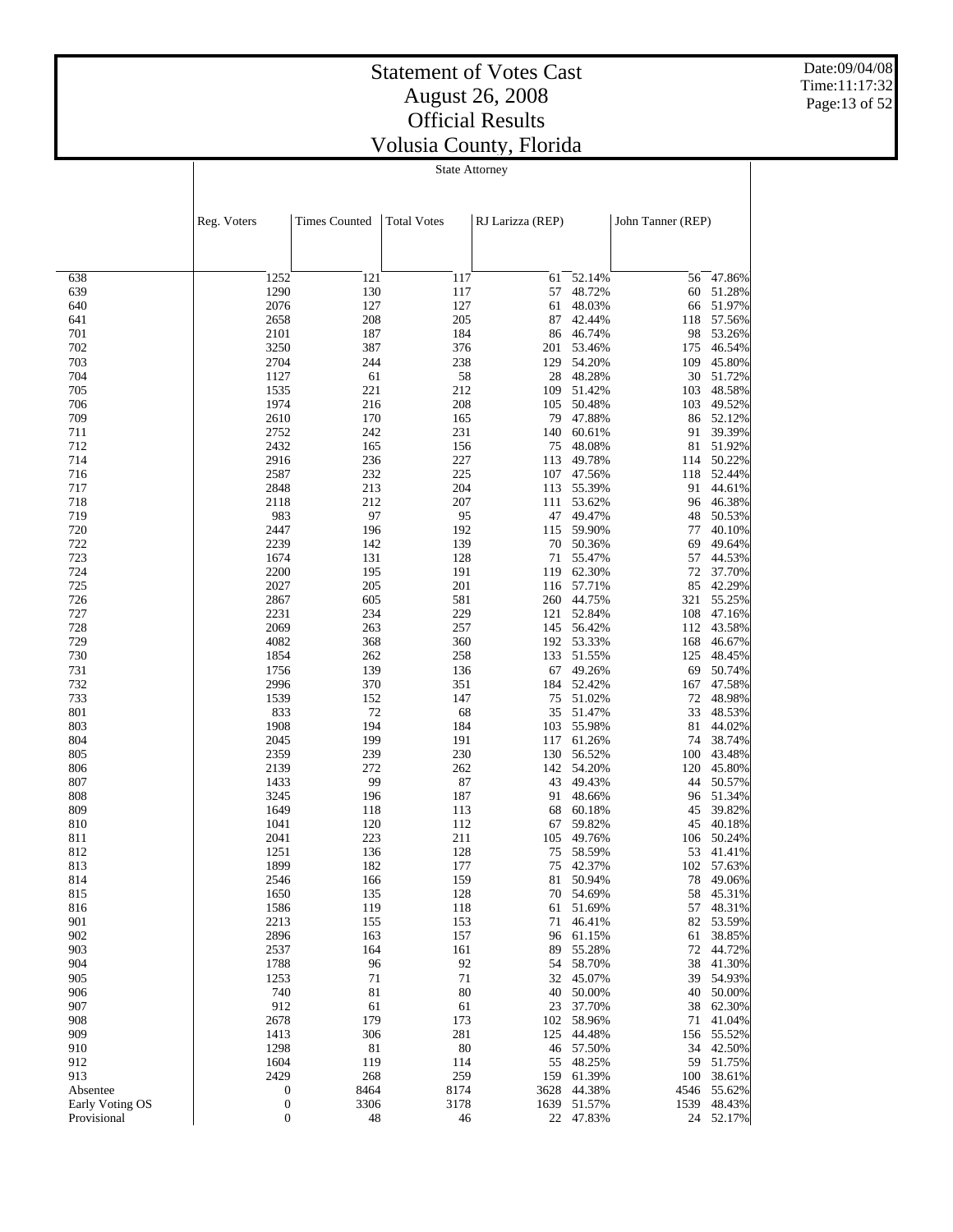| <b>Statement of Votes Cast</b><br><b>August 26, 2008</b><br><b>Official Results</b><br>Volusia County, Florida |             |                      |                       |                  |        |                   |        | Date:09/04/08<br>Time: 11:17:32<br>Page: 14 of 52 |
|----------------------------------------------------------------------------------------------------------------|-------------|----------------------|-----------------------|------------------|--------|-------------------|--------|---------------------------------------------------|
|                                                                                                                |             |                      | <b>State Attorney</b> |                  |        |                   |        |                                                   |
|                                                                                                                | Reg. Voters | <b>Times Counted</b> | <b>Total Votes</b>    | RJ Larizza (REP) |        | John Tanner (REP) |        |                                                   |
| Unscanned                                                                                                      |             | 10                   |                       | $\mathcal{F}$    | 60.00% | $\overline{2}$    | 40.00% |                                                   |
| Provisional After 7pm                                                                                          |             |                      |                       |                  |        |                   |        |                                                   |
| Total                                                                                                          | 358984      | 38053                | 36788                 | 18273            | 49.67% | 18515             | 50.33% |                                                   |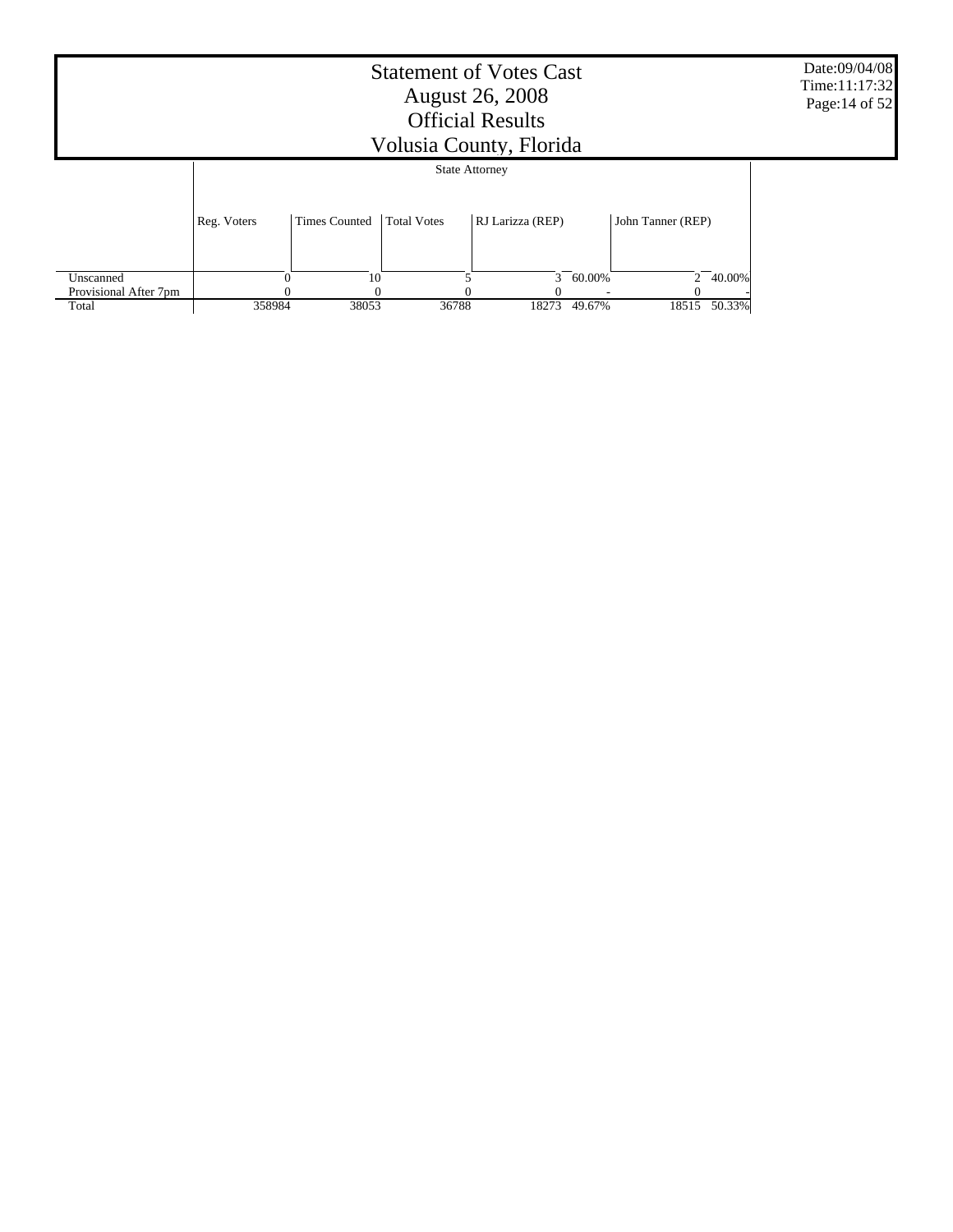# Statement of Votes Cast August 26, 2008 Official Results

Date:09/04/08 Time:11:17:32 Page:15 of 52

| <u>UMUM RUGUN</u>         |  |  |  |  |  |  |  |
|---------------------------|--|--|--|--|--|--|--|
| Volusia County, Florida   |  |  |  |  |  |  |  |
| <b>State Attorney Rep</b> |  |  |  |  |  |  |  |

|                          | Reg. Voters | <b>Times Counted</b> | <b>Total Votes</b> | RJ Larizza (REP) |           | John Tanner (REP) |                  |
|--------------------------|-------------|----------------------|--------------------|------------------|-----------|-------------------|------------------|
|                          |             |                      |                    |                  |           |                   |                  |
| Jurisdiction Wide<br>101 | 268         | 44                   | 42                 | 26               | 61.90%    | 16                | 38.10%           |
| 105                      | 248         | 43                   | 42                 | 17               | 40.48%    | 25                | 59.52%           |
| 106                      | 151         | 22                   | 22                 | 12               | 54.55%    | 10                | 45.45%           |
| 107                      | 466         | 46                   | 46                 | 23               | 50.00%    | 23                | 50.00%           |
| 109                      | 593         | 51                   | 51                 | 26               | 50.98%    | 25                | 49.02%           |
| 201                      | 568         | 50                   | 50                 | 35               | 70.00%    | 15                | 30.00%           |
| 202                      | 477         | 27                   | 27                 | 13               | 48.15%    | 14                |                  |
| 203                      | 1067        | 97                   | 97                 | 50               | 51.55%    | 47                | 51.85%<br>48.45% |
| 204                      | 901         | 74                   | 74                 | 36               | 48.65%    |                   |                  |
| 205                      | 828         | 54                   | 54                 | 30               | 55.56%    | 38<br>24          | 51.35%<br>44.44% |
|                          |             |                      |                    | 42               |           |                   |                  |
| 206                      | 1035<br>669 | 112<br>62            | 111                |                  | 37.84%    | 69                | 62.16%           |
| 207                      | 773         | 53                   | 62<br>53           | 34<br>32         | 54.84%    | 28                | 45.16%           |
| 208                      |             | 73                   | 73                 |                  | 60.38%    | 21                | 39.62%           |
| 209                      | 1080<br>796 | 56                   | 55                 | 37               | 50.68%    | 36                | 49.32%           |
| 212                      |             |                      |                    | 27               | 49.09%    | 28                | 50.91%           |
| 213                      | 589         | 41                   | 41                 | 27               | 65.85%    | 14                | 34.15%           |
| 214                      | 1100        | 85                   | 84                 | 52               | 61.90%    | 32                | 38.10%           |
| 215                      | 1791        | 92                   | 92                 | 51               | 55.43%    | 41                | 44.57%           |
| 216                      | 240         | 18                   | 18                 | 6                | 33.33%    | 12                | 66.67%           |
| 217                      | 314         | 15                   | 15                 | 6                | 40.00%    | 9                 | 60.00%           |
| 218                      | 524         | 45                   | 45                 | 32               | 71.11%    | 13                | 28.89%           |
| 219                      | 810         | 67                   | 67                 | 26               | 38.81%    | 41                | 61.19%           |
| 220                      | 855         | 76                   | 76                 | 39               | 51.32%    |                   | 37 48.68%        |
| 221                      | 74          | $\mathbf{1}$         | $\mathbf{1}$       | $\boldsymbol{0}$ | 0.00%     |                   | 1 100.00%        |
| 222                      | 653         | 60                   | 60                 | 35               | 58.33%    | 25                | 41.67%           |
| 223                      | 330         | 21                   | 21                 | 8                | 38.10%    | 13                | 61.90%           |
| 224                      | 484         | 31                   | 31                 | 22               | 70.97%    | 9                 | 29.03%           |
| 301                      | 423         | 30                   | 30                 | 20               | 66.67%    | 10                | 33.33%           |
| 302                      | 1135        | 58                   | 58                 | 35               | 60.34%    | 23                | 39.66%           |
| 303                      | 1355        | 135                  | 135                | 69               | 51.11%    | 66                | 48.89%           |
| 304                      | 1602        | 96                   | 96                 | 54               | 56.25%    | 42                | 43.75%           |
| 305                      | 1098        | 63                   | 63                 | 30               | 47.62%    | 33                | 52.38%           |
| 306                      | 794         | 44                   | 44                 | 31               | 70.45%    | 13                | 29.55%           |
| 307                      | 765         | 56                   | 56                 | 36               | 64.29%    | 20                | 35.71%           |
| 308                      | 1158        | 58                   | 58                 | 25               | 43.10%    | 33                | 56.90%           |
| 309                      | 1046        | 65                   | 64                 | 32               | 50.00%    | 32                | 50.00%           |
| 310                      | 649         | 51                   | 51                 | 22               | 43.14%    | 29                | 56.86%           |
| 311                      | 1479        | 82                   | 82                 | 48               | 58.54%    | 34                | 41.46%           |
| 401                      | 917         | 34                   | 34                 | 17               | 50.00%    | 17                | 50.00%           |
| 402                      | 876         | 44                   | 44                 | 17               | 38.64%    | 27                | 61.36%           |
| 403                      | 981         | 35                   | 35                 | 22               | 62.86%    | 13                | 37.14%           |
| 404                      | 285         | 20                   | 20                 | 9                | 45.00%    | 11                | 55.00%           |
| 405                      | 849         | 41                   | 40                 | 17               | 42.50%    | 23                | 57.50%           |
| 406                      | 967         | 61                   | 61                 |                  | 29 47.54% |                   | 32 52.46%        |
| 407                      | 745         | 22                   | 22                 |                  | 14 63.64% | 8                 | 36.36%           |
| 408                      | 451         | 32                   | 32                 |                  | 18 56.25% |                   | 14 43.75%        |
| 409                      | 744         | 38                   | 37                 | 17               | 45.95%    |                   | 20 54.05%        |
| 410                      | 957         | 61                   | 60                 | 25               | 41.67%    | 35                | 58.33%           |
| 411                      | 981         | 59                   | 59                 | 34               | 57.63%    | 25                | 42.37%           |
| 412                      | 666         | 51                   | 49                 | 21               | 42.86%    | 28                | 57.14%           |
| 413                      | 889         | 50                   | 49                 | 22               | 44.90%    | 27                | 55.10%           |
| 414                      | 934         | 44                   | 44                 | 21               | 47.73%    | 23                | 52.27%           |
| 415                      | 311         | 16                   | 15                 |                  | 6 40.00%  | 9                 | 60.00%           |
| 416                      | 636         | 29                   | 29                 | 13               | 44.83%    | 16                | 55.17%           |
| 417                      | 755         | 30                   | 30                 | 9                | 30.00%    | 21                | 70.00%           |
| 418                      | 531         | 39                   | 39                 | 18               | 46.15%    | 21                | 53.85%           |
| 419                      | 480         | 18                   | 18                 | 8                | 44.44%    | 10                | 55.56%           |
| 420                      | 886         | 59                   | 57                 |                  | 24 42.11% |                   | 33 57.89%        |
| 421                      | 682         | 44                   | 44                 |                  | 26 59.09% | 18                | 40.91%           |
| 422                      | 225         | 10                   | 10                 |                  | 3 30.00%  | 7                 | 70.00%           |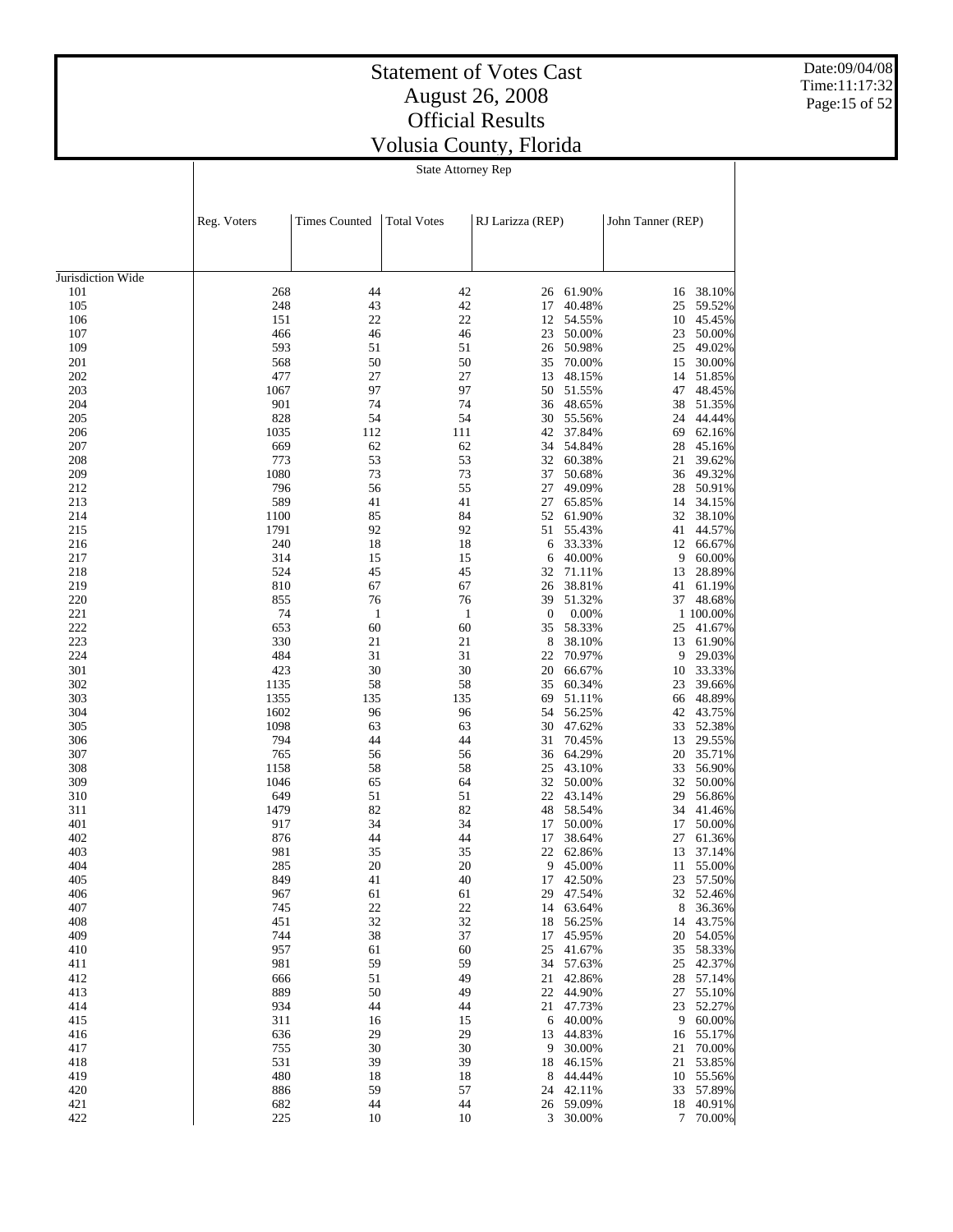Date:09/04/08 Time:11:17:32 Page:16 of 52

#### State Attorney Rep

|     | Reg. Voters | <b>Times Counted</b> | <b>Total Votes</b> | RJ Larizza (REP) |           | John Tanner (REP) |           |
|-----|-------------|----------------------|--------------------|------------------|-----------|-------------------|-----------|
|     |             |                      |                    |                  |           |                   |           |
| 423 | 967         | 44                   | 44                 | 24               | 54.55%    | 20                | 45.45%    |
| 424 | 665         | 28                   | 28                 | 7                | 25.00%    | 21                | 75.00%    |
| 425 | 178         | 28                   | 28                 | 12               | 42.86%    | 16                | 57.14%    |
| 426 | 707         | 35                   | 35                 | 15               | 42.86%    | 20                | 57.14%    |
| 427 | 593         | 30                   | 30                 | 15               | 50.00%    | 15                | 50.00%    |
| 428 | 673         | 24                   | 24                 | 12               | 50.00%    | 12                | 50.00%    |
| 429 | 586         | 25                   | 25                 | 5                | 20.00%    | 20                | 80.00%    |
| 501 | 1230        | 161                  | 161                | 66               | 40.99%    | 95                | 59.01%    |
| 502 | 993         | 122                  | 122                | 59               | 48.36%    | 63                | 51.64%    |
| 503 | 693         | 74                   | 74                 | 29               | 39.19%    | 45                | 60.81%    |
| 504 | 611         | 48                   | 48                 | 16               | 33.33%    | 32                | 66.67%    |
| 505 | 591         | 38                   | 38                 | 20               | 52.63%    | 18                | 47.37%    |
| 506 | 813         | 111                  | 111                | 47               | 42.34%    | 64                | 57.66%    |
| 508 | 598         | 55                   | 55                 | 24               | 43.64%    | 31                | 56.36%    |
| 509 | 955         | 103                  | 103                | 37               | 35.92%    | 66                | 64.08%    |
| 510 | 1383        | 193                  | 192                | 78               | 40.63%    | 114               | 59.38%    |
|     | 351         | 39                   | 39                 | 19               | 48.72%    | 20                | 51.28%    |
| 511 |             |                      |                    |                  | 34.21%    |                   | 65.79%    |
| 512 | 649         | 76                   | 76                 | 26               |           | 50                |           |
| 513 | 944         | 135                  | 135                | 48               | 35.56%    | 87                | 64.44%    |
| 514 | 638         | 43                   | 42                 | 18               | 42.86%    | 24                | 57.14%    |
| 515 | 912         | 122                  | 122                | 38               | 31.15%    | 84                | 68.85%    |
| 516 | 1150        | 178                  | 178                | 53               | 29.78%    | 125               | 70.22%    |
| 517 | 920         | 129                  | 129                | 41               | 31.78%    | 88                | 68.22%    |
| 519 | 488         | 63                   | 63                 | 28               | 44.44%    | 35                | 55.56%    |
| 521 | 769         | 67                   | 67                 | 22               | 32.84%    | 45                | 67.16%    |
| 522 | 1046        | 100                  | 100                | 42               | 42.00%    | 58                | 58.00%    |
| 523 | 755         | 48                   | 48                 | 14               | 29.17%    | 34                | 70.83%    |
| 525 | 656         | 65                   | 64                 | 20               | 31.25%    | 44                | 68.75%    |
| 526 | 399         | 32                   | 32                 | 14               | 43.75%    | 18                | 56.25%    |
| 527 | 657         | 50                   | 49                 | 21               | 42.86%    | 28                | 57.14%    |
| 528 | 505         | 35                   | 35                 | 14               | 40.00%    | 21                | 60.00%    |
| 529 | 442         | 35                   | 35                 | 10               | 28.57%    | 25                | 71.43%    |
| 530 | 502         | 41                   | 41                 | 12               | 29.27%    | 29                | 70.73%    |
| 531 | 103         | 8                    | 8                  | 6                | 75.00%    | 2                 | 25.00%    |
| 532 | 1323        | 162                  | 162                | 80               | 49.38%    | 82                | 50.62%    |
| 533 | 466         | 44                   | 44                 | 19               | 43.18%    | 25                | 56.82%    |
| 534 | 263         | 30                   | 30                 | 12               | 40.00%    | 18                | 60.00%    |
| 602 | 676         | 55                   | 55                 | 19               | 34.55%    | 36                | 65.45%    |
| 603 | 428         | 10                   | 10                 | 2                | 20.00%    | 8                 | 80.00%    |
| 605 | 139         | 8                    | 8                  | 4                | 50.00%    | 4                 | 50.00%    |
| 607 | 717         | 95                   | 94                 | 42               | 44.68%    | 52                | 55.32%    |
| 608 | 504         | 76                   | 76                 | 27               | 35.53%    | 49                | 64.47%    |
| 609 | 445         | 44                   | 44                 | 7                | 15.91%    | 37                | 84.09%    |
| 614 | 395         | 31                   | 31                 | 10               | 32.26%    | 21                | 67.74%    |
| 615 | 830         | 57                   | 57                 |                  | 26 45.61% | 31                | 54.39%    |
| 617 | 120         | 5                    | $\sqrt{5}$         |                  | 2 40.00%  | 3                 | 60.00%    |
| 618 | 181         | 20                   | 19                 | 5                | 26.32%    | 14                | 73.68%    |
| 619 | 150         | 8                    | 8                  | $\boldsymbol{2}$ | 25.00%    | 6                 | 75.00%    |
| 620 | 75          | $\boldsymbol{0}$     | $\boldsymbol{0}$   | $\boldsymbol{0}$ |           | $\boldsymbol{0}$  |           |
| 621 | 68          | $\boldsymbol{0}$     | $\boldsymbol{0}$   | $\boldsymbol{0}$ |           | $\mathbf{0}$      |           |
| 622 | 193         | 13                   | 13                 | 7                | 53.85%    | 6                 | 46.15%    |
| 623 | 336         | 25                   | 22                 | 12               | 54.55%    | 10                | 45.45%    |
| 624 | 473         | 31                   | 31                 | 16               | 51.61%    | 15                | 48.39%    |
| 625 | 730         | 117                  | 116                | 52               | 44.83%    | 64                | 55.17%    |
| 626 | 496         | 62                   | 61                 |                  | 33 54.10% | 28                | 45.90%    |
| 628 | 100         | $\mathbf{1}$         | 1                  |                  | 1 100.00% | $\boldsymbol{0}$  | $0.00\%$  |
| 629 | 321         | 26                   | 26                 | 10               | 38.46%    | 16                | 61.54%    |
| 632 | 171         | 3                    | 3                  | 1                | 33.33%    | 2                 | 66.67%    |
| 633 | 277         | 12                   | 12                 | 5                | 41.67%    | 7                 | 58.33%    |
| 636 | 336         | 18                   | 18                 | 12               | 66.67%    | 6                 | 33.33%    |
| 637 | 391         | 59                   | 59                 | 24               | 40.68%    |                   | 35 59.32% |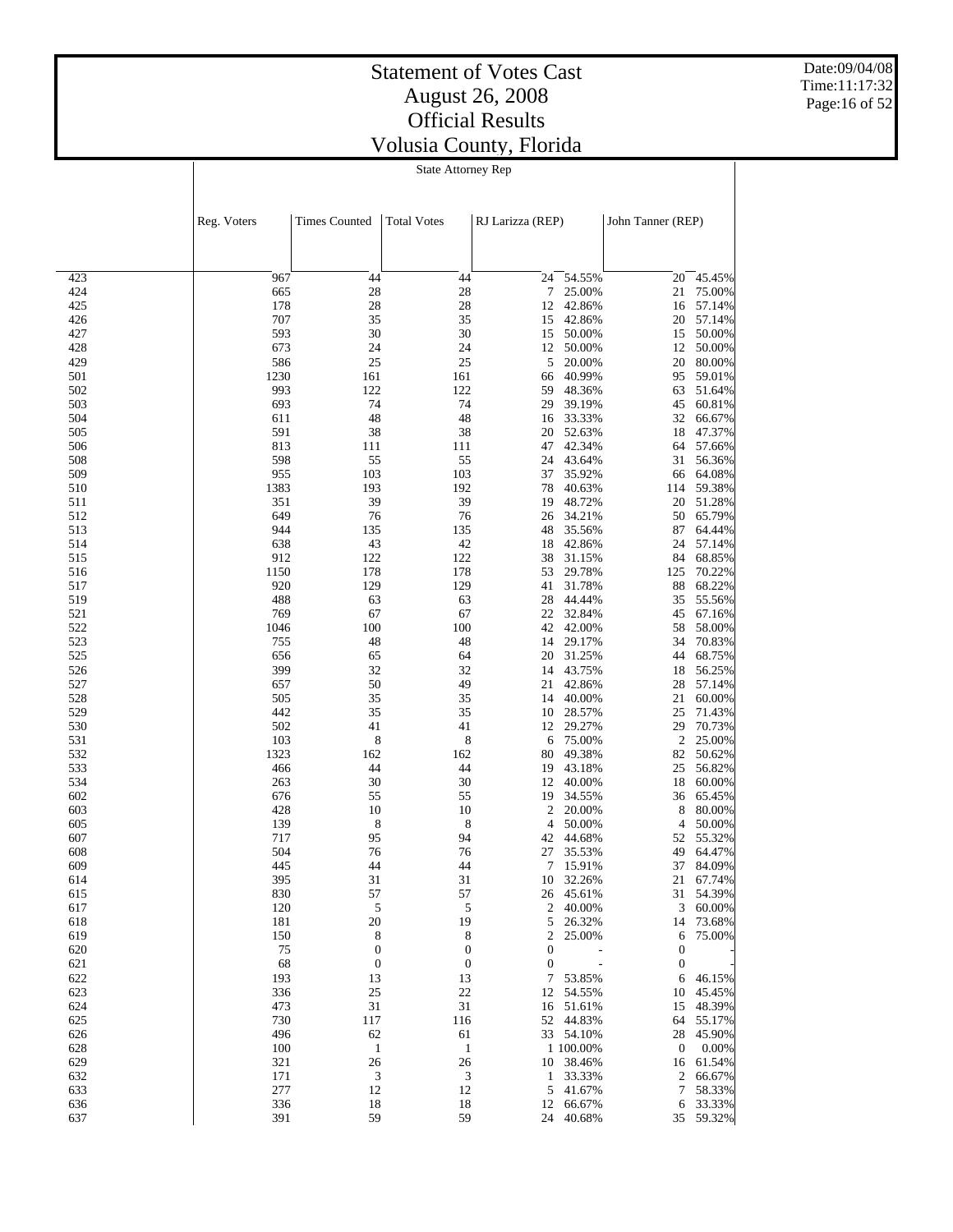Date:09/04/08 Time:11:17:32 Page:17 of 52

# State Attorney Rep

|                 | Reg. Voters      | <b>Times Counted</b> | <b>Total Votes</b> | RJ Larizza (REP) |                  | John Tanner (REP) |                     |
|-----------------|------------------|----------------------|--------------------|------------------|------------------|-------------------|---------------------|
|                 |                  |                      |                    |                  |                  |                   |                     |
| 638             | 363              | 39                   | 39                 | 21               | 53.85%           | 18                | 46.15%              |
| 639             | 428              | 38                   | 37                 | 17               | 45.95%           | 20                | 54.05%              |
| 640             | 727              | 69                   | 69                 | 30               | 43.48%           | 39                | 56.52%              |
| 641             | 1280             | 124                  | 124                | 52               | 41.94%           | 72                | 58.06%              |
| 701             | 599              | 66                   | 66                 | 25               | 37.88%           | 41                | 62.12%              |
| 702             | 1074             | 174                  | 171                | 86               | 50.29%           | 85                | 49.71%              |
| 703<br>704      | 829              | 93<br>20             | 92<br>20           | 41               | 44.57%           | 51                | 55.43%              |
| 705             | 262<br>543       | 78                   | 77                 | 10<br>41         | 50.00%<br>53.25% | 10<br>36          | 50.00%<br>46.75%    |
| 706             | 860              | 113                  | 111                | 51               | 45.95%           | 60                | 54.05%              |
| 709             | 815              | 75                   | 75                 | 28               | 37.33%           | 47                | 62.67%              |
| 711             | 867              | 84                   | 82                 | 42               | 51.22%           | 40                | 48.78%              |
| 712             | 775              | 68                   | 67                 | 27               | 40.30%           | 40                | 59.70%              |
| 714             | 1105             | 107                  | 107                | 45               | 42.06%           | 62                | 57.94%              |
| 716             | 1452             | 143                  | 141                | 62               | 43.97%           | 79                | 56.03%              |
| 717             | 946              | 79                   | 75                 | 36               | 48.00%           | 39                | 52.00%              |
| 718             | 791              | 91                   | 89                 | 44               | 49.44%           | 45                | 50.56%              |
| 719             | 302              | 27                   | 27                 | 10               | 37.04%           | 17                | 62.96%              |
| 720             | 745              | 78                   | 78                 | 49               | 62.82%           | 29                | 37.18%              |
| 722             | 694              | 55                   | 55                 | 25               | 45.45%           | 30                | 54.55%              |
| 723             | 598              | 41                   | 41                 | 21               | 51.22%           | 20                | 48.78%              |
| 724             | 817              | 86                   | 86                 | 48               | 55.81%           | 38                | 44.19%              |
| 725             | 859              | 89                   | 89                 | 44               | 49.44%           | 45                | 50.56%              |
| 726             | 1397             | 304                  | 295                | 124              | 42.03%           | 171               | 57.97%              |
| 727             | 855              | 97                   | 96                 | 41               | 42.71%           | 55                | 57.29%              |
| 728             | 881<br>1820      | 135                  | 135                | 70               | 51.85%           | 65                | 48.15%              |
| 729<br>730      | 877              | 210<br>127           | 207<br>126         | 103<br>53        | 49.76%<br>42.06% | 104<br>73         | 50.24%<br>57.94%    |
| 731             | 641              | 59                   | 59                 | 30               | 50.85%           | 29                | 49.15%              |
| 732             | 1242             | 172                  | 169                | 83               | 49.11%           | 86                | 50.89%              |
| 733             | 616              | 71                   | 71                 | 31               | 43.66%           | 40                | 56.34%              |
| 801             | 303              | 34                   | 34                 | 20               | 58.82%           | 14                | 41.18%              |
| 803             | 933              | 97                   | 96                 | 45               | 46.88%           | 51                | 53.13%              |
| 804             | 727              | 79                   | 77                 | 40               | 51.95%           | 37                | 48.05%              |
| 805             | 1077             | 100                  | 99                 | 56               | 56.57%           | 43                | 43.43%              |
| 806             | 911              | 123                  | 123                | 52               | 42.28%           | 71                | 57.72%              |
| 807             | 356              | 18                   | 18                 | 4                | 22.22%           | 14                | 77.78%              |
| 808             | 900              | 51                   | 51                 | 28               | 54.90%           | 23                | 45.10%              |
| 809             | 512              | 47                   | 46                 | 26               | 56.52%           | 20                | 43.48%              |
| 810             | 372              | 37                   | 34                 | 17               | 50.00%           | 17                | 50.00%              |
| 811             | 817              | 106                  | 104                | 54               | 51.92%           | 50                | 48.08%              |
| 812             | 434              | 40                   | 37                 | 17               | 45.95%           | 20                | 54.05%              |
| 813             | 832              | 91                   | 91                 | 30               | 32.97%           | 61                | 67.03%              |
| 814             | 843              | 65                   | 65                 | 31               | 47.69%           | 34                | 52.31%<br>20 42.55% |
| 815             | 661              | 47                   | 47                 | 22               | 27 57.45%        |                   |                     |
| 816<br>901      | 578<br>697       | 52<br>73             | 52<br>72           | 32               | 42.31%<br>44.44% | 30                | 57.69%<br>55.56%    |
| 902             | 934              | 69                   | 69                 | 38               | 55.07%           | 40<br>31          | 44.93%              |
| 903             | 829              | 58                   | 58                 | 30               | 51.72%           | 28                | 48.28%              |
| 904             | 550              | 33                   | 33                 | 21               | 63.64%           | 12                | 36.36%              |
| 905             | 419              | 38                   | 38                 | 16               | 42.11%           | 22                | 57.89%              |
| 906             | 262              | 25                   | 25                 | 8                | 32.00%           | 17                | 68.00%              |
| 907             | 292              | 23                   | 23                 | 7                | 30.43%           | 16                | 69.57%              |
| 908             | 966              | 88                   | 85                 | 45               | 52.94%           | 40                | 47.06%              |
| 909             | 441              | 111                  | 106                | 51               | 48.11%           | 55                | 51.89%              |
| 910             | 395              | 24                   | 24                 | 13               | 54.17%           | 11                | 45.83%              |
| 912             | 488              | 38                   | 38                 | 22               | 57.89%           | 16                | 42.11%              |
| 913             | 836              | 107                  | 106                | 55               | 51.89%           | 51                | 48.11%              |
| Absentee        | 0                | 4051                 | 4016               | 1582             | 39.39%           | 2434              | 60.61%              |
| Early Voting OS | $\boldsymbol{0}$ | 1286                 | 1276               | 606              | 47.49%           | 670               | 52.51%              |
| Provisional     | $\mathbf{0}$     | 23                   | 23                 |                  | 12 52.17%        |                   | 11 47.83%           |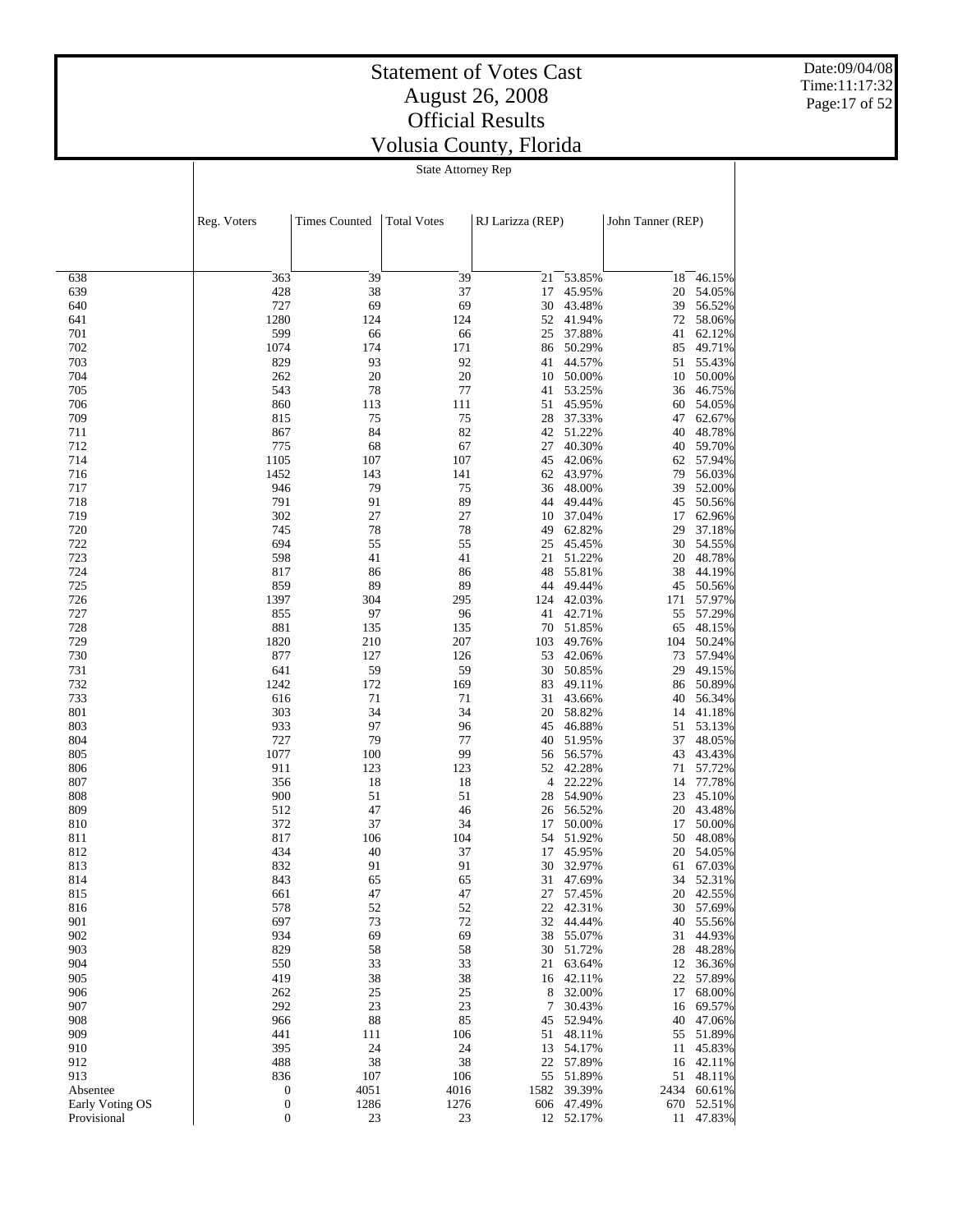|                       | Date:09/04/08<br>Time: 11:17:32<br>Page: 18 of 52 |                      |                           |                  |          |                   |        |  |
|-----------------------|---------------------------------------------------|----------------------|---------------------------|------------------|----------|-------------------|--------|--|
|                       |                                                   |                      | <b>State Attorney Rep</b> |                  |          |                   |        |  |
|                       | Reg. Voters                                       | <b>Times Counted</b> | <b>Total Votes</b>        | RJ Larizza (REP) |          | John Tanner (REP) |        |  |
| Unscanned             |                                                   |                      |                           |                  | 2 66.67% |                   | 33.33% |  |
| Provisional After 7pm |                                                   |                      |                           |                  |          |                   |        |  |
| Total                 | 123087                                            | 16438                | 16306                     | 7277             | 44.63%   | 9029              | 55.37% |  |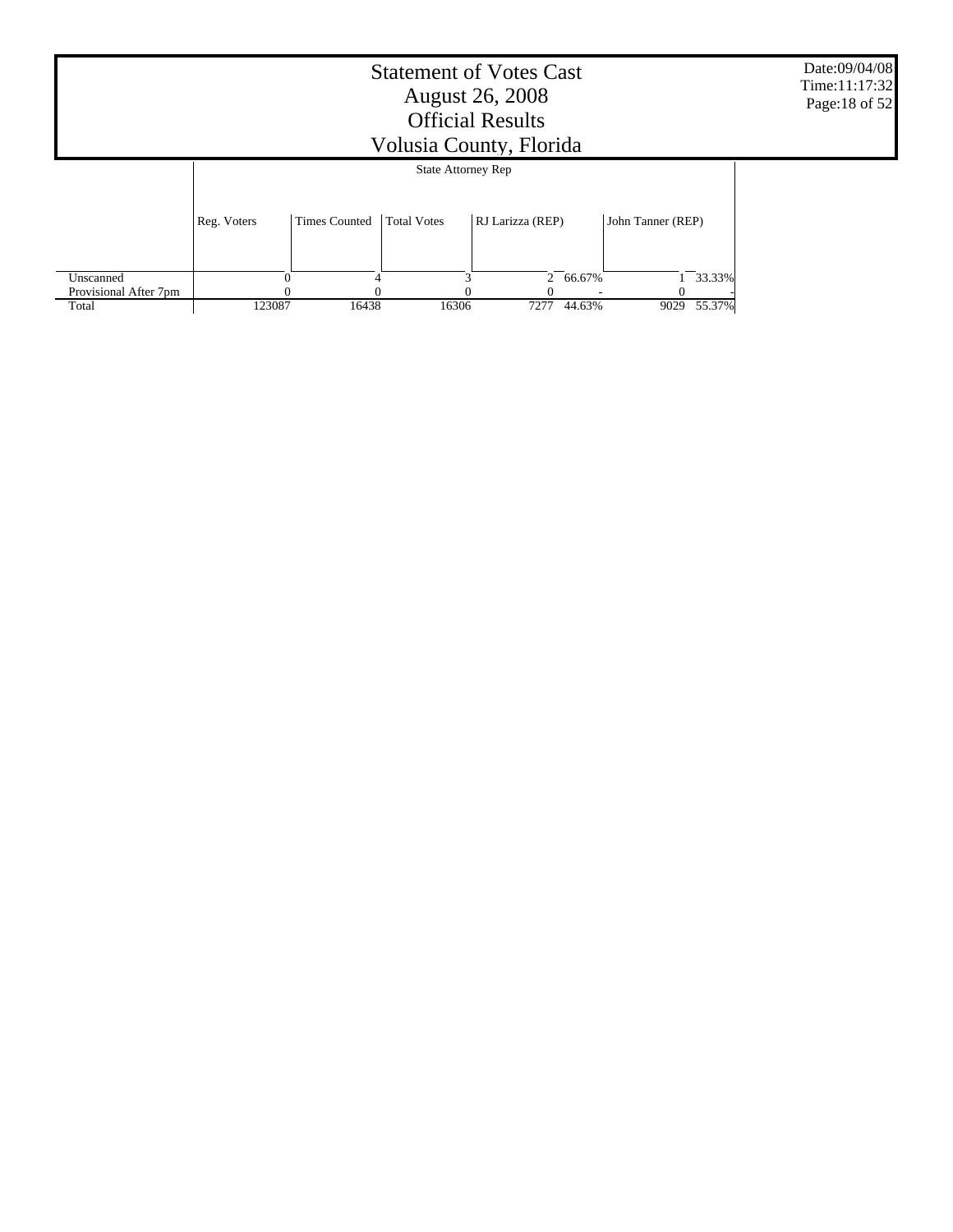Date:09/04/08 Time:11:17:32 Page:19 of 52

| <b>State Attorney Dem</b> |  |
|---------------------------|--|

|                   | Reg. Voters | <b>Times Counted</b> | <b>Total Votes</b> | RJ Larizza (REP) |           | John Tanner (REP) |                  |
|-------------------|-------------|----------------------|--------------------|------------------|-----------|-------------------|------------------|
| Jurisdiction Wide |             |                      |                    |                  |           |                   |                  |
|                   |             | 39                   |                    |                  | 52.78%    |                   |                  |
| 101<br>105        | 316<br>321  | 43                   | 36<br>43           | 19<br>21         | 48.84%    | 17<br>22          | 47.22%<br>51.16% |
| 106               | 133         | 17                   | 17                 | 9                | 52.94%    | 8                 | 47.06%           |
| 107               | 435         | 45                   | 42                 | 27               | 64.29%    |                   | 35.71%           |
| 109               | 505         | 52                   | 51                 | 31               | 60.78%    | 15<br>20          | 39.22%           |
| 201               | 599         | 50                   | 47                 | 28               | 59.57%    | 19                | 40.43%           |
| 202               | 600         | 42                   | 40                 | 28               | 70.00%    | 12                | 30.00%           |
| 203               | 814         | 86                   | 83                 | 52               | 62.65%    | 31                | 37.35%           |
| 204               | 779         | 72                   | 71                 | 45               | 63.38%    | 26                | 36.62%           |
| 205               | 989         | 62                   | 58                 | 39               | 67.24%    | 19                | 32.76%           |
| 206               | 1063        | 129                  | 126                | 68               | 53.97%    | 58                | 46.03%           |
| 207               | 540         | 73                   | 69                 | 44               | 63.77%    | 25                | 36.23%           |
| 208               | 683         | 55                   | 54                 | 38               | 70.37%    | 16                | 29.63%           |
| 209               | 1269        | 86                   | 84                 | 52               | 61.90%    | 32                | 38.10%           |
| 212               | 950         | 61                   | 58                 | 39               | 67.24%    | 19                | 32.76%           |
| 213               | 658         | 64                   | 59                 | 36               | 61.02%    | 23                | 38.98%           |
| 214               | 1058        | 92                   | 82                 | 48               | 58.54%    | 34                | 41.46%           |
| 215               | 1317        | 65                   | 61                 | 40               | 65.57%    | 21                | 34.43%           |
| 216               | 777         | 58                   | 54                 | 24               | 44.44%    | 30                | 55.56%           |
| 217               | 1174        | 181                  | 165                | 63               | 38.18%    | 102               | 61.82%           |
| 218               | 646         | 68                   | 65                 | 43               | 66.15%    | 22                | 33.85%           |
| 219               | 817         | 62                   | 59                 | 39               | 66.10%    | 20                | 33.90%           |
| 220               | 556         | 55                   | 54                 | 31               | 57.41%    | 23                | 42.59%           |
| 221               | 569         | 70                   | 63                 | 34               | 53.97%    | 29                | 46.03%           |
| 222               | 880         | 124                  | 119                | 72               | 60.50%    | 47                | 39.50%           |
| 223               | 343         | 29                   | 27                 | 20               | 74.07%    | 7                 | 25.93%           |
| 224               | 380         | 45                   | 43                 | 24               | 55.81%    | 19                | 44.19%           |
| 301               | 324         | 20                   | 20                 | 10               | 50.00%    | 10                | 50.00%           |
| 302               | 1290        | 61                   | 57                 | 34               | 59.65%    | 23                | 40.35%           |
| 303               | 1231        | 122                  | 114                | 69               | 60.53%    | 45                | 39.47%           |
| 304               | 1187        | 64                   | 60                 | 41               | 68.33%    | 19                | 31.67%           |
| 305               | 757         | 69                   | 67                 | 36               | 53.73%    | 31                | 46.27%           |
| 306               | 593         | 28                   | 28                 | 18               | 64.29%    | 10                | 35.71%           |
| 307               | 699         | 59                   | 58                 | 43               | 74.14%    | 15                | 25.86%           |
| 308               | 1100        | 51                   | 49                 | 32               | 65.31%    | 17                | 34.69%           |
| 309               | 1383        | 53                   | 51                 | 32               | 62.75%    | 19                | 37.25%           |
| 310               | 612         | 47                   | 44                 | 26               | 59.09%    | 18                | 40.91%           |
| 311               | 757         | 71                   | 67                 | 52               | 77.61%    | 15                | 22.39%           |
| 401               | 1101        | 38                   | 37                 | 28               | 75.68%    | 9                 | 24.32%           |
| 402               | 925         | 43                   | 38                 | 21               | 55.26%    | 17                | 44.74%           |
| 403               | 1282        | 55                   | 52                 | 25               | 48.08%    | 27                | 51.92%           |
| 404               | 224         | 9                    | 9                  | 4                | 44.44%    | 5                 | 55.56%           |
| 405               | 1309        | 45                   | 39                 |                  | 23 58.97% | 16                | 41.03%           |
| 406               | 1087        | 51                   | 49                 |                  | 25 51.02% | 24                | 48.98%           |
| 407               | 1093        | 40                   | 34                 | 17               | 50.00%    | 17                | 50.00%           |
| 408               | 505         | 23                   | 20                 | 14               | 70.00%    | 6                 | 30.00%           |
| 409               | 1084        | 48                   | 40                 | 20               | 50.00%    | 20                | 50.00%           |
| 410               | 1242        | 65                   | 55                 | 34               | 61.82%    | 21                | 38.18%           |
| 411               | 1140        | 37                   | 33                 | 20               | 60.61%    | 13                | 39.39%           |
| 412               | 517         | 46                   | 42                 | 26               | 61.90%    | 16                | 38.10%           |
| 413               | 1110        | 47                   | 43                 | 14               | 32.56%    | 29                | 67.44%           |
| 414               | 1064        | 65                   | 59                 | 32               | 54.24%    | 27                | 45.76%           |
| 415               | 354         | 19                   | 17                 | 10               | 58.82%    | 7                 | 41.18%           |
| 416               | 1032        | 38                   | 37                 | 21               | 56.76%    | 16                | 43.24%           |
| 417               | 1058        | 34                   | 32                 | 12               | 37.50%    | 20                | 62.50%           |
| 418               | 336         | 20                   | 18                 | 9                | 50.00%    | 9                 | 50.00%           |
| 419               | 625         | 21                   | 16                 | 15               | 93.75%    | 1                 | 6.25%            |
| 420               | 1090        | 60                   | 56                 | 40               | 71.43%    | 16                | 28.57%           |
| 421               | 459         | 37                   | 36                 | 22               | 61.11%    | 14                | 38.89%           |
| 422               | 266         | 18                   | 17                 | 11               | 64.71%    | 6                 | 35.29%           |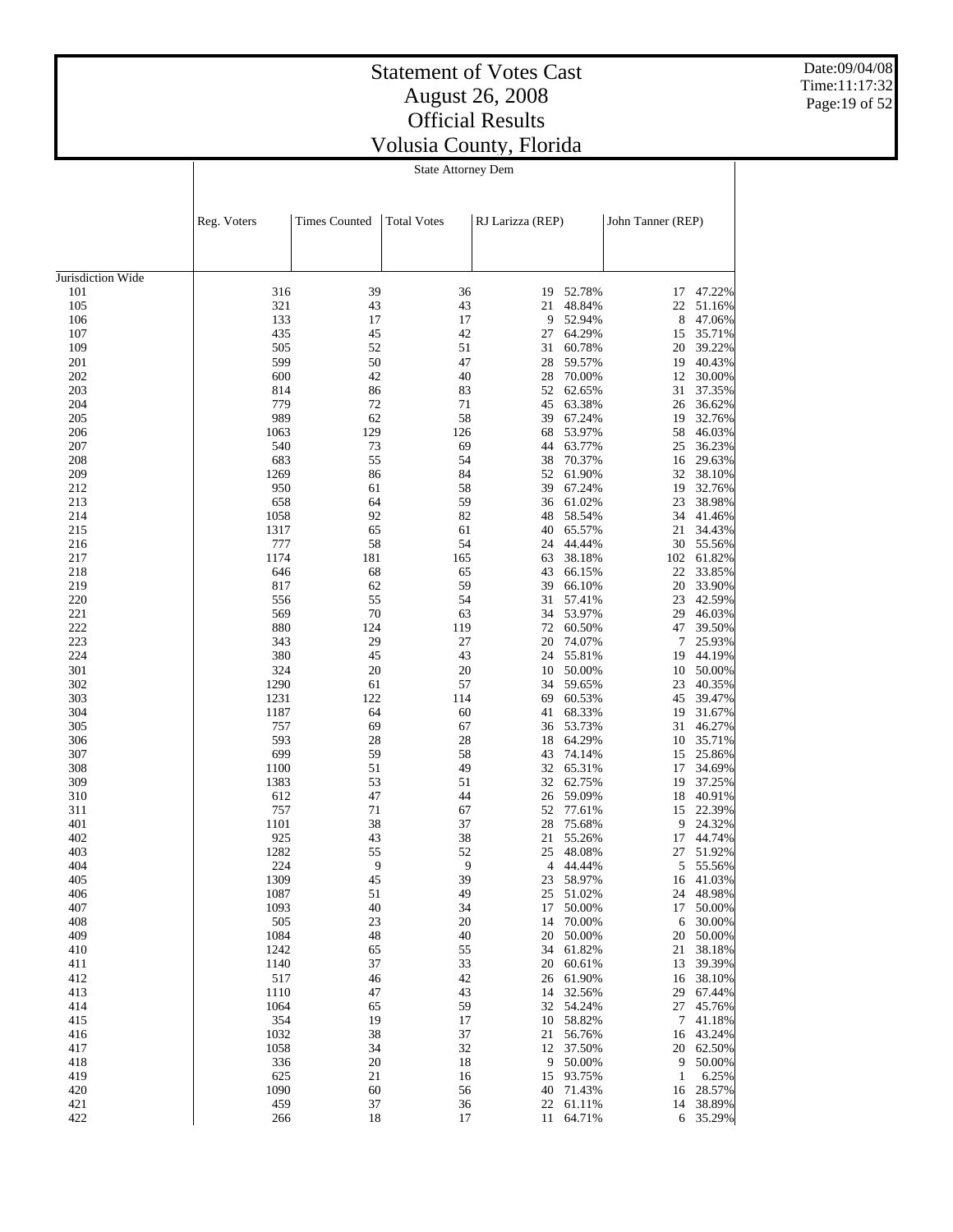Date:09/04/08 Time:11:17:32 Page:20 of 52

#### State Attorney Dem

|            | Reg. Voters | <b>Times Counted</b> | <b>Total Votes</b> | RJ Larizza (REP) |          | John Tanner (REP) |           |  |
|------------|-------------|----------------------|--------------------|------------------|----------|-------------------|-----------|--|
|            |             |                      |                    |                  |          |                   |           |  |
| 423        | 1206        | 36                   | 34                 | 14               | 41.18%   | 20                | 58.82%    |  |
| 424        | 1078        | 36                   | 34                 | 20               | 58.82%   | 14                | 41.18%    |  |
| 425        | 93          | 9                    | 9                  | 5                | 55.56%   | 4                 | 44.44%    |  |
| 426        | 929         | 34                   | 29                 | 20               | 68.97%   | 9                 | 31.03%    |  |
| 427        | 794         | 39                   | 36                 | 22               | 61.11%   | 14                | 38.89%    |  |
| 428        | 1057        | 29                   | 26                 | 11               | 42.31%   | 15                | 57.69%    |  |
| 429        | 825         | 35                   | 31                 | 17               | 54.84%   | 14                | 45.16%    |  |
| 501        | 981         | 111                  | 108                | 45               | 41.67%   | 63                | 58.33%    |  |
| 502        | 934         | 85                   | 82                 | 58               | 70.73%   | 24                | 29.27%    |  |
| 503        | 696         | 85                   | 82                 | 47               | 57.32%   | 35                | 42.68%    |  |
| 504        | 701         | 44                   | 40                 | 29               | 72.50%   | 11                | 27.50%    |  |
| 505        | 583         | 37                   | 36                 | 29               | 80.56%   | 7                 | 19.44%    |  |
| 506        | 696         | 89                   | 88                 | 48               | 54.55%   | 40                | 45.45%    |  |
| 508        | 527         | 60                   | 60                 | 40               | 66.67%   | 20                | 33.33%    |  |
| 509        | 768         | 67                   | 66                 | 33               | 50.00%   | 33                | 50.00%    |  |
| 510        | 760         | 87                   | 87                 | 43               | 49.43%   | 44                | 50.57%    |  |
| 511        | 245         | 19                   | 19                 | 14               | 73.68%   | 5                 | 26.32%    |  |
| 512        | 422         | 55                   | 54                 | 34               | 62.96%   | 20                | 37.04%    |  |
| 513        | 725         | 84                   | 83                 | 34               | 40.96%   | 49                | 59.04%    |  |
| 514        | 758         | 53                   | 51                 | 37               | 72.55%   | 14                | 27.45%    |  |
| 515        | 978         | 104                  | 101                | 52               | 51.49%   | 49                | 48.51%    |  |
| 516        | 873         | 132                  | 125                | 58               | 46.40%   | 67                | 53.60%    |  |
| 517        | 988         | 91                   | 88                 | 52               | 59.09%   | 36                | 40.91%    |  |
| 519        | 827         | 92                   | 88                 | 47               | 53.41%   | 41                | 46.59%    |  |
| 521        | 876         | 84                   | 82                 | 44               | 53.66%   | 38                | 46.34%    |  |
|            |             | 87                   | 81                 | 48               | 59.26%   |                   |           |  |
| 522<br>523 | 976         | 75                   | 75                 |                  |          | 33                | 40.74%    |  |
| 525        | 1135<br>717 |                      |                    | 47               | 62.67%   | 28                | 37.33%    |  |
|            |             | 63                   | 63                 | 37               | 58.73%   | 26                | 41.27%    |  |
| 526        | 814         | 55                   | 55                 | 23               | 41.82%   | 32                | 58.18%    |  |
| 527        | 922         | 74                   | 71                 | 39               | 54.93%   | 32                | 45.07%    |  |
| 528        | 974         | 73                   | 69                 | 31               | 44.93%   | 38                | 55.07%    |  |
| 529        | 811         | 77                   | 76                 | 44               | 57.89%   | 32                | 42.11%    |  |
| 530        | 933         | $71\,$               | 68                 | 44               | 64.71%   | 24                | 35.29%    |  |
| 531        | 339         | 34                   | 33                 | 13               | 39.39%   | 20                | 60.61%    |  |
| 532        | 634         | 88                   | 85                 | 46               | 54.12%   | 39                | 45.88%    |  |
| 533        | 413         | 31                   | 31                 | 16               | 51.61%   | 15                | 48.39%    |  |
| 534        | 367         | 41                   | 41                 | 22               | 53.66%   | 19                | 46.34%    |  |
| 602        | 693         | 45                   | 44                 | 15               | 34.09%   | 29                | 65.91%    |  |
| 603        | 1674        | 128                  | 120                | 39               | 32.50%   | 81                | 67.50%    |  |
| 605        | 928         | 109                  | 105                | 36               | 34.29%   | 69                | 65.71%    |  |
| 607        | 854         | 112                  | 107                | 59               | 55.14%   | 48                | 44.86%    |  |
| 608        | 685         | 112                  | 112                | 52               | 46.43%   | 60                | 53.57%    |  |
| 609        | 576         | 52                   | 49                 | 26               | 53.06%   | 23                | 46.94%    |  |
| 614        | 1698        | 147                  | 132                | 59               | 44.70%   | 73                | 55.30%    |  |
| 615        | 679         | 63                   | 60                 | 30               | 50.00%   | 30                | 50.00%    |  |
| 617        | 505         | 38                   | 37                 | 15               | 40.54%   | 22                | 59.46%    |  |
| 618        | 1071        | 125                  | 117                | 43               | 36.75%   | 74                | 63.25%    |  |
| 619        | 1340        | 139                  | 130                | 52               | 40.00%   | 78                | 60.00%    |  |
| 620        | 1545        | 36                   | 33                 | 12               | 36.36%   | 21                | 63.64%    |  |
| 621        | 1074        | 25                   | 23                 | 9                | 39.13%   | 14                | 60.87%    |  |
| 622        | 522         | 36                   | 30                 | 14               | 46.67%   | 16                | 53.33%    |  |
| 623        | 549         | 29                   | 28                 | 15               | 53.57%   | 13                | 46.43%    |  |
| 624        | 690         | 57                   | 57                 | 34               | 59.65%   | 23                | 40.35%    |  |
| 625        | 709         | 86                   | 84                 | 46               | 54.76%   | 38                | 45.24%    |  |
| 626        | 875         | 82                   | 75                 | 42               | 56.00%   | 33                | 44.00%    |  |
| 628        | 1832        | 164                  | 147                | 45               | 30.61%   | 102               | 69.39%    |  |
| 629        | 1091        | 142                  | 135                | 44               | 32.59%   | 91                | 67.41%    |  |
| 632        | 225         | 13                   | 12                 |                  | 6 50.00% | 6                 | 50.00%    |  |
| 633        | 676         | 41                   | 37                 | 12               | 32.43%   | 25                | 67.57%    |  |
| 636        | 683         | 28                   | 27                 | 13               | 48.15%   | 14                | 51.85%    |  |
| 637        | 698         | 145                  | 136                | 60               | 44.12%   |                   | 76 55.88% |  |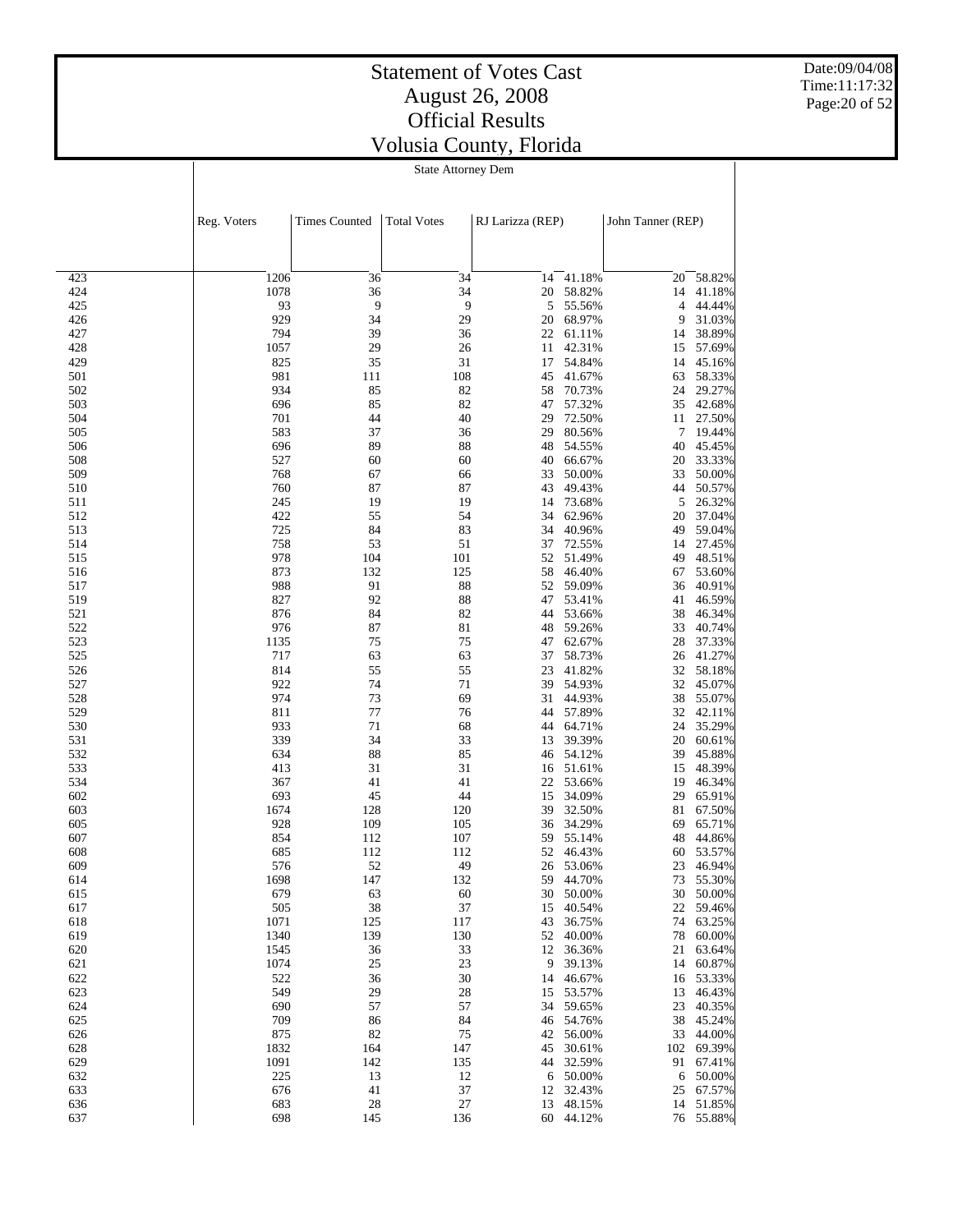Date:09/04/08 Time:11:17:33 Page:21 of 52

#### State Attorney Dem

|                 | Reg. Voters      | <b>Times Counted</b> | <b>Total Votes</b> | RJ Larizza (REP) |                  | John Tanner (REP) |                  |
|-----------------|------------------|----------------------|--------------------|------------------|------------------|-------------------|------------------|
|                 |                  |                      |                    |                  |                  |                   |                  |
| 638             | 567              | 68                   | 64                 | 33               | 51.56%           | 31                | 48.44%           |
| 639             | 562              | 83                   | 71                 | 37               | 52.11%           | 34                | 47.89%           |
| 640             | 795              | 51                   | 51                 | 26               | 50.98%           | 25                | 49.02%           |
| 641             | 821              | 71                   | 68                 | 30               | 44.12%           | 38                | 55.88%           |
| 701             | 960              | 101                  | 98                 | 55               | 56.12%           | 43                | 43.88%           |
| 702             | 1384             | 183                  | 176                | 99               | 56.25%           | 77                | 43.75%           |
| 703             | 1124             | 125                  | 120                | 70               | 58.33%           | 50                | 41.67%           |
| 704             | 537              | 33                   | 30                 | 11               | 36.67%           | 19                | 63.33%           |
| 705             | 556              | 109                  | 103                | 49               | 47.57%           | 54                | 52.43%           |
| 706<br>709      | 617<br>1068      | 82<br>75             | 77<br>70           | 41<br>43         | 53.25%<br>61.43% | 36<br>27          | 46.75%<br>38.57% |
| 711             | 1169             | 125                  | 118                | 81               | 68.64%           | 37                | 31.36%           |
| 712             | 979              | 78                   | 71                 | 38               | 53.52%           | 33                | 46.48%           |
| 714             | 1040             | 105                  | 98                 | 56               | 57.14%           | 42                | 42.86%           |
| 716             | 562              | 75                   | 70                 | 39               | 55.71%           | 31                | 44.29%           |
| 717             | 1063             | 106                  | 102                | 62               | 60.78%           | 40                | 39.22%           |
| 718             | 742              | 101                  | 98                 | 55               | 56.12%           | 43                | 43.88%           |
| 719             | 394              | 56                   | 54                 | 34               | 62.96%           | 20                | 37.04%           |
| 720             | 995              | 106                  | 102                | 61               | 59.80%           | 41                | 40.20%           |
| 722             | 939              | 75                   | 72                 | 38               | 52.78%           | 34                | 47.22%           |
| 723             | 639              | 76                   | 74                 | 45               | 60.81%           | 29                | 39.19%           |
| 724             | 845              | 95                   | 91                 | 60               | 65.93%           | 31                | 34.07%           |
| 725             | 667              | 96                   | 92                 | 59               | 64.13%           | 33                | 35.87%           |
| 726             | 784              | 207                  | 195                | 87               | 44.62%           | 108               | 55.38%           |
| 727             | 855              | 115                  | 112                | 69               | 61.61%           | 43                | 38.39%           |
| 728             | 695              | 110                  | 104                | 62               | 59.62%           | 42                | 40.38%           |
| 729             | 1156             | 122                  | 117                | 71               | 60.68%           | 46                | 39.32%           |
| 730             | 537              | 105                  | 102                | 57               | 55.88%           | 45                | 44.12%           |
| 731             | 665              | 69                   | 66                 | 31               | 46.97%           | 35                | 53.03%           |
| 732             | 942              | 158                  | 143                | 79               | 55.24%           | 64                | 44.76%           |
| 733             | 543              | 70                   | 65                 | 37               | 56.92%           | 28                | 43.08%           |
| 801             | 298              | 37                   | 33                 | 15               | 45.45%           | 18                | 54.55%           |
| 803             | 547              | 81                   | 72                 | 47               | 65.28%           | 25                | 34.72%           |
| 804             | 767              | 99                   | 93                 | 62               | 66.67%           | 31                | 33.33%           |
| 805             | 758              | 127                  | 121                | 70               | 57.85%           | 51                | 42.15%           |
| 806             | 789              | 132                  | 122                | 76               | 62.30%           | 46                | 37.70%           |
| 807             | 724              | 73                   | 62                 | 33               | 53.23%           | 29                | 46.77%           |
| 808             | 1509             | 139                  | 130                | 61               | 46.92%           | 69                | 53.08%           |
| 809             | 647              | 66                   | 62                 | 38               | 61.29%           | 24                | 38.71%           |
| 810             | 434              | 79                   | 74                 | 47               | 63.51%           | 27                | 36.49%           |
| 811             | 709              | 105                  | 95                 | 47               | 49.47%           | 48                | 50.53%           |
| 812             | 486              | 91<br>80             | 86<br>75           | 55               | 63.95%<br>50.67% | 31                | 36.05%           |
| 813<br>814      | 618<br>1043      |                      |                    | 38<br>40         |                  | 37                | 49.33%<br>47.37% |
| 815             | 558              | 83<br>80             | 76<br>73           | 40               | 52.63%<br>54.79% | 36<br>33          | 45.21%           |
| 816             | 579              | 59                   |                    |                  | 58.62%           |                   | 41.38%           |
| 901             | 889              | 66                   | 58<br>65           | 34<br>28         | 43.08%           | 24<br>37          | 56.92%           |
| 902             | 1117             | 82                   | 76                 | 48               | 63.16%           | 28                | 36.84%           |
| 903             | 992              | 98                   | 95                 | 54               | 56.84%           | 41                | 43.16%           |
| 904             | 707              | 57                   | 53                 | 30               | 56.60%           | 23                | 43.40%           |
| 905             | 474              | 31                   | 31                 | 16               | 51.61%           | 15                | 48.39%           |
| 906             | 282              | 50                   | 49                 | 29               | 59.18%           | 20                | 40.82%           |
| 907             | 367              | 34                   | 34                 | 14               | 41.18%           | 20                | 58.82%           |
| 908             | 1014             | 80                   | 77                 | 52               | 67.53%           | 25                | 32.47%           |
| 909             | 626              | 156                  | 142                | 56               | 39.44%           | 86                | 60.56%           |
| 910             | 538              | 52                   | 51                 | 31               | 60.78%           | 20                | 39.22%           |
| 912             | 643              | 75                   | 70                 | 30               | 42.86%           | 40                | 57.14%           |
| 913             | 909              | 124                  | 116                | 75               | 64.66%           | 41                | 35.34%           |
| Absentee        | $\boldsymbol{0}$ | 3507                 | 3269               | 1600             | 48.94%           | 1669              | 51.06%           |
| Early Voting OS | $\boldsymbol{0}$ | 1714                 | 1603               | 875              | 54.59%           | 728               | 45.41%           |
| Provisional     | $\boldsymbol{0}$ | 20                   | 19                 | 8                | 42.11%           | 11                | 57.89%           |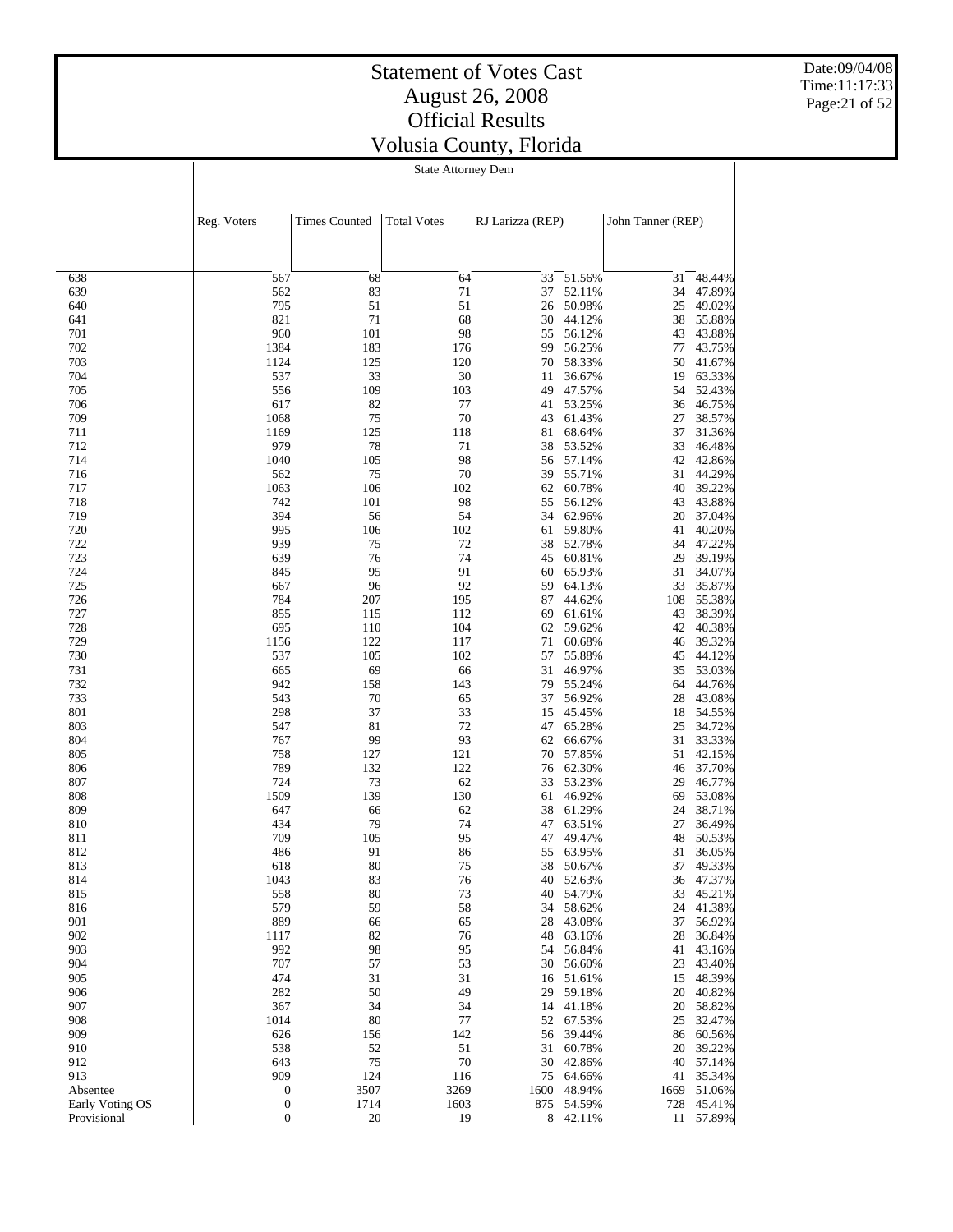|                       | <b>Statement of Votes Cast</b><br><b>August 26, 2008</b><br><b>Official Results</b><br>Volusia County, Florida |                      |                    |                  |             |                   |        |  |  |  |  |
|-----------------------|----------------------------------------------------------------------------------------------------------------|----------------------|--------------------|------------------|-------------|-------------------|--------|--|--|--|--|
|                       | <b>State Attorney Dem</b>                                                                                      |                      |                    |                  |             |                   |        |  |  |  |  |
|                       | Reg. Voters                                                                                                    | <b>Times Counted</b> | <b>Total Votes</b> | RJ Larizza (REP) |             | John Tanner (REP) |        |  |  |  |  |
| Unscanned             |                                                                                                                |                      | ◠                  |                  | 50.00%      |                   | 50.00% |  |  |  |  |
| Provisional After 7pm |                                                                                                                |                      |                    |                  |             |                   |        |  |  |  |  |
| Total                 | 142460                                                                                                         | 18161                | 17106              |                  | 9156 53.53% | 7950              | 46.47% |  |  |  |  |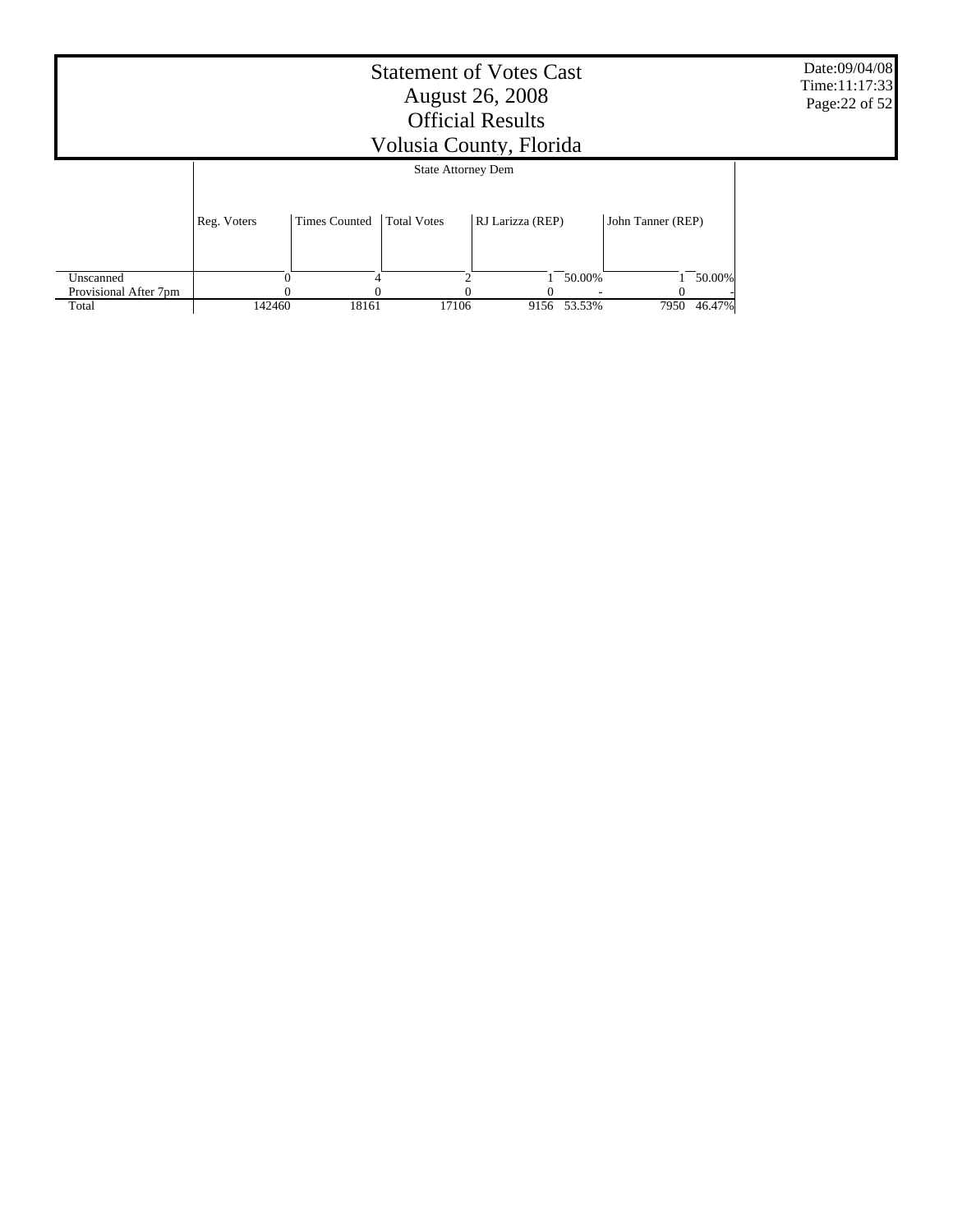Date:09/04/08 Time:11:17:33 Page:23 of 52

|                       |                |                  |                    | House 21           |        |                               |        |                           |        |
|-----------------------|----------------|------------------|--------------------|--------------------|--------|-------------------------------|--------|---------------------------|--------|
|                       | Reg. Voters    | Times<br>Counted | <b>Total Votes</b> | Chris France (REP) |        | Patricia ("Pat") Fre<br>(REP) |        | Charles Van Zant<br>(REP) |        |
| Jurisdiction Wide     |                |                  |                    |                    |        |                               |        |                           |        |
| 101                   | 268            | 44               | 43                 | 17                 | 39.53% | 8                             | 18.60% | 18                        | 41.86% |
| 105                   | 248            | 43               | 41                 | 3                  | 7.32%  |                               | 17.07% | 31                        | 75.61% |
| 106                   | 151            | 22               | 21                 |                    | 33.33% |                               | 33.33% |                           | 33.33% |
| 107                   | 416            | 40               | 38                 | 17                 | 44.74% | 10                            | 26.32% |                           | 28.95% |
| Absentee              | $\mathbf{0}$   | 51               | 48                 | 16                 | 33.33% | 17                            | 35.42% | 15                        | 31.25% |
| Early Voting OS       | $\mathbf{0}$   | 4                | 4                  |                    | 25.00% |                               | 25.00% | 2                         | 50.00% |
| Provisional           | $\theta$       |                  |                    |                    |        | 0                             |        | 0                         |        |
| Unscanned             | $\overline{0}$ |                  |                    |                    |        | $\Omega$                      | ۰      | $\mathbf{0}$              |        |
| Provisional After 7pm |                |                  |                    |                    |        |                               |        | 0                         |        |
| Total                 | 1083           | 204              | 195                | 61                 | 31.28% | 50                            | 25.64% | 84                        | 43.08% |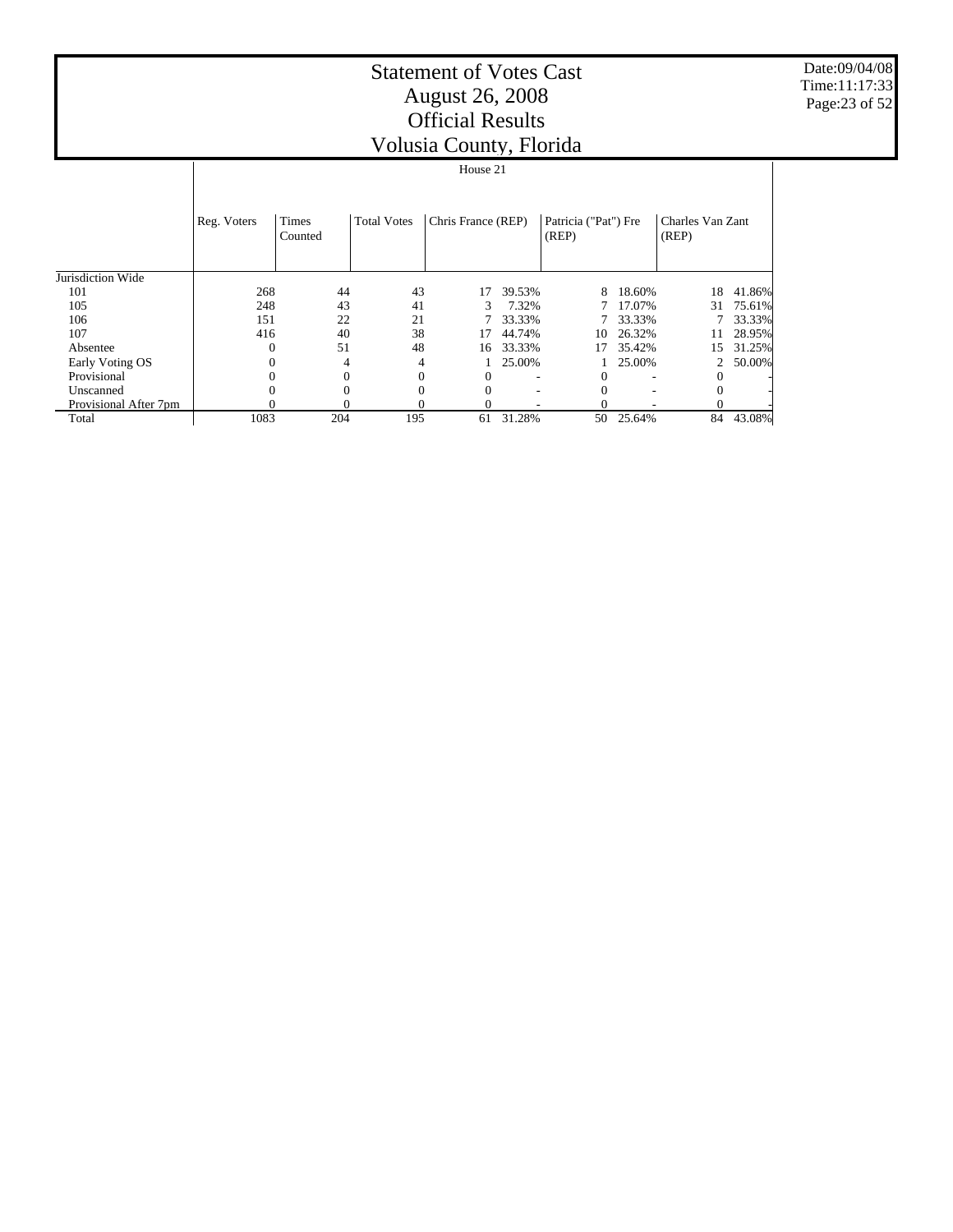House 27

Date:09/04/08 Time:11:17:33 Page:24 of 52

 $\overline{\phantom{a}}$ 

|                   | Reg. Voters      | Times<br>Counted     | <b>Total Votes</b> | Terry E. Dilligard,<br>(DEM) |                    | Jake C. Ross (DEM) |                     | Dwayne L. Taylor<br>(DEM) |                  |
|-------------------|------------------|----------------------|--------------------|------------------------------|--------------------|--------------------|---------------------|---------------------------|------------------|
| Jurisdiction Wide |                  |                      |                    |                              |                    |                    |                     |                           |                  |
| 109               | $\boldsymbol{0}$ | $\boldsymbol{0}$     | $\boldsymbol{0}$   | $\boldsymbol{0}$             |                    | $\boldsymbol{0}$   |                     | $\boldsymbol{0}$          |                  |
| 212               | 950              | 61                   | 59                 | 34                           | 57.63%             |                    | 15 25.42%           | 10                        | 16.95%           |
| 213               | 266              | 28                   | 28                 | 16                           | 57.14%             | 6                  | 21.43%              | 6                         | 21.43%           |
| 214               | 873              | 73                   | 68                 | 32                           | 47.06%             |                    | 17 25.00%           | 19                        | 27.94%           |
| 215               | 155              | $\tau$               | $\overline{7}$     | 6                            | 85.71%             | 1                  | 14.29%              | 0                         | 0.00%            |
| 216               | 777              | 58                   | 58                 | 37                           | 63.79%             | 15                 | 25.86%              | 6                         | 10.34%           |
| 217               | 1174             | 181                  | 181                | 144                          | 79.56%             | 35                 | 19.34%              | $\boldsymbol{2}$          | 1.10%            |
| 218               | 171              | $22\,$               | 22                 | 15                           | 68.18%             |                    | 4 18.18%            | 3                         | 13.64%           |
| 219               | 111              | 6                    | 5                  | 3                            | 60.00%             | $\theta$           | 0.00%               | $\overline{c}$            | 40.00%           |
| 221<br>511        | 569<br>151       | 70<br>$\overline{7}$ | 69<br>6            | 48<br>$\boldsymbol{2}$       | 69.57%<br>33.33%   | 1                  | 20 28.99%<br>16.67% | 1<br>3                    | 1.45%<br>50.00%  |
| 515               | 249              | 26                   | 24                 | $\mathfrak{2}$               | 8.33%              | 10                 | 41.67%              | 12                        | 50.00%           |
| 517               | 527              | 44                   | 41                 | 11                           | 26.83%             | 11                 | 26.83%              | 19                        | 46.34%           |
| 519               | 827              | 92                   | 91                 | 31                           | 34.07%             | 38                 | 41.76%              | 22                        | 24.18%           |
| 522               | 976              | 87                   | 80                 | 25                           | 31.25%             | 20                 | 25.00%              | 35                        | 43.75%           |
| 523               | 1135             | 75                   | 74                 | 28                           | 37.84%             | 23                 | 31.08%              | 23                        | 31.08%           |
| 526               | 814              | 55                   | 52                 | 6                            | 11.54%             | 18                 | 34.62%              | 28                        | 53.85%           |
| 527               | 919              | 74                   | 67                 | 20                           | 29.85%             |                    | 15 22.39%           | 32                        | 47.76%           |
| 528               | 974              | 73                   | 70                 | 18                           | 25.71%             | 18                 | 25.71%              | 34                        | 48.57%           |
| 529<br>530        | 811<br>933       | 77<br>71             | 75<br>68           | 31<br>17                     | 41.33%<br>25.00%   | 14                 | 14 18.67%<br>20.59% | 30<br>37                  | 40.00%<br>54.41% |
| 531               | 339              | 34                   | 33                 | 5                            | 15.15%             | $\tau$             | 21.21%              | 21                        | 63.64%           |
| 534               | 5                | $\boldsymbol{0}$     | $\boldsymbol{0}$   | $\boldsymbol{0}$             |                    | $\mathbf{0}$       |                     | $\boldsymbol{0}$          |                  |
| 602               | 693              | 45                   | 43                 | 12                           | 27.91%             | 5                  | 11.63%              | 26                        | 60.47%           |
| 603               | 1674             | 128                  | 127                | 29                           | 22.83%             | 27                 | 21.26%              | 71                        | 55.91%           |
| 605               | 928              | 109                  | 109                | 18                           | 16.51%             | 21                 | 19.27%              | 70                        | 64.22%           |
| 607               | 854              | 112                  | 101                | 47                           | 46.53%             | 26                 | 25.74%              | 28                        | 27.72%           |
| 608               | 685              | 112                  | 106                | 38                           | 35.85%             |                    | 26 24.53%           | 42                        | 39.62%           |
| 609               | 576              | 52                   | 45                 | 19                           | 42.22%             | 11                 | 24.44%              | 15                        | 33.33%           |
| 614               | 1698             | 147                  | 144                | 36                           | 25.00%             |                    | 22 15.28%           | 86                        | 59.72%           |
| 615<br>617        | 679<br>505       | 63<br>38             | 59<br>37           | 17<br>7                      | 28.81%<br>18.92%   | 14<br>8            | 23.73%<br>21.62%    | 28<br>22                  | 47.46%<br>59.46% |
| 618               | 1071             | 125                  | 122                | 15                           | 12.30%             | 63                 | 51.64%              | 44                        | 36.07%           |
| 619               | 1340             | 139                  | 139                | 17                           | 12.23%             | 46                 | 33.09%              | 76                        | 54.68%           |
| 620               | 1545             | 36                   | 36                 | 5                            | 13.89%             | 7                  | 19.44%              | 24                        | 66.67%           |
| 621               | 1074             | 25                   | 25                 | 5                            | 20.00%             | $\overline{2}$     | 8.00%               | 18                        | 72.00%           |
| 622               | 522              | 36                   | 32                 | 6                            | 18.75%             | 9                  | 28.13%              | 17                        | 53.13%           |
| 623               | 549              | 29                   | 29                 | 9                            | 31.03%             | 8                  | 27.59%              | 12                        | 41.38%           |
| 624               | 568              | 39                   | 38                 | 10                           | 26.32%             | 12                 | 31.58%              | 16                        | 42.11%           |
| 626               | 875              | 82                   | 78                 | 20                           | 25.64%             | 15                 | 19.23%              | 43                        | 55.13%           |
| 628<br>629        | 1832<br>1091     | 164<br>142           | 163<br>136         | 15                           | 9.20%<br>20 14.71% | 51                 | 31.29%<br>38 27.94% | 97<br>78                  | 59.51%<br>57.35% |
| 632               | 225              | 13                   | 12                 | 2                            | 16.67%             | $7\overline{ }$    | 58.33%              | 3                         | 25.00%           |
| 633               | 676              | 41                   | 39                 | 7                            | 17.95%             |                    | 13 33.33%           | 19                        | 48.72%           |
| 636               | 683              | 28                   | 23                 | 5                            | 21.74%             | 4                  | 17.39%              | 14                        | 60.87%           |
| 637               | 698              | 145                  | 140                | 39                           | 27.86%             |                    | 40 28.57%           | 61                        | 43.57%           |
| 638               | 567              | 68                   | 64                 | 25                           | 39.06%             |                    | 10 15.63%           | 29                        | 45.31%           |
| 639               | 562              | 83                   | 74                 | 24                           | 32.43%             | 11                 | 14.86%              | 39                        | 52.70%           |
| 640               | 4                | $\mathbf{0}$         | $\boldsymbol{0}$   | $\boldsymbol{0}$             |                    | $\mathbf{0}$       |                     | $\mathbf 0$               |                  |
| 701               | 960              | 101                  | 86                 | 29                           | 33.72%             | 28                 | 32.56%              | 29                        | 33.72%           |
| 702<br>703        | 1384<br>1124     | 183<br>125           | 170<br>107         | 45<br>31                     | 26.47%<br>28.97%   | 67                 | 39.41%<br>25 23.36% | 58                        | 34.12%<br>47.66% |
| 704               | 537              | 33                   | 31                 | 9                            | 29.03%             | 9                  | 29.03%              | 51<br>13                  | 41.94%           |
| 709               | 969              | 69                   | 63                 | 21                           | 33.33%             |                    | 12 19.05%           | 30                        | 47.62%           |
| 711               | 1169             | 125                  | 122                | 40                           | 32.79%             | 22                 | 18.03%              | 60                        | 49.18%           |
| 712               | 979              | 78                   | 71                 | 29                           | 40.85%             |                    | 16 22.54%           | 26                        | 36.62%           |
| 719               | 394              | 56                   | 53                 | 25                           | 47.17%             | 10                 | 18.87%              | 18                        | 33.96%           |
| 722               | 939              | 75                   | 70                 | 19                           | 27.14%             |                    | 19 27.14%           | 32                        | 45.71%           |
| Absentee          | $\boldsymbol{0}$ | 1024                 | 963                |                              | 382 39.67%         |                    | 272 28.25%          | 309                       | 32.09%           |
| Early Voting OS   | $\boldsymbol{0}$ | 465                  | 448                |                              | 152 33.93%         |                    | 159 35.49%          | 137                       | 30.58%           |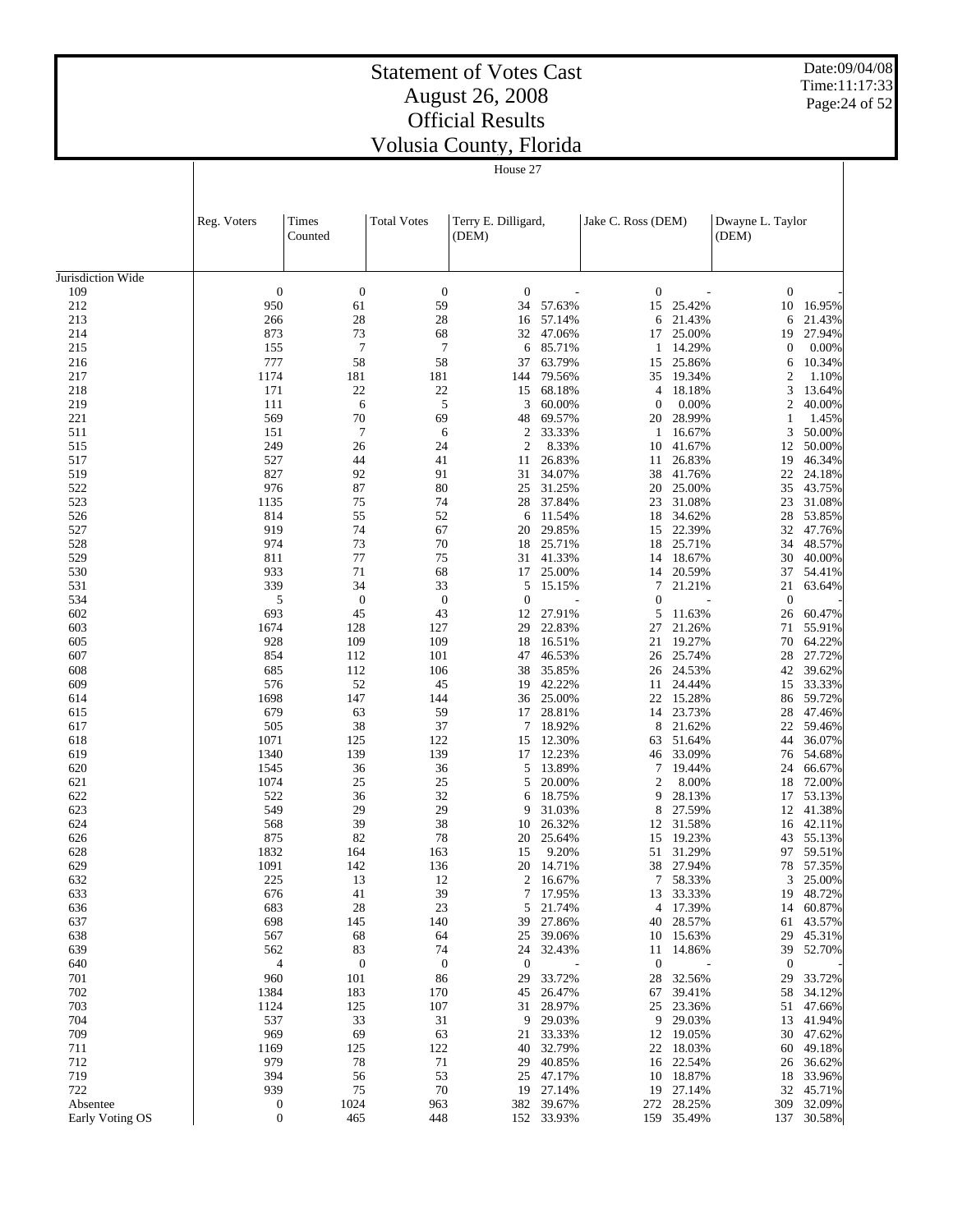|                                | <b>Statement of Votes Cast</b><br><b>August 26, 2008</b><br><b>Official Results</b><br>Volusia County, Florida<br>House 27 |      |      |      |        |      |                           |      | Date:09/04/08<br>Time:11:17:33<br>Page: 25 of 52 |
|--------------------------------|----------------------------------------------------------------------------------------------------------------------------|------|------|------|--------|------|---------------------------|------|--------------------------------------------------|
|                                |                                                                                                                            |      |      |      |        |      |                           |      |                                                  |
|                                | Jake C. Ross (DEM)<br>Times<br>Terry E. Dilligard,<br>Reg. Voters<br><b>Total Votes</b><br>(DEM)<br>Counted                |      |      |      |        |      | Dwayne L. Taylor<br>(DEM) |      |                                                  |
| Provisional                    |                                                                                                                            | 4    |      |      | 25.00% |      | 2 50.00%                  |      | 25.00%                                           |
| Unscanned                      |                                                                                                                            |      |      |      |        |      |                           |      |                                                  |
| Provisional After 7pm<br>Total | 44335                                                                                                                      | 5562 | 5287 | 1761 | 33.31% | 1439 | 27.22%                    | 2087 | 39.47%                                           |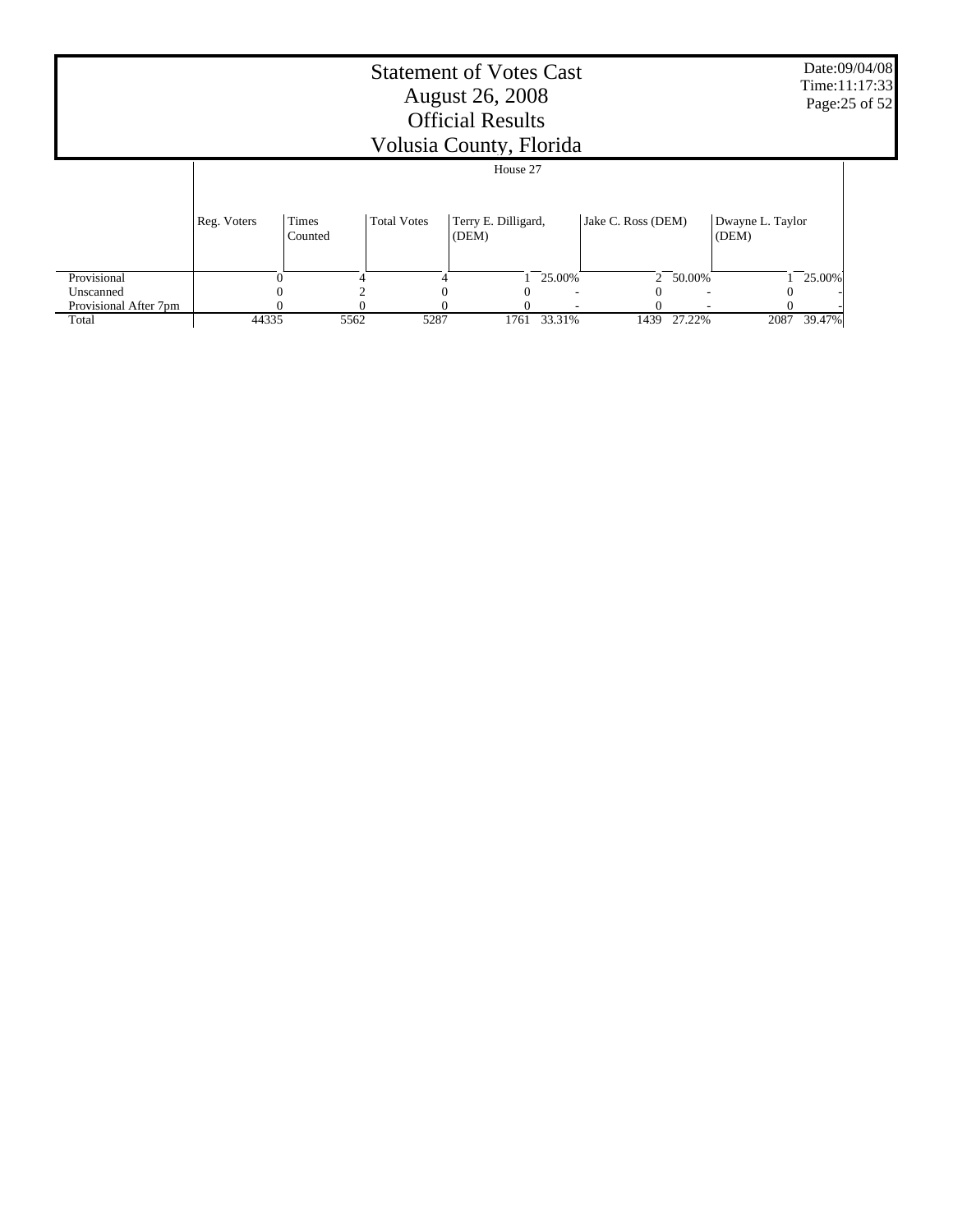Date:09/04/08 Time:11:17:33 Page:26 of 52

|                   | Reg. Voters | <b>Times Counted</b> | <b>Total Votes</b> | George D. Burden<br>(REP) |                        | Tom McGurn (REP) |                        |
|-------------------|-------------|----------------------|--------------------|---------------------------|------------------------|------------------|------------------------|
| Jurisdiction Wide |             |                      |                    |                           |                        |                  |                        |
| 101               | 268         | 44                   | 31                 | 15                        | 48.39%                 |                  | 16 51.61%              |
| 105               | 248         | 43                   | 25                 | 12                        | 48.00%                 | 13               | 52.00%                 |
| 106               | 151         | 22                   | 18                 | 10                        | 55.56%                 | 8                | 44.44%                 |
| 107               | 466         | 46                   | 39                 | 17                        | 43.59%                 | 22               | 56.41%                 |
| 109               | 593         | 51                   | 37                 | 14                        | 37.84%                 | 23               | 62.16%                 |
| 201               | 568         | 50<br>27             | 43                 | 16                        | 37.21%                 | 27               | 62.79%<br>56.00%       |
| 202               | 477<br>1067 | 97                   | 25<br>83           | 11                        | 44.00%<br>45.78%       | 14               | 54.22%                 |
| 203<br>204        | 901         | 74                   | 58                 | 38<br>30                  | 51.72%                 | 45<br>28         | 48.28%                 |
| 205               | 828         | 54                   | 44                 | 18                        | 40.91%                 | 26               | 59.09%                 |
| 206               | 1035        | 112                  | 99                 | 49                        | 49.49%                 | 50               | 50.51%                 |
| 207               | 669         | 62                   | 54                 | 24                        | 44.44%                 | 30               | 55.56%                 |
| 208               | 773         | 53                   | 43                 | 16                        | 37.21%                 | 27               | 62.79%                 |
| 209               | 1080        | 73                   | 61                 | 26                        | 42.62%                 | 35               | 57.38%                 |
| 212               | 796         | 56                   | 49                 | 21                        | 42.86%                 | 28               | 57.14%                 |
| 213               | 589         | 41                   | 37                 | 17                        | 45.95%                 | 20               | 54.05%                 |
| 214               | 1100        | 85                   | 68                 | 30                        | 44.12%                 | 38               | 55.88%                 |
| 215               | 1791        | 92                   | 72                 | 32                        | 44.44%                 | 40               | 55.56%                 |
| 216               | 240         | 18                   | 16                 | 3                         | 18.75%                 | 13               | 81.25%                 |
| 217               | 314         | 15                   | 10                 | 7                         | 70.00%                 | 3                | 30.00%                 |
| 218               | 524         | 45                   | 39                 | 20                        | 51.28%                 | 19               | 48.72%                 |
| 219               | 810         | 67                   | 51                 | 20                        | 39.22%                 | 31               | 60.78%                 |
| 220               | 855         | 76                   | 62                 | 21                        | 33.87%                 | 41               | 66.13%                 |
| 221               | 74          | $\mathbf{1}$         | $\mathbf{1}$       | $\boldsymbol{0}$          | 0.00%                  |                  | 1 100.00%              |
| 222<br>223        | 653<br>330  | 60<br>21             | 51<br>19           | 28                        | 54.90%                 | 23               | 45.10%<br>68.42%       |
| 224               | 484         | 31                   | 22                 | 6<br>7                    | 31.58%<br>31.82%       | 13<br>15         | 68.18%                 |
| 301               | 423         | 30                   | 23                 | 11                        | 47.83%                 | 12               | 52.17%                 |
| 302               | 1135        | 58                   | 55                 | 21                        | 38.18%                 | 34               | 61.82%                 |
| 303               | 1355        | 135                  | 112                | 49                        | 43.75%                 | 63               | 56.25%                 |
| 304               | 1602        | 96                   | 77                 | 37                        | 48.05%                 | 40               | 51.95%                 |
| 305               | 1098        | 63                   | 57                 | 21                        | 36.84%                 | 36               | 63.16%                 |
| 306               | 794         | 44                   | 35                 | 15                        | 42.86%                 | 20               | 57.14%                 |
| 307               | 765         | 56                   | 52                 | 24                        | 46.15%                 | 28               | 53.85%                 |
| 308               | 1158        | 58                   | 53                 | 26                        | 49.06%                 | 27               | 50.94%                 |
| 309               | 1046        | 65                   | 54                 | 25                        | 46.30%                 | 29               | 53.70%                 |
| 310               | 649         | 51                   | 41                 | 18                        | 43.90%                 | 23               | 56.10%                 |
| 311               | 1479        | 82                   | 71                 | 32                        | 45.07%                 | 39               | 54.93%                 |
| 401               | 917         | 34                   | 28                 | 16                        | 57.14%                 | 12               | 42.86%                 |
| 402               | 876         | 44                   | 40                 | 10                        | 25.00%                 | 30               | 75.00%                 |
| 403<br>404        | 981<br>285  | 35<br>20             | 33<br>19           | 15<br>11                  | 45.45%<br>57.89%       | 18<br>8          | 54.55%<br>42.11%       |
| 405               | 849         | 41                   | 38                 | 14                        | 36.84%                 | 24               | 63.16%                 |
| 406               | 967         | 61                   | 51                 |                           | 21 41.18%              |                  | 30 58.82%              |
| 407               | 745         | 22                   | 20                 |                           | 7 35.00%               |                  | 13 65.00%              |
| 408               | 451         | 32                   | 25                 |                           | 14 56.00%              |                  | 11 44.00%              |
| 409               | 744         | 38                   | 35                 |                           | 19 54.29%              |                  | 16 45.71%              |
| 410               | 957         | 61                   | 53                 |                           | 23 43.40%              |                  | 30 56.60%              |
| 411               | 981         | 59                   | 52                 |                           | 22 42.31%              |                  | 30 57.69%              |
| 412               | 666         | 51                   | 37                 |                           | 17 45.95%              |                  | 20 54.05%              |
| 413               | 889         | 50                   | 38                 |                           | 16 42.11%              |                  | 22 57.89%              |
| 414               | 934         | 44                   | 42                 |                           | 16 38.10%              |                  | 26 61.90%              |
| 415               | 311         | 16                   | 15                 |                           | 8 53.33%               |                  | 7 46.67%               |
| 416               | 636         | 29                   | 25                 |                           | 14 56.00%              |                  | 11 44.00%              |
| 417               | 755         | 30                   | 29                 |                           | 12 41.38%              |                  | 17 58.62%              |
| 418               | 531         | 39                   | 33                 |                           | 11 33.33%              |                  | 22 66.67%              |
| 419<br>420        | 480         | 18<br>59             | 18<br>53           |                           | 6 33.33%               |                  | 12 66.67%<br>35 66.04% |
| 421               | 886<br>682  | 44                   | 34                 |                           | 18 33.96%<br>18 52.94% |                  | 16 47.06%              |
| 422               | 225         | 10                   | 9                  |                           | 2 22.22%               |                  | 7 77.78%               |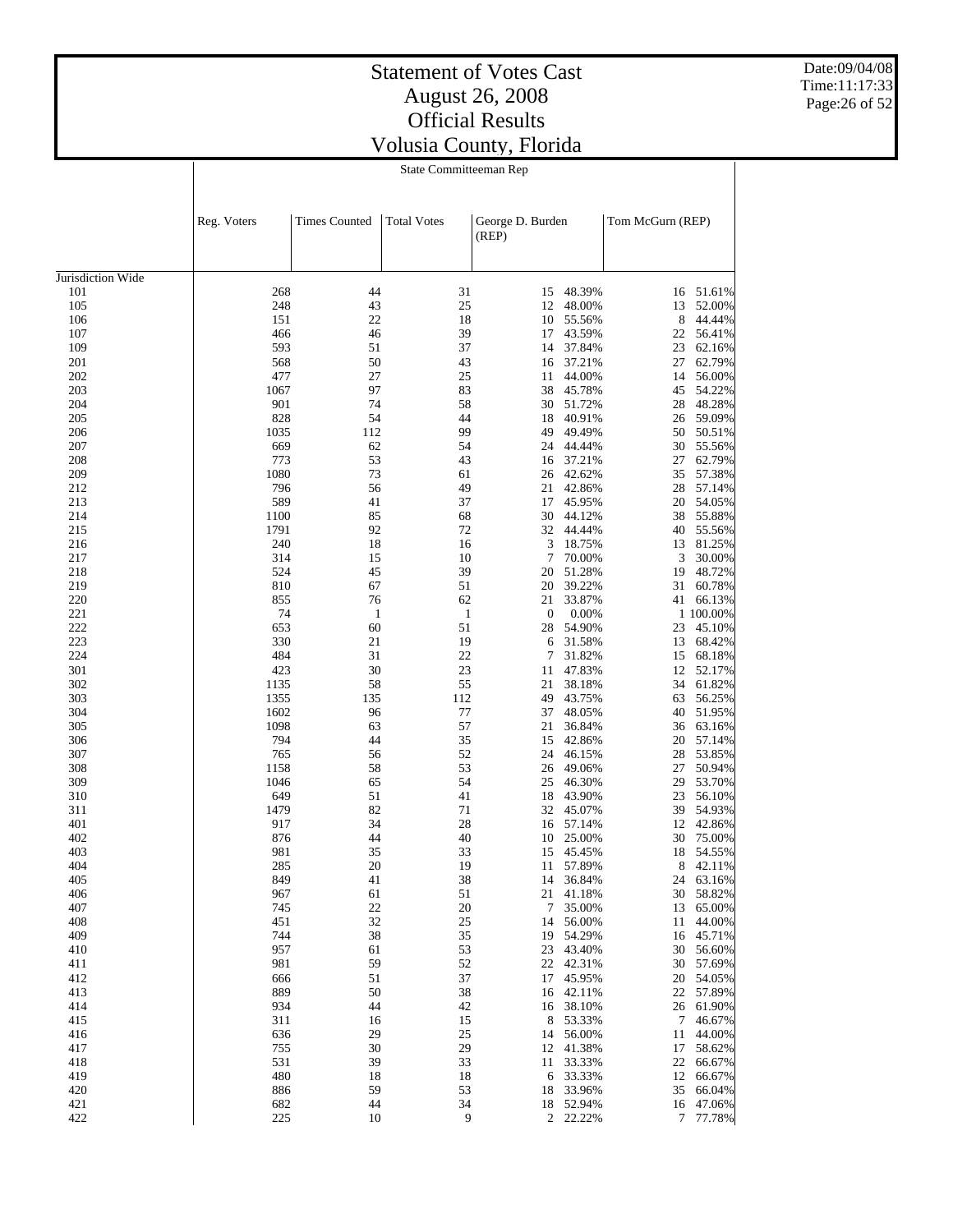Date:09/04/08 Time:11:17:33 Page:27 of 52

|            | Reg. Voters | <b>Times Counted</b> | <b>Total Votes</b>     | George D. Burden<br>(REP) |                  | Tom McGurn (REP) |                  |
|------------|-------------|----------------------|------------------------|---------------------------|------------------|------------------|------------------|
| 423        | 967         | 44                   | 40                     | 19                        | 47.50%           | 21               |                  |
| 424        | 665         | 28                   | 25                     | 12                        | 48.00%           | 13               | 52.50%<br>52.00% |
| 425        | 178         | 28                   | 22                     | 6                         | 27.27%           | 16               | 72.73%           |
| 426        | 707         | 35                   | 31                     | 7                         | 22.58%           | 24               | 77.42%           |
| 427        | 593         | 30                   | 21                     | 14                        | 66.67%           | 7                | 33.33%           |
| 428        | 673         | 24                   | 21                     | 9                         | 42.86%           | 12               | 57.14%           |
| 429        | 586         | 25                   | 21                     | 10                        | 47.62%           | 11               | 52.38%           |
| 501        | 1230        | 161                  | 135                    | 66                        | 48.89%           | 69               | 51.11%           |
| 502        | 993         | 122                  | 102                    | 53                        | 51.96%           | 49               | 48.04%           |
| 503        | 693         | 74                   | 66                     | 23                        | 34.85%           | 43               | 65.15%           |
| 504        | 611         | 48                   | 42                     | 20                        | 47.62%           | 22               | 52.38%           |
| 505        | 591         | 38                   | 35                     | 10                        | 28.57%           | 25               | 71.43%           |
| 506        | 813         | 111                  | 96                     | 47                        | 48.96%           | 49               | 51.04%           |
| 508        | 598         | 55                   | 52                     | 25                        | 48.08%           | 27               | 51.92%           |
| 509        | 955         | 103                  | 83                     | 39                        | 46.99%           | 44               | 53.01%           |
| 510        | 1383        | 193                  | 160                    | 80                        | 50.00%           | 80               | 50.00%           |
| 511        | 351         | 39                   | 30                     | 13                        | 43.33%           | 17               | 56.67%           |
| 512        | 649         | 76                   | 64                     | 32                        | 50.00%           | 32               | 50.00%           |
| 513        | 944         | 135                  | 116                    | 65                        | 56.03%           | 51               | 43.97%           |
| 514        | 638         | 43                   | 38                     | 18                        | 47.37%           | 20               | 52.63%           |
| 515        | 912         | 122                  | 101                    | 53                        | 52.48%           | 48               | 47.52%           |
| 516        | 1150        | 178                  | 151                    | 72                        | 47.68%           | 79               | 52.32%           |
| 517        | 920         | 129                  | 112                    | 57                        | 50.89%           | 55               | 49.11%           |
| 519        | 488         | 63                   | 58                     | 26                        | 44.83%           | 32               | 55.17%           |
| 521        | 769         | 67                   | 59                     | 29                        | 49.15%           | 30               | 50.85%           |
| 522        | 1046        | 100                  | 84                     | 29                        | 34.52%           | 55               | 65.48%           |
| 523        | 755         | 48                   | 39                     | 24                        | 61.54%           | 15               | 38.46%           |
| 525        | 656         | 65                   | 49                     | 31                        | 63.27%           | 18               | 36.73%           |
| 526        | 399         | 32                   | 23                     | 8                         | 34.78%           | 15               | 65.22%           |
| 527        | 657         | 50                   | 48                     | 19                        | 39.58%           | 29               | 60.42%           |
| 528        | 505         | 35                   | 32                     | 18                        | 56.25%           | 14               | 43.75%           |
| 529        | 442         | 35                   | 33                     | 15                        | 45.45%           | 18               | 54.55%           |
| 530        | 502         | 41                   | 32<br>$\boldsymbol{7}$ | 13<br>$\overline{4}$      | 40.63%           | 19<br>3          | 59.38%           |
| 531<br>532 | 103<br>1323 | 8<br>162             | 134                    | 63                        | 57.14%<br>47.01% | 71               | 42.86%<br>52.99% |
| 533        | 466         | 44                   | 39                     | 20                        | 51.28%           | 19               | 48.72%           |
| 534        | 263         | 30                   | 24                     | 11                        | 45.83%           | 13               | 54.17%           |
| 602        | 676         | 55                   | 46                     | 21                        | 45.65%           | 25               | 54.35%           |
| 603        | 428         | 10                   | 10                     | 4                         | 40.00%           | 6                | 60.00%           |
| 605        | 139         | 8                    | 8                      | 5                         | 62.50%           | 3                | 37.50%           |
| 607        | 717         | 95                   | 81                     | 42                        | 51.85%           | 39               | 48.15%           |
| 608        | 504         | 76                   | 65                     | 36                        | 55.38%           | 29               | 44.62%           |
| 609        | 445         | 44                   | 42                     | 30                        | 71.43%           | 12               | 28.57%           |
| 614        | 395         | 31                   | 29                     | 15                        | 51.72%           | 14               | 48.28%           |
| 615        | 830         | 57                   | 54                     |                           | 34 62.96%        |                  | 20 37.04%        |
| 617        | 120         | 5                    | 5                      |                           | 4 80.00%         |                  | 1 20.00%         |
| 618        | 181         | 20                   | 19                     |                           | 10 52.63%        | 9                | 47.37%           |
| 619        | 150         | 8                    | 8                      | 3                         | 37.50%           | 5                | 62.50%           |
| 620        | 75          | $\boldsymbol{0}$     | $\boldsymbol{0}$       | $\boldsymbol{0}$          |                  | $\boldsymbol{0}$ |                  |
| 621        | 68          | $\boldsymbol{0}$     | $\boldsymbol{0}$       | $\boldsymbol{0}$          |                  | $\boldsymbol{0}$ |                  |
| 622        | 193         | 13                   | 11                     | 5                         | 45.45%           | 6                | 54.55%           |
| 623        | 336         | 25                   | 24                     | 11                        | 45.83%           | 13               | 54.17%           |
| 624        | 473         | 31                   | 29                     | 15                        | 51.72%           |                  | 14 48.28%        |
| 625        | 730         | 117                  | 101                    | 48                        | 47.52%           | 53               | 52.48%           |
| 626        | 496         | 62                   | 56                     | 27                        | 48.21%           | 29               | 51.79%           |
| 628        | 100         | $\mathbf{1}$         | $\boldsymbol{0}$       | $\boldsymbol{0}$          |                  | $\boldsymbol{0}$ |                  |
| 629        | 321         | 26                   | 21                     | 8                         | 38.10%           | 13               | 61.90%           |
| 632        | 171         | $\mathfrak{Z}$       | 3                      | 2                         | 66.67%           | $\mathbf{1}$     | 33.33%           |
| 633        | 277         | 12                   | 11                     | 6                         | 54.55%           |                  | 5 45.45%         |
| 636        | 336         | 18<br>59             | 14                     | 5                         | 35.71%           |                  | 9 64.29%         |
| 637        | 391         |                      | 53                     |                           | 31 58.49%        |                  | 22 41.51%        |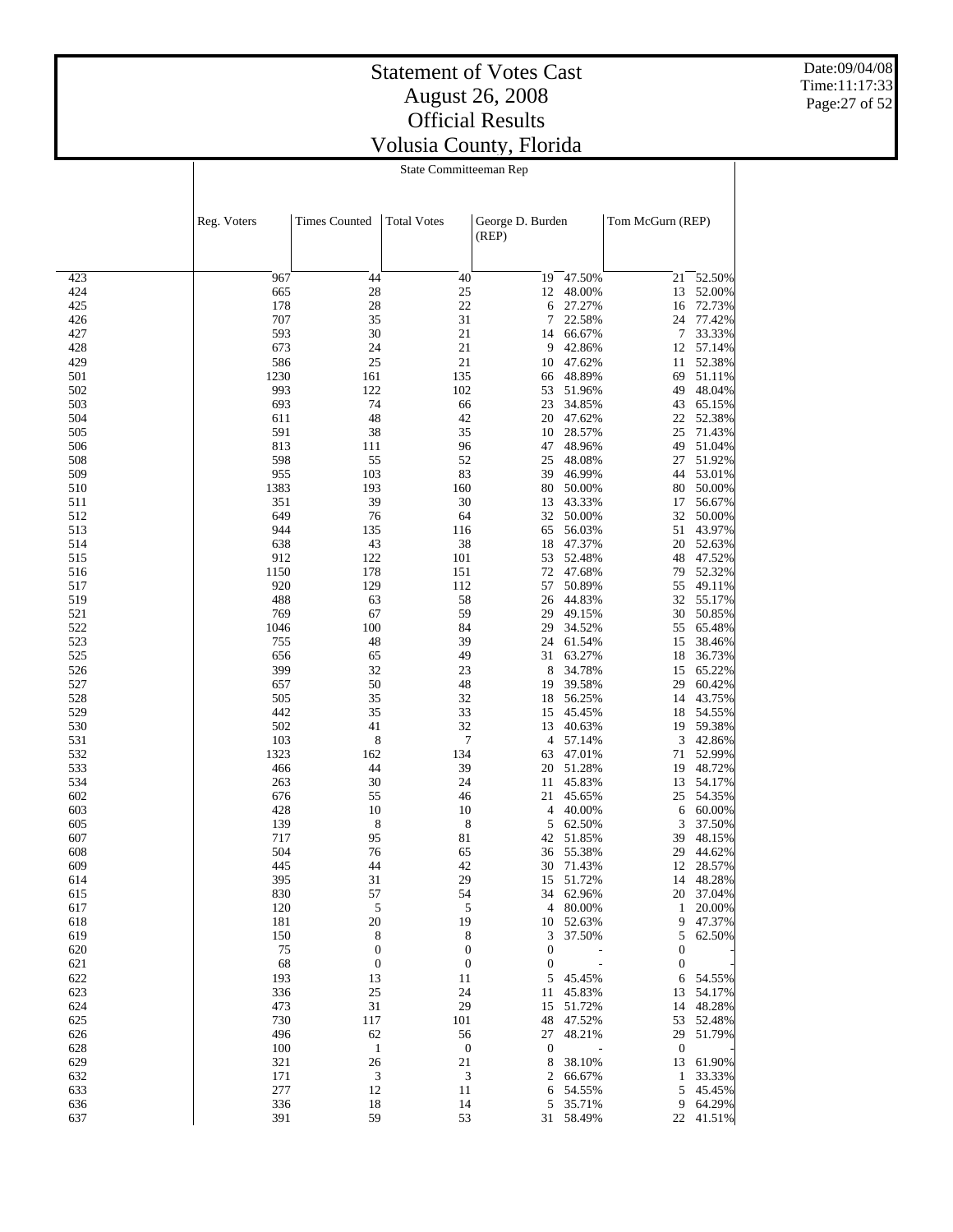Date:09/04/08 Time:11:17:33 Page:28 of 52

| State Committeeman Rep |
|------------------------|
|------------------------|

|                 | Reg. Voters      | <b>Times Counted</b> | <b>Total Votes</b> | George D. Burden<br>(REP) |                  | Tom McGurn (REP) |                  |
|-----------------|------------------|----------------------|--------------------|---------------------------|------------------|------------------|------------------|
|                 |                  |                      |                    |                           |                  |                  |                  |
| 638             | 363              | 39                   | 37                 | 20                        | 54.05%           | 17               | 45.95%           |
| 639             | 428              | 38                   | 34                 | 11                        | 32.35%           | 23               | 67.65%           |
| 640             | 727              | 69                   | 68                 | 40                        | 58.82%           | 28               | 41.18%           |
| 641             | 1280             | 124                  | 116                | 83                        | 71.55%           | 33               | 28.45%           |
| 701             | 599              | 66                   | 52                 | 27                        | 51.92%           | 25               | 48.08%           |
| 702             | 1074             | 174                  | 149                | 73                        | 48.99%           | 76               | 51.01%           |
| 703             | 829              | 93                   | 82                 | 39                        | 47.56%           | 43               | 52.44%           |
| 704             | 262              | 20                   | 18                 | 3                         | 16.67%           | 15               | 83.33%           |
| 705             | 543              | 78                   | 59                 | 22                        | 37.29%           | 37               | 62.71%           |
| 706<br>709      | 860<br>815       | 113<br>75            | 93<br>70           | 39<br>32                  | 41.94%<br>45.71% | 54<br>38         | 58.06%<br>54.29% |
| 711             | 867              | 84                   | 80                 | 41                        | 51.25%           | 39               | 48.75%           |
| 712             | 775              | 68                   | 52                 | 25                        | 48.08%           | 27               | 51.92%           |
| 714             | 1105             | 107                  | 94                 | 47                        | 50.00%           | 47               | 50.00%           |
| 716             | 1452             | 143                  | 112                | 45                        | 40.18%           | 67               | 59.82%           |
| 717             | 946              | 79                   | 66                 | 35                        | 53.03%           | 31               | 46.97%           |
| 718             | 791              | 91                   | 74                 | 38                        | 51.35%           | 36               | 48.65%           |
| 719             | 302              | 27                   | 24                 | 15                        | 62.50%           | 9                | 37.50%           |
| 720             | 745              | 78                   | 74                 | 34                        | 45.95%           | 40               | 54.05%           |
| 722             | 694              | 55                   | 48                 | 21                        | 43.75%           | 27               | 56.25%           |
| 723             | 598              | 41                   | 35                 | 19                        | 54.29%           | 16               | 45.71%           |
| 724             | 817              | 86                   | 70                 | 30                        | 42.86%           | 40               | 57.14%           |
| 725             | 859              | 89                   | 75                 | 33                        | 44.00%           | 42               | 56.00%           |
| 726             | 1397             | 304                  | 229                | 116                       | 50.66%           | 113              | 49.34%           |
| 727             | 855              | 97                   | 78                 | 35                        | 44.87%           | 43               | 55.13%           |
| 728<br>729      | 881<br>1820      | 135                  | 101                | 49                        | 48.51%           | 52               | 51.49%           |
| 730             | 877              | 210<br>127           | 175<br>109         | 93<br>60                  | 53.14%<br>55.05% | 82<br>49         | 46.86%<br>44.95% |
| 731             | 641              | 59                   | 54                 | 25                        | 46.30%           | 29               | 53.70%           |
| 732             | 1242             | 172                  | 141                | 68                        | 48.23%           | 73               | 51.77%           |
| 733             | 616              | 71                   | 64                 | 29                        | 45.31%           | 35               | 54.69%           |
| 801             | 303              | 34                   | 30                 | 17                        | 56.67%           | 13               | 43.33%           |
| 803             | 933              | 97                   | 80                 | 34                        | 42.50%           | 46               | 57.50%           |
| 804             | 727              | 79                   | 60                 | 28                        | 46.67%           | 32               | 53.33%           |
| 805             | 1077             | 100                  | 83                 | 36                        | 43.37%           | 47               | 56.63%           |
| 806             | 911              | 123                  | 105                | 54                        | 51.43%           | 51               | 48.57%           |
| 807             | 356              | 18                   | 13                 | $\overline{4}$            | 30.77%           | 9                | 69.23%           |
| 808             | 900              | 51                   | 46                 | 22                        | 47.83%           | 24               | 52.17%           |
| 809             | 512              | 47                   | 38                 | 14                        | 36.84%           | 24               | 63.16%           |
| 810             | 372              | 37                   | 29                 | 12                        | 41.38%           | 17               | 58.62%           |
| 811             | 817              | 106                  | 84<br>29           | 36<br>14                  | 42.86%           | 48               | 57.14%<br>51.72% |
| 812<br>813      | 434<br>832       | 40<br>91             | 80                 | 44                        | 48.28%<br>55.00% | 15<br>36         | 45.00%           |
| 814             | 843              | 65                   | 59                 | 25                        | 42.37%           | 34               | 57.63%           |
| 815             | 661              | 47                   | 42                 | 17                        | 40.48%           |                  | 25 59.52%        |
| 816             | 578              | 52                   | 40                 | 20                        | 50.00%           | 20               | 50.00%           |
| 901             | 697              | 73                   | 54                 | 26                        | 48.15%           | 28               | 51.85%           |
| 902             | 934              | 69                   | 58                 | 28                        | 48.28%           | 30               | 51.72%           |
| 903             | 829              | 58                   | 54                 | 23                        | 42.59%           | 31               | 57.41%           |
| 904             | 550              | 33                   | 32                 | 12                        | 37.50%           | 20               | 62.50%           |
| 905             | 419              | 38                   | 32                 | 17                        | 53.13%           | 15               | 46.88%           |
| 906             | 262              | 25                   | 20                 | 3                         | 15.00%           | 17               | 85.00%           |
| 907             | 292              | 23                   | 17                 | 6                         | 35.29%           | 11               | 64.71%           |
| 908             | 966              | 88                   | 73                 | 26                        | 35.62%           | 47               | 64.38%           |
| 909             | 441              | 111                  | 93                 | 39                        | 41.94%           | 54               | 58.06%           |
| 910<br>912      | 395              | 24<br>38             | 22<br>32           | 11                        | 50.00%           | 11               | 50.00%           |
| 913             | 488<br>836       | 107                  | 91                 | 15<br>49                  | 46.88%<br>53.85% | 17<br>42         | 53.13%<br>46.15% |
| Absentee        | $\boldsymbol{0}$ | 4051                 | 3418               | 1622                      | 47.45%           | 1796             | 52.55%           |
| Early Voting OS | $\boldsymbol{0}$ | 1286                 | 1119               | 518                       | 46.29%           | 601              | 53.71%           |
| Provisional     | $\boldsymbol{0}$ | 23                   | 21                 |                           | 9 42.86%         |                  | 12 57.14%        |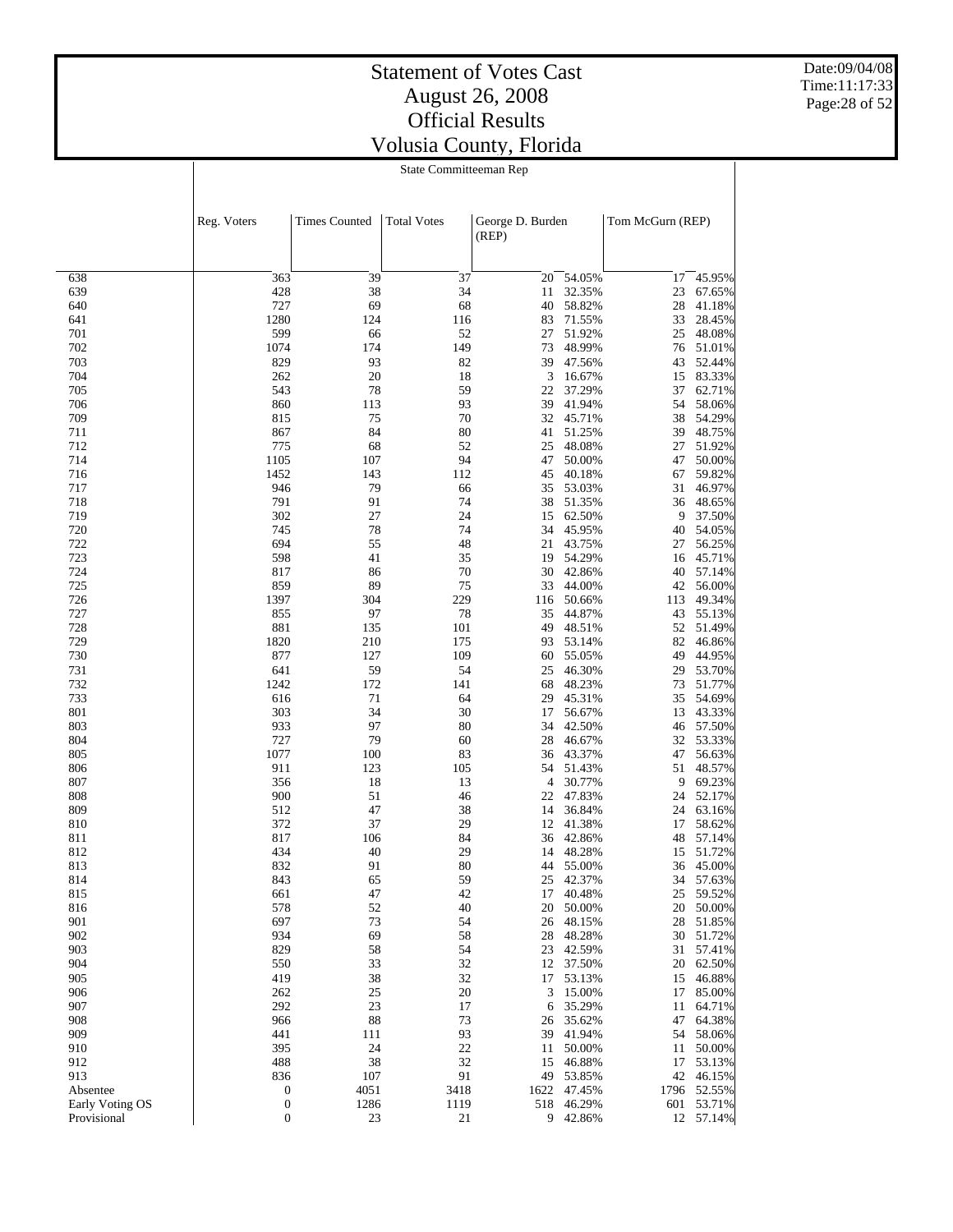|                       | <b>Statement of Votes Cast</b><br><b>August 26, 2008</b><br><b>Official Results</b><br>Volusia County, Florida |                      |                        |                           |          |                  |        |  |  |
|-----------------------|----------------------------------------------------------------------------------------------------------------|----------------------|------------------------|---------------------------|----------|------------------|--------|--|--|
|                       |                                                                                                                |                      | State Committeeman Rep |                           |          |                  |        |  |  |
|                       | Reg. Voters                                                                                                    | <b>Times Counted</b> | <b>Total Votes</b>     | George D. Burden<br>(REP) |          | Tom McGurn (REP) |        |  |  |
| Unscanned             |                                                                                                                |                      |                        |                           | 2 66.67% |                  | 33.33% |  |  |
| Provisional After 7pm |                                                                                                                |                      |                        |                           |          |                  |        |  |  |
| Total                 | 123087                                                                                                         | 16438                | 13919                  | 6549                      | 47.05%   | 7370             | 52.95% |  |  |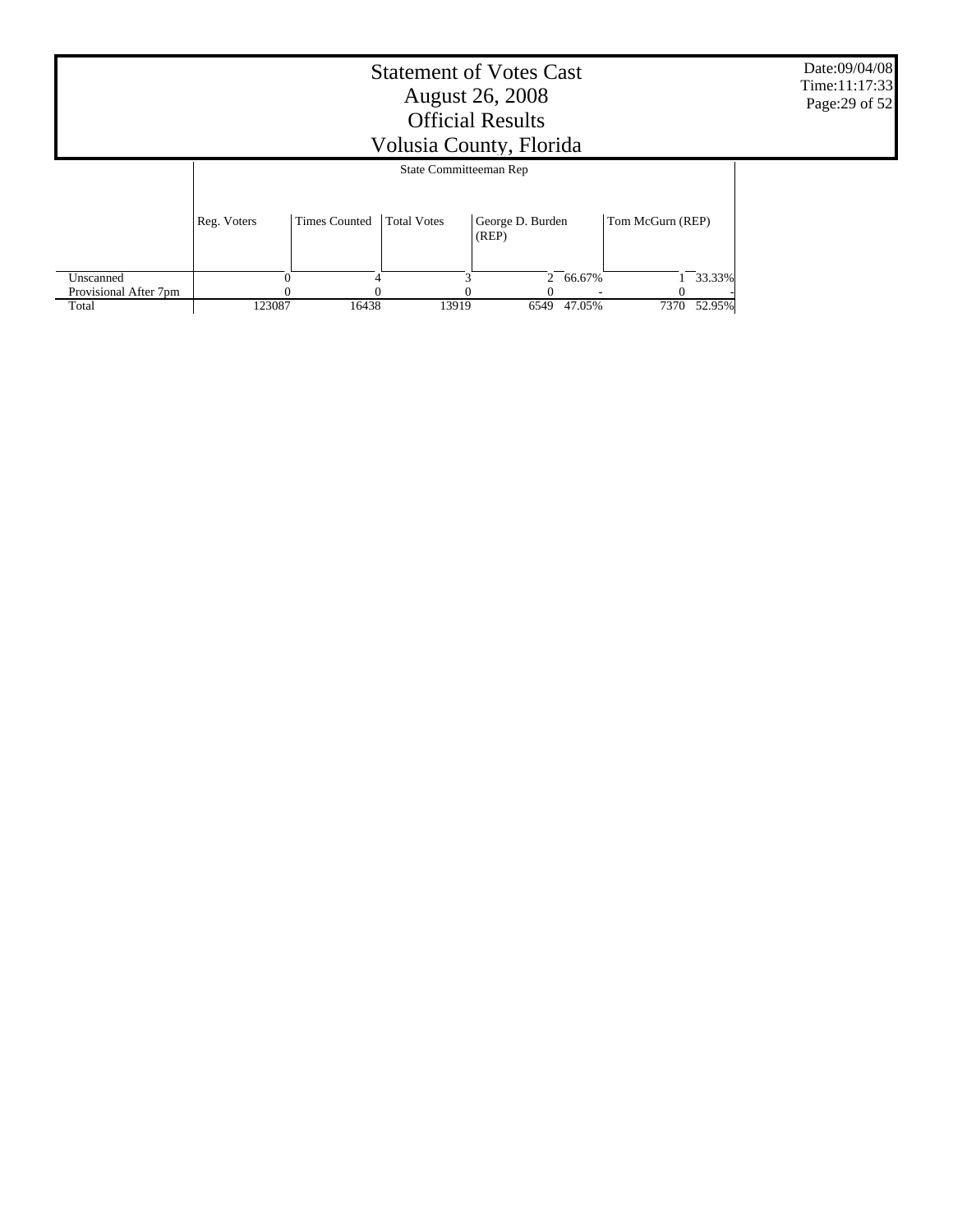Jurisdiction Wide 105 Absentee Early Voting OS **Provisional**  Unscanned Provisional After 7pm Reg. Voters Times Counted Total Votes Timothy J. Taylor (REP) Earl W. Ziebarth, Jr (REP) Pct Committeeman Rep 105 248 43 40 29 72.50% 11 27.50%  $\begin{array}{ccccccc}\n0 & & & 13 & & 13 & & 7 & 53.85\% \\
0 & & & 0 & & 0 & & 0 & & 0 & & 0\n\end{array}$  $0 \qquad 0 \qquad 0 \qquad -$  0 - 0 - $0 \qquad 0 \qquad 0 \qquad -$  0 - 0 - $0 \qquad 0 \qquad 0 \qquad -$  0 - 0 -0 0 0 0 - 0 - 36 67.92%

Total

Date:09/04/08 Time:11:17:33 Page:30 of 52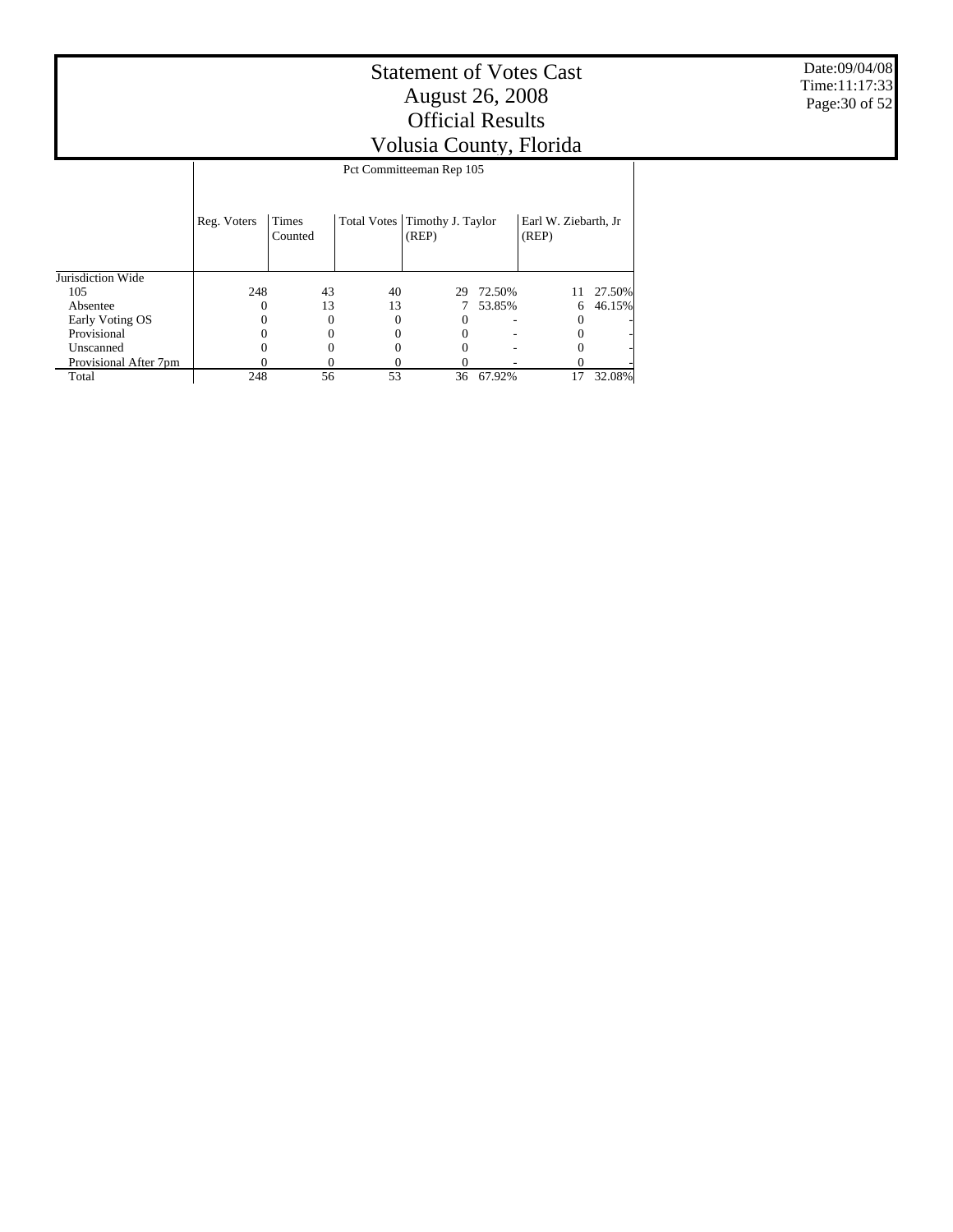Date:09/04/08 Time:11:17:33 Page:31 of 52

|                       |             | Pct Committeeman Dem 107 |             |                               |        |                       |        |  |  |  |  |
|-----------------------|-------------|--------------------------|-------------|-------------------------------|--------|-----------------------|--------|--|--|--|--|
|                       | Reg. Voters | Times<br>Counted         | Total Votes | William D.<br>Rodriguez (DEM) |        | David Wilson<br>(DEM) |        |  |  |  |  |
| Jurisdiction Wide     |             |                          |             |                               |        |                       |        |  |  |  |  |
| 107                   | 435         | 45                       | 41          | 19                            | 46.34% | 22                    | 53.66% |  |  |  |  |
| Absentee              |             | 11                       | 9           | 2                             | 22.22% |                       | 77.78% |  |  |  |  |
| Early Voting OS       |             | 6                        | 6           |                               | 16.67% |                       | 83.33% |  |  |  |  |
| Provisional           |             |                          | 0           | 0                             |        |                       |        |  |  |  |  |
| Unscanned             |             |                          | 0           |                               |        |                       |        |  |  |  |  |
| Provisional After 7pm |             |                          |             |                               |        |                       |        |  |  |  |  |
| Total                 | 435         | 62                       | 56          | 22                            | 39.29% | 34                    | 60.71% |  |  |  |  |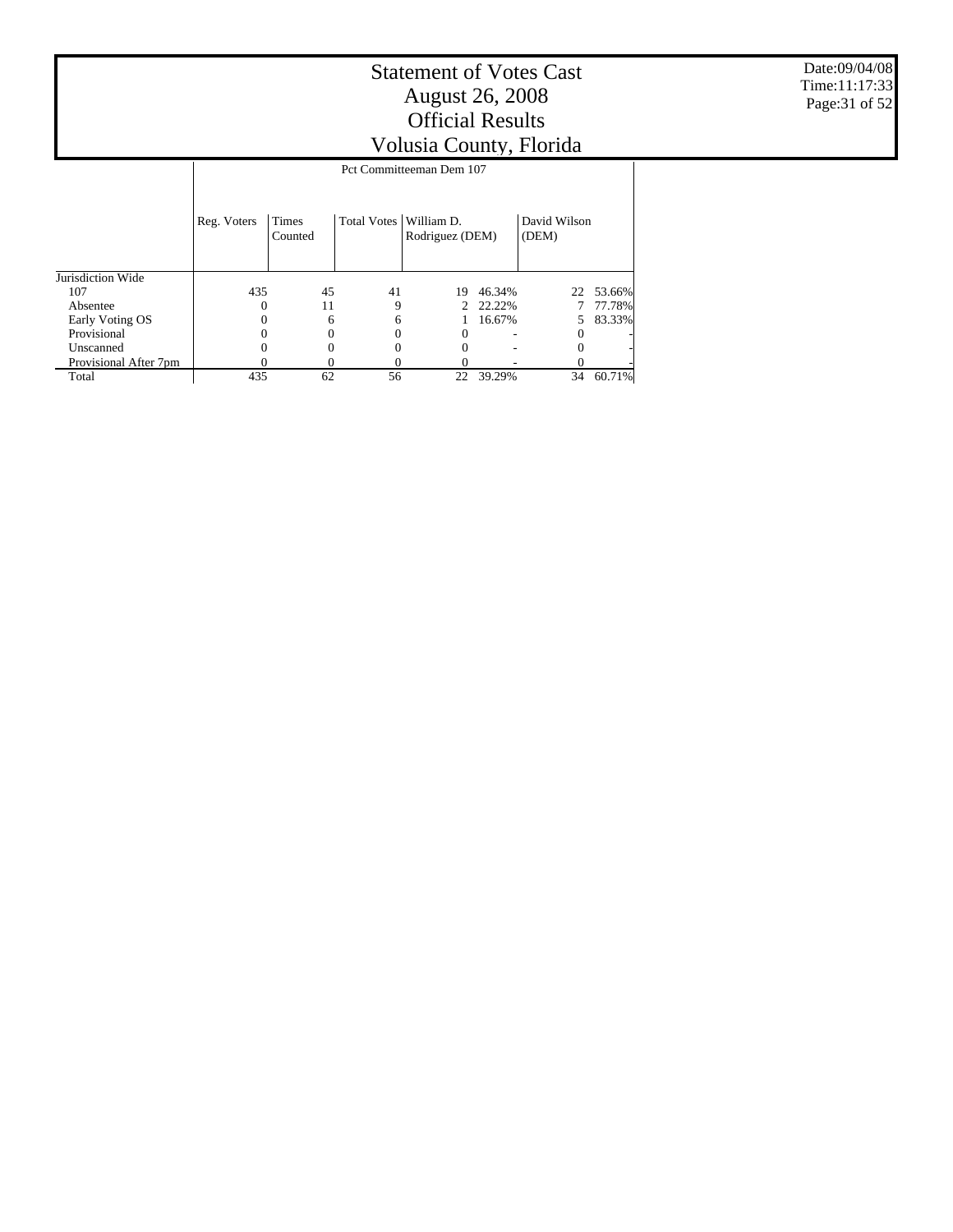# Statement of Votes Cast August 26, 2008 Official Results

Volusia County, Florida Total Votes | Kirsten Lee Dolores J. Wilson Pct Committeewoman Dem 107

|                       | Reg. Voters | Times<br>Counted | Total Votes   Kirsten Lee | Hagstrom (DEM) |        | Dolores J. Wilson<br>(DEM) |          |  |
|-----------------------|-------------|------------------|---------------------------|----------------|--------|----------------------------|----------|--|
| Jurisdiction Wide     |             |                  |                           |                |        |                            |          |  |
| 107                   | 435         | 45               | 42                        | 27             | 64.29% | 15.                        | 35.71%   |  |
| Absentee              | $\theta$    | 11               | 10                        | 8              | 80.00% |                            | 2 20.00% |  |
| Early Voting OS       |             | 6                | 6                         |                | 16.67% |                            | 5 83.33% |  |
| Provisional           |             |                  | 0                         |                |        |                            |          |  |
| Unscanned             |             |                  | 0                         |                |        |                            |          |  |
| Provisional After 7pm |             |                  |                           |                |        |                            |          |  |
| Total                 | 435         | 62               | 58                        | 36             | 62.07% | 22                         | 37.93%   |  |

Date:09/04/08 Time:11:17:33 Page:32 of 52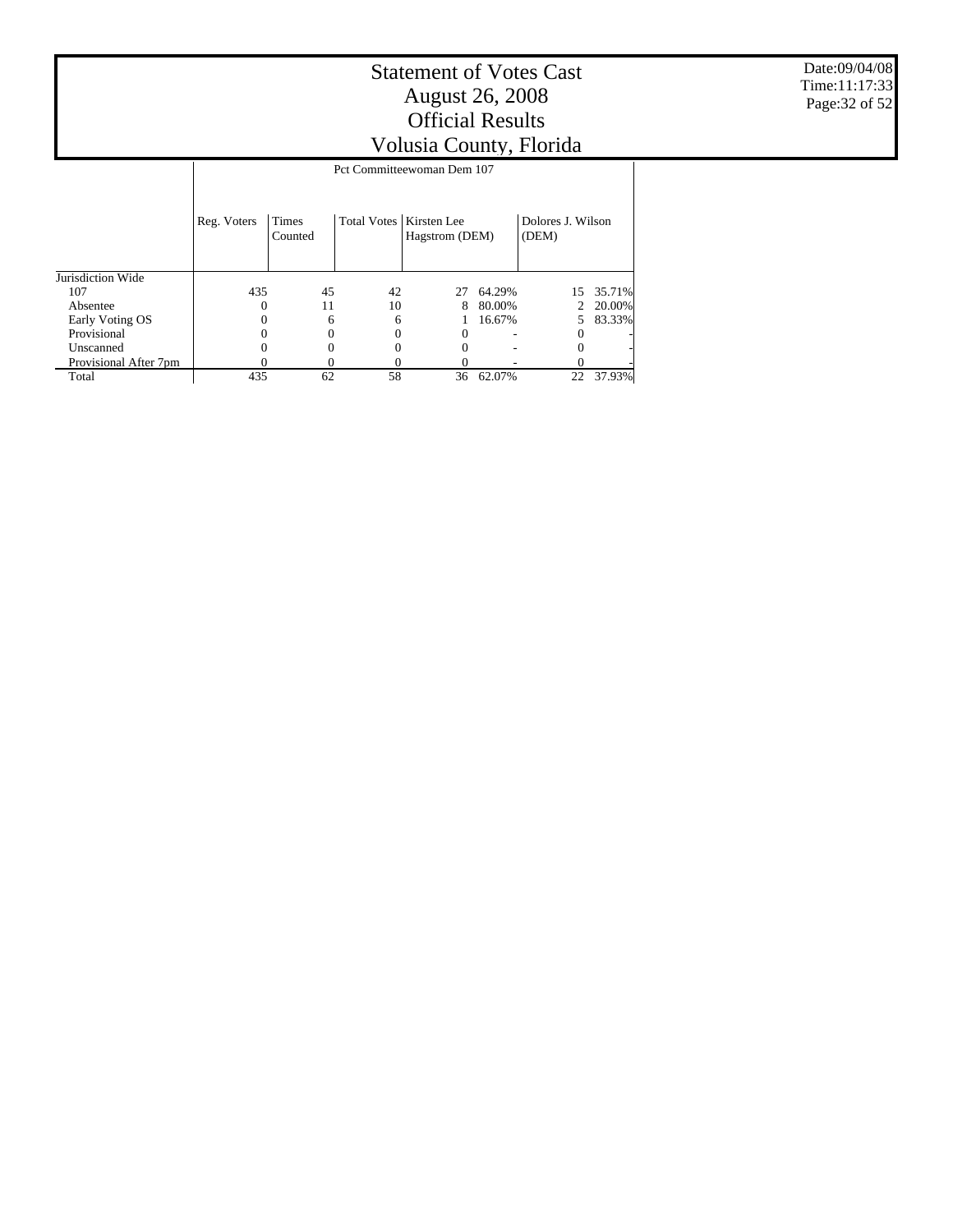Date:09/04/08 Time:11:17:33 Page:33 of 52

|                       |             | Pct Committeewoman Dem 201 |                    |                            |        |                       |        |  |  |  |  |
|-----------------------|-------------|----------------------------|--------------------|----------------------------|--------|-----------------------|--------|--|--|--|--|
|                       | Reg. Voters | Times<br>Counted           | <b>Total Votes</b> | Elizabeth P. Capp<br>(DEM) |        | Karen Zimmer<br>(DEM) |        |  |  |  |  |
| Jurisdiction Wide     |             |                            |                    |                            |        |                       |        |  |  |  |  |
| 201                   | 599         | 50                         | 43                 | 17                         | 39.53% | 26                    | 60.47% |  |  |  |  |
| Absentee              |             | 29                         | 23                 | 8                          | 34.78% | 15                    | 65.22% |  |  |  |  |
| Early Voting OS       |             | 13                         | 12                 | 5.                         | 41.67% |                       | 58.33% |  |  |  |  |
| Provisional           |             | $\Omega$                   | 0                  |                            |        | 0                     |        |  |  |  |  |
| Unscanned             |             |                            | 0                  |                            |        |                       |        |  |  |  |  |
| Provisional After 7pm |             |                            | 0                  |                            |        |                       |        |  |  |  |  |
| Total                 | 599         | 92                         | 78                 | 30                         | 38.46% | 48                    | 61.54% |  |  |  |  |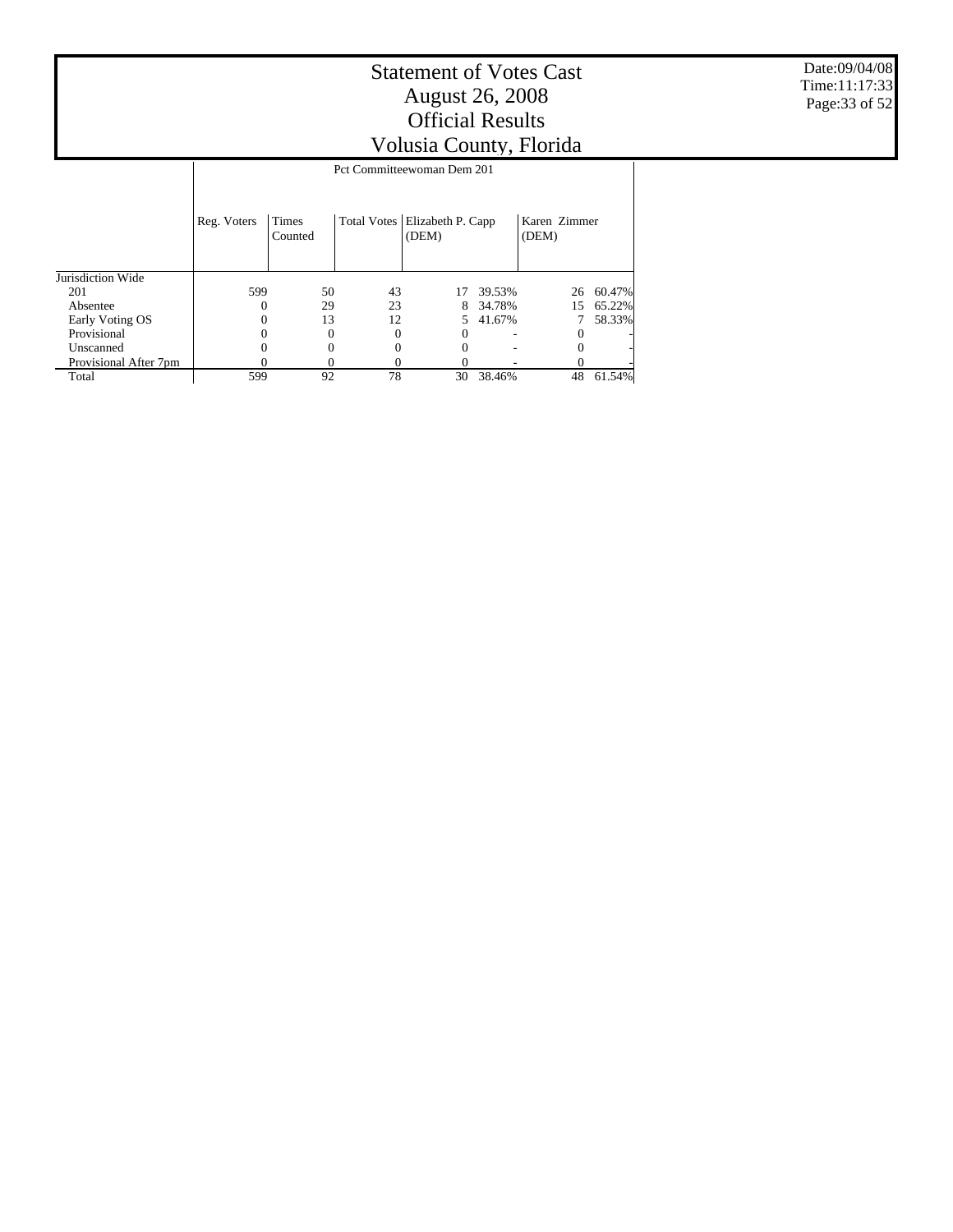Date:09/04/08 Time:11:17:33 Page:34 of 52

|                       |             | J /                        |    |                                        |           |                           |                          |                          |        |  |  |  |  |
|-----------------------|-------------|----------------------------|----|----------------------------------------|-----------|---------------------------|--------------------------|--------------------------|--------|--|--|--|--|
|                       |             | Pct Committeewoman Dem 204 |    |                                        |           |                           |                          |                          |        |  |  |  |  |
|                       | Reg. Voters | <b>Times</b><br>Counted    |    | Total Votes   Robin L. Carter<br>(DEM) |           | Lynn Theresa Fox<br>(DEM) |                          | Judith Thompson<br>(DEM) |        |  |  |  |  |
| Jurisdiction Wide     |             |                            |    |                                        |           |                           |                          |                          |        |  |  |  |  |
| 204                   | 779         | 72                         | 63 |                                        | 16 25.40% | 16                        | 25.40%                   | 31                       | 49.21% |  |  |  |  |
| Absentee              | 0           | 17                         | 10 | 4                                      | 40.00%    | 3                         | 30.00%                   |                          | 30.00% |  |  |  |  |
| Early Voting OS       |             | 6                          |    | 0                                      | $0.00\%$  |                           | 40.00%                   | 3                        | 60.00% |  |  |  |  |
| Provisional           |             | 0                          | 0  | $\Omega$                               | ۰         | $\Omega$                  | $\overline{\phantom{a}}$ | $\theta$                 |        |  |  |  |  |
| Unscanned             |             |                            | 0  |                                        |           |                           | $\overline{\phantom{a}}$ |                          |        |  |  |  |  |
| Provisional After 7pm |             |                            | O  |                                        |           |                           |                          |                          |        |  |  |  |  |
| Total                 | 779         | 95                         | 78 | 20                                     | 25.64%    | 21                        | 26.92%                   | 37                       | 47.44% |  |  |  |  |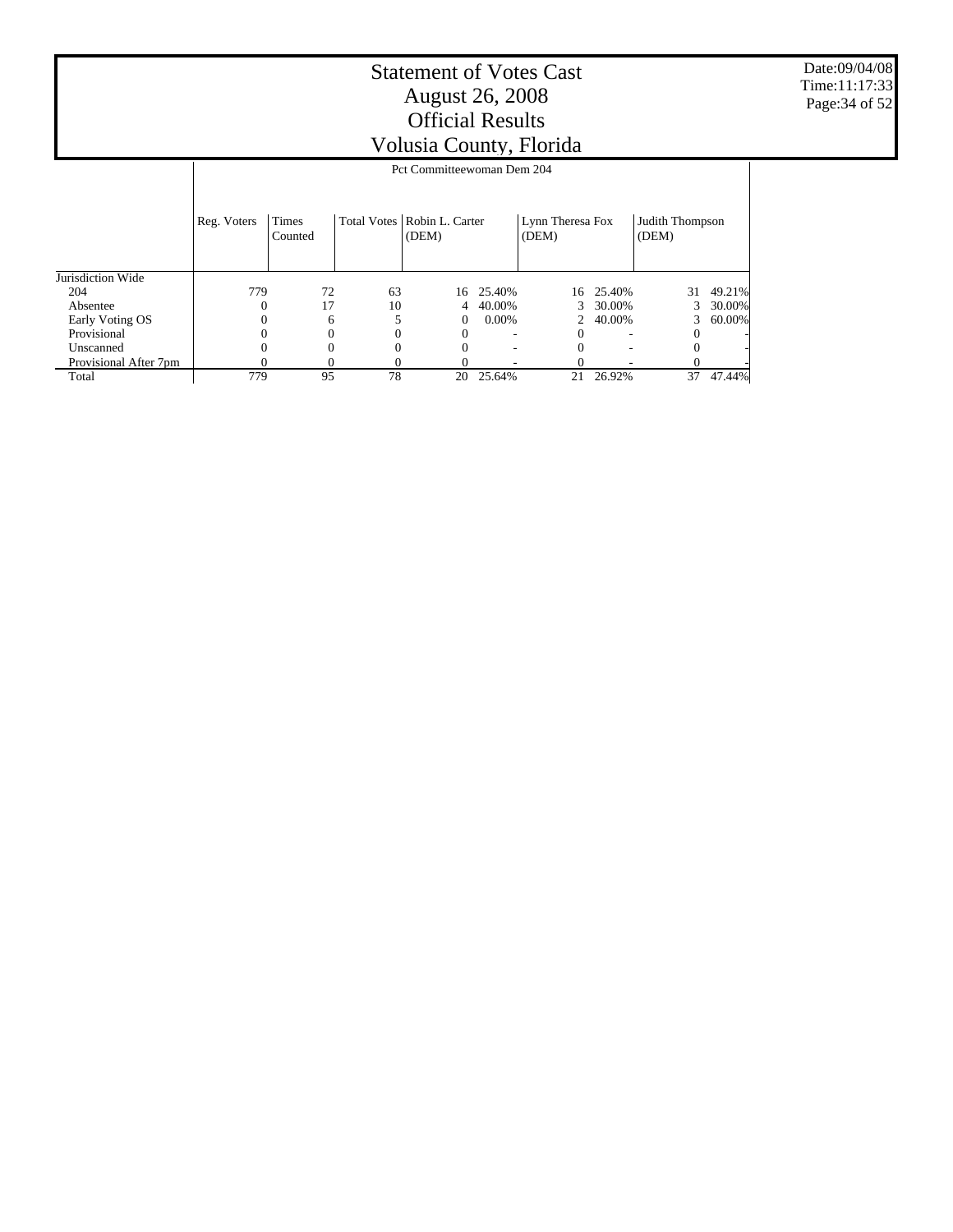540 102 89 48 53.93% 41 46.07%

Jurisdiction Wide 207 Absentee Early Voting OS **Provisional**  Unscanned Provisional After 7pm Reg. Voters Times Counted Total Votes Judy Craig (DEM) Anne M. Hallum<br>(DEM) Pct Committeewoman Dem 207 540 73 62 30 48.39% 32 51.61%  $\begin{array}{ccccccc} 0 & \hspace{1.5mm} 21 & \hspace{1.5mm} 19 & \hspace{1.5mm} 11 & \hspace{1.5mm} 57.89\% & \hspace{1.5mm} 8 \\ 0 & \hspace{1.5mm} 8 & \hspace{1.5mm} 8 & \hspace{1.5mm} 7 & \hspace{1.5mm} 87.50\% & \hspace{1.5mm} 1 \end{array}$  $\begin{matrix} 0 & 8 & 8 & 7 & 87.50\% \\ 0 & 0 & 0 & 0 & - & 0 \end{matrix} \hspace{.2cm} \begin{matrix} 1 & 12.50\% \\ 0 & 0 & 0 & - & 0 \end{matrix}$  $0 \t 0 \t 0 \t 0 \t - \t 0$  - $0 \t 0 \t 0 \t 0 \t - \t 0$  -0 0 0 - 0 -

Total

Date:09/04/08 Time:11:17:33 Page:35 of 52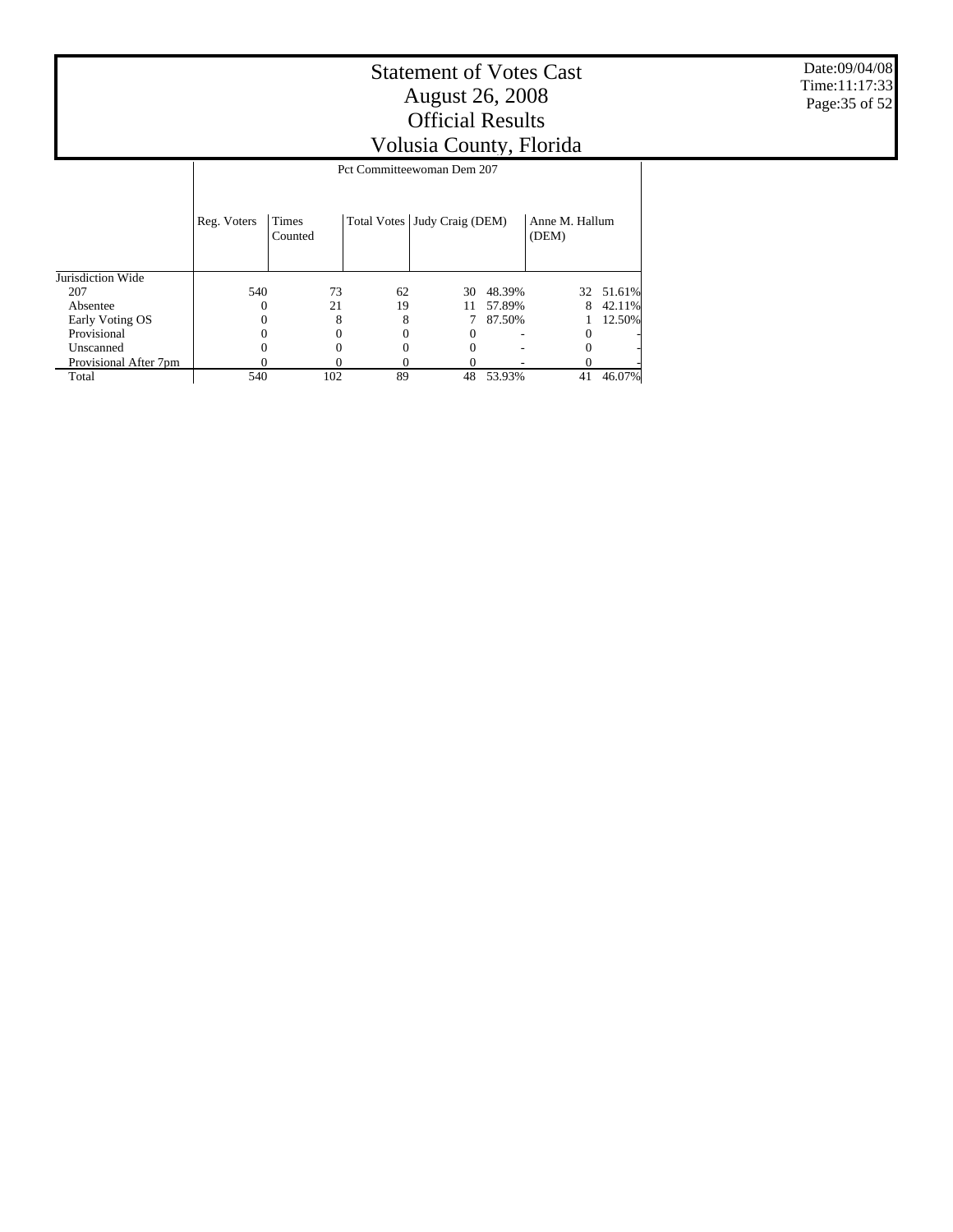Date:09/04/08 Time:11:17:33 Page:36 of 52

|                       |             | Pct Committeewoman Dem 218 |          |                                            |        |                               |           |                               |        |  |  |  |  |
|-----------------------|-------------|----------------------------|----------|--------------------------------------------|--------|-------------------------------|-----------|-------------------------------|--------|--|--|--|--|
|                       | Reg. Voters | Times<br>Counted           |          | Total Votes   Bertha Marie Anarah<br>(DEM) |        | Melanie O.<br>Munshower (DEM) |           | Sylvia Walsh Perkins<br>(DEM) |        |  |  |  |  |
| Jurisdiction Wide     |             |                            |          |                                            |        |                               |           |                               |        |  |  |  |  |
| 218                   | 646         | 68                         | 58       | 9                                          | 15.52% |                               | 24 41.38% | 25                            | 43.10% |  |  |  |  |
| Absentee              | 0           | 16                         | 16       | 3                                          | 18.75% | 6                             | 37.50%    |                               | 43.75% |  |  |  |  |
| Early Voting OS       | 0           | 10                         | 10       | 3                                          | 30.00% | 0                             | $0.00\%$  |                               | 70.00% |  |  |  |  |
| Provisional           | 0           |                            | $\theta$ | 0                                          |        | 0                             |           |                               |        |  |  |  |  |
| Unscanned             | 0           |                            | 0        | 0                                          |        |                               |           |                               |        |  |  |  |  |
| Provisional After 7pm | 0           |                            |          |                                            |        |                               |           |                               |        |  |  |  |  |
| Total                 | 646         | 94                         | 84       | 15                                         | 17.86% | 30                            | 35.71%    | 39                            | 46.43% |  |  |  |  |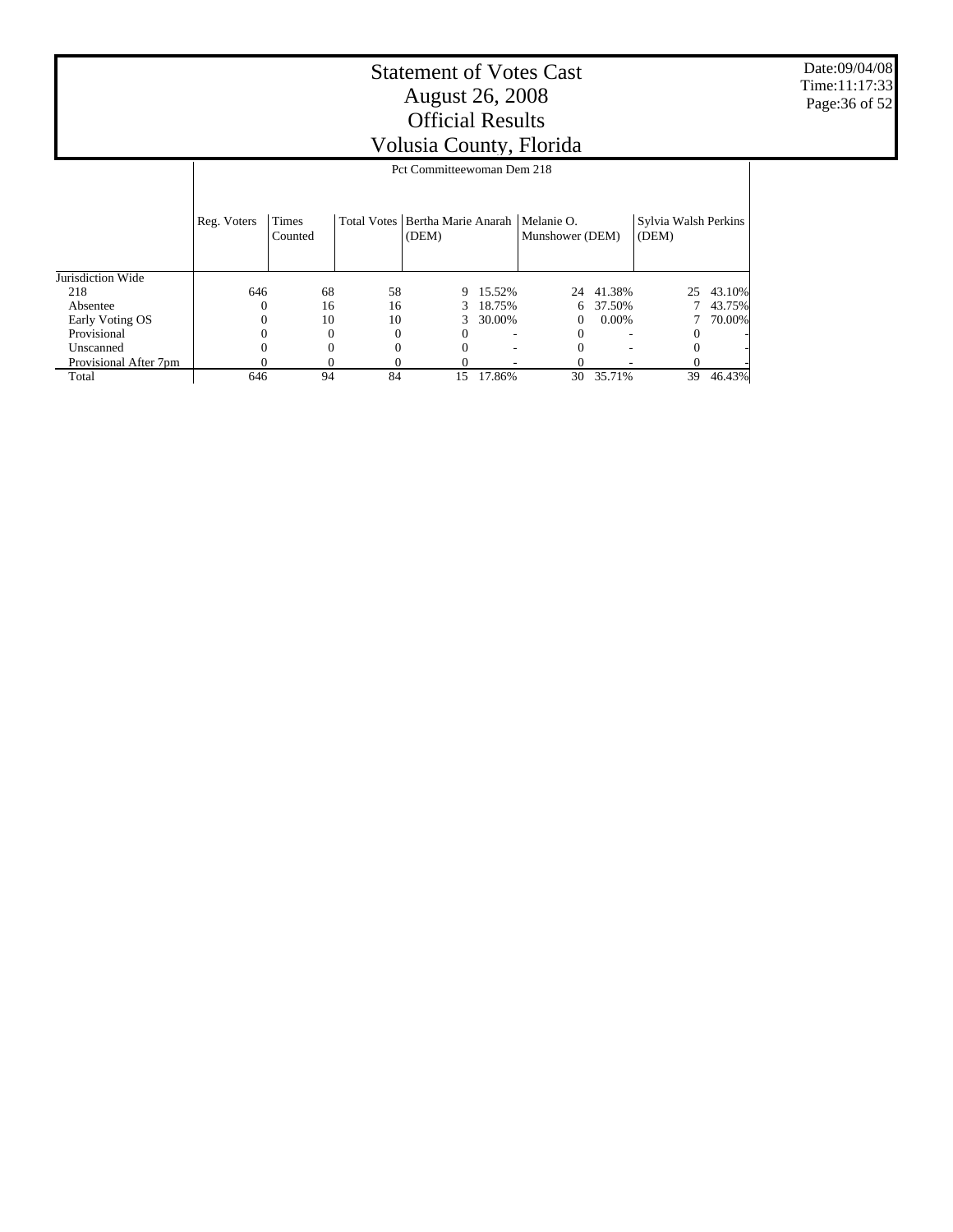Date:09/04/08 Time:11:17:33 Page:37 of 52

|                       |             | Pct Committeewoman Dem 222 |                    |                           |        |                         |           |  |  |  |  |  |
|-----------------------|-------------|----------------------------|--------------------|---------------------------|--------|-------------------------|-----------|--|--|--|--|--|
|                       |             |                            |                    |                           |        |                         |           |  |  |  |  |  |
|                       | Reg. Voters | Times<br>Counted           | <b>Total Votes</b> | Olivia E. Cherry<br>(DEM) |        | Sharon Johnson<br>(DEM) |           |  |  |  |  |  |
| Jurisdiction Wide     |             |                            |                    |                           |        |                         |           |  |  |  |  |  |
| 222                   | 880         | 124                        | 97                 | 72                        | 74.23% |                         | 25 25.77% |  |  |  |  |  |
| Absentee              |             | 23                         | 18                 | 16                        | 88.89% |                         | 11.11%    |  |  |  |  |  |
| Early Voting OS       |             |                            | 3                  |                           | 33.33% | 2                       | 66.67%    |  |  |  |  |  |
| Provisional           |             |                            |                    | 0                         |        | 0                       |           |  |  |  |  |  |
| Unscanned             |             |                            |                    |                           |        |                         |           |  |  |  |  |  |
| Provisional After 7pm |             |                            |                    |                           |        |                         |           |  |  |  |  |  |
| Total                 | 880         | 150                        | 118                | 89                        | 75.42% | 29                      | 24.58%    |  |  |  |  |  |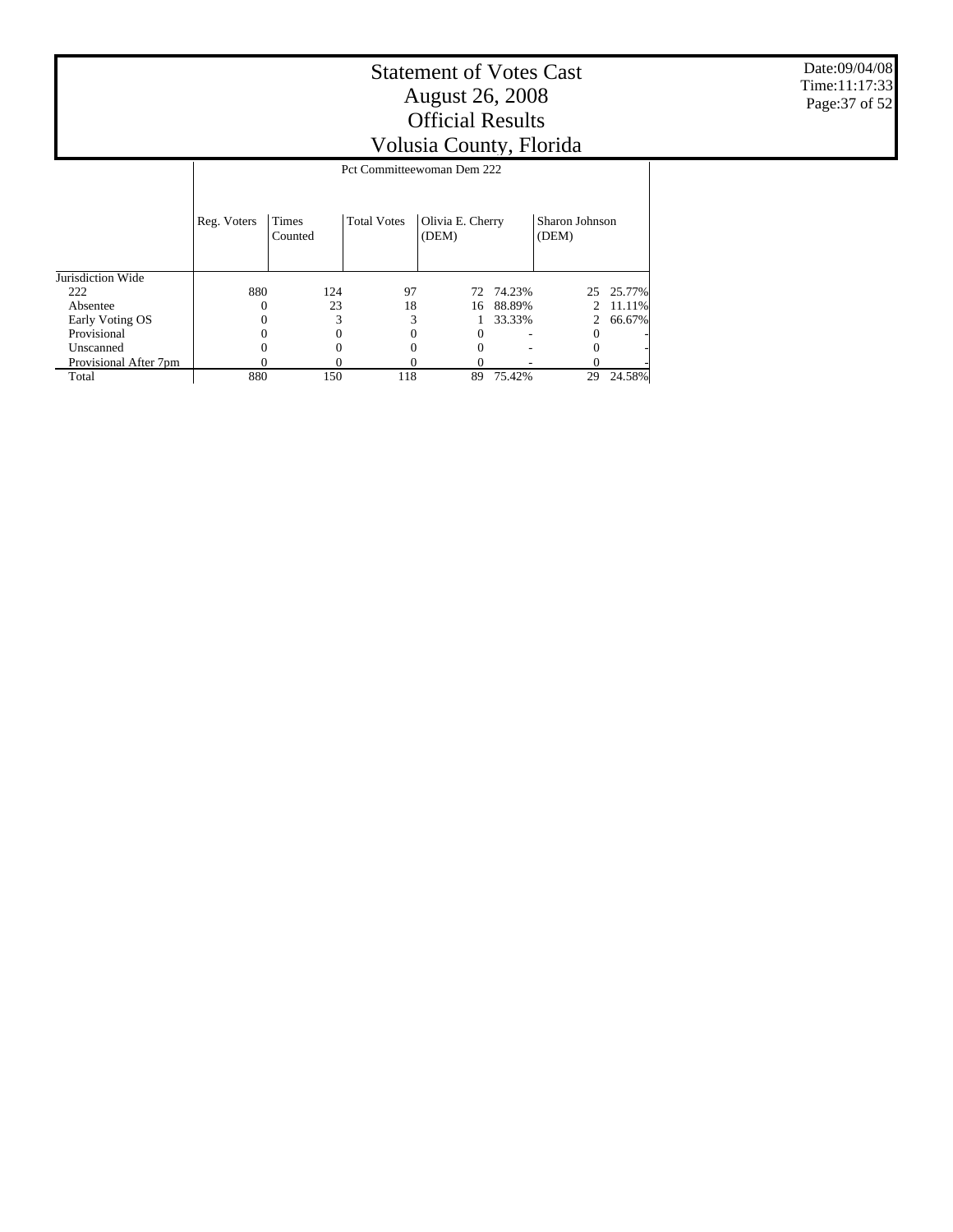Date:09/04/08 Time:11:17:33 Page:38 of 52

|                       |             |                          |                    | - - - - - - , , - |        |                            |        |                           |        |  |  |  |
|-----------------------|-------------|--------------------------|--------------------|-------------------|--------|----------------------------|--------|---------------------------|--------|--|--|--|
|                       |             | Pct Committeeman Dem 304 |                    |                   |        |                            |        |                           |        |  |  |  |
|                       | Reg. Voters | Times<br>Counted         | <b>Total Votes</b> | Ira Helman (DEM)  |        | Prashant B. Patel<br>(DEM) |        | Kenneth J. Runge<br>(DEM) |        |  |  |  |
| Jurisdiction Wide     |             |                          |                    |                   |        |                            |        |                           |        |  |  |  |
| 304                   | 1187        | 64                       | 89                 | 39                | 43.82% | 18                         | 20.22% | 32                        | 35.96% |  |  |  |
| Absentee              | 0           | 24                       | 25                 | 10                | 40.00% | 4                          | 16.00% | 11                        | 44.00% |  |  |  |
| Early Voting OS       |             | 10                       | 11                 | 4                 | 36.36% |                            | 9.09%  | 6                         | 54.55% |  |  |  |
| Provisional           |             |                          |                    | $^{0}$            |        |                            |        |                           |        |  |  |  |
| Unscanned             |             |                          |                    | $\theta$          | ۰      |                            |        |                           |        |  |  |  |
| Provisional After 7pm |             |                          |                    |                   | ۰      |                            |        |                           |        |  |  |  |
| Total                 | 1187        | 98                       | 125                | 53                | 42.40% | 23                         | 18.40% | 49                        | 39.20% |  |  |  |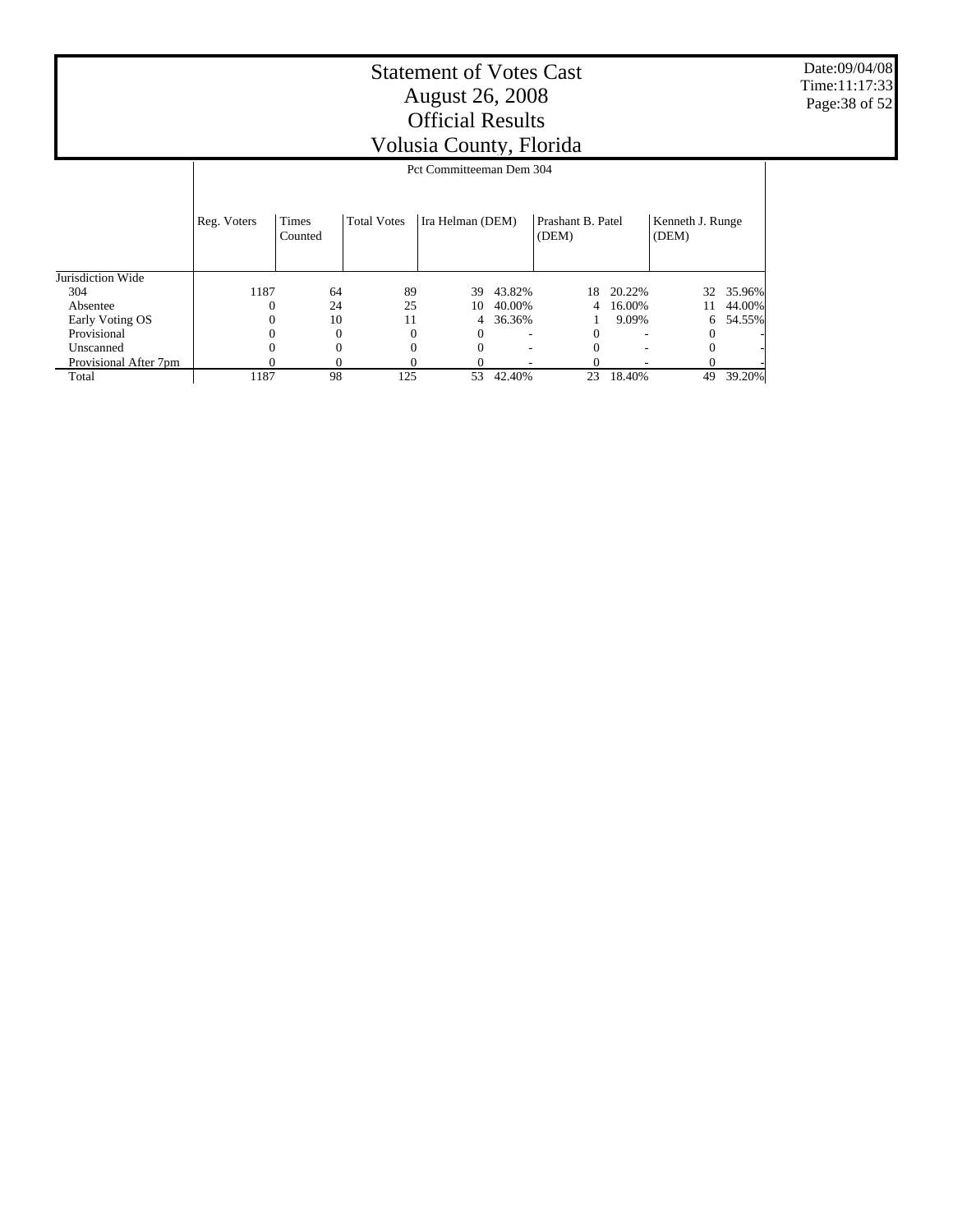Date:09/04/08 Time:11:17:33 Page:39 of 52

|                       |             |                         |                    | Pct Committeeman Dem 402      |        |                |        |
|-----------------------|-------------|-------------------------|--------------------|-------------------------------|--------|----------------|--------|
|                       | Reg. Voters | <b>Times</b><br>Counted | <b>Total Votes</b> | Gregory Allen<br>Beasle (DEM) |        | Ed Gable (DEM) |        |
| Jurisdiction Wide     |             |                         |                    |                               |        |                |        |
| 402                   | 925         | 43                      | 42                 | 16                            | 38.10% | 26             | 61.90% |
| Absentee              |             | 18                      | 18                 | 5.                            | 27.78% | 13             | 72.22% |
| Early Voting OS       |             |                         |                    | $2^{\circ}$                   | 28.57% | 5.             | 71.43% |
| Provisional           |             |                         | 0                  | $\theta$                      |        | $^{(1)}$       |        |
| Unscanned             |             |                         | 0                  |                               |        |                |        |
| Provisional After 7pm |             |                         | 0                  |                               |        |                |        |
| Total                 | 925         | 68                      | 67                 | 23                            | 34.33% | 44             | 65.67% |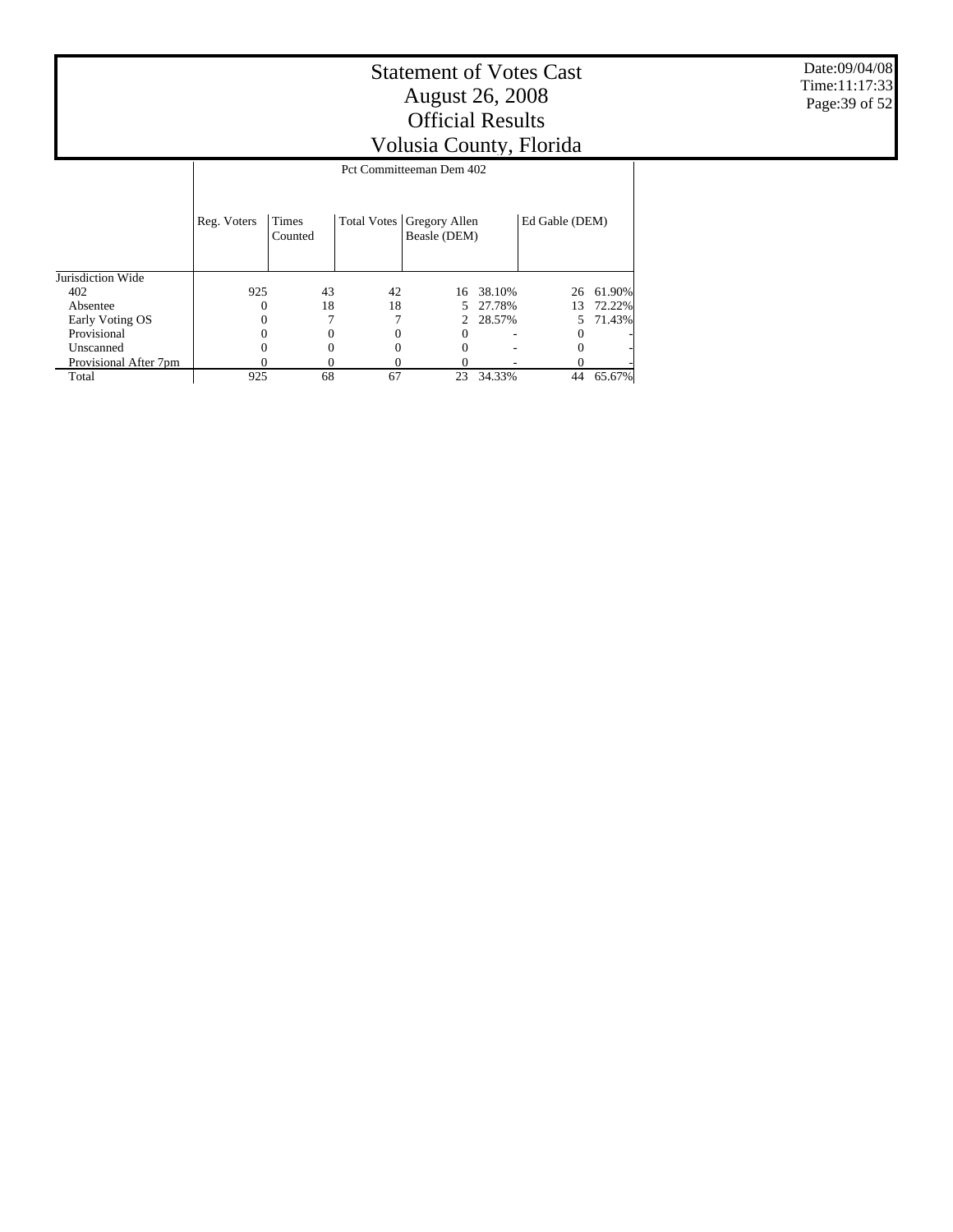$0 \qquad 0 \qquad 0 \qquad 0 \qquad - \qquad 0 \qquad 0 \qquad 0 \qquad 0 \qquad -$  0 - 0 -976 144 123 77 62.60% 46 37.40%

Jurisdiction Wide 522 Absentee Early Voting OS **Provisional** Reg. Voters Times Counted Total Votes | Joan R. Pickering (DEM) Betty Jo Veatch (DEM) Pct Committeewoman Dem 522 976 87 74 44 59.46% 30 40.54% 0 36 32 22 68.75% 1<br>0 21 17 11 64.71% 0 21 17 11 64.71% 6 35.29%  $0 \qquad 0 \qquad 0 \qquad 0 \qquad - \qquad 0 \qquad -$ 

 Unscanned Provisional After 7pm

Total

Date:09/04/08 Time:11:17:33 Page:40 of 52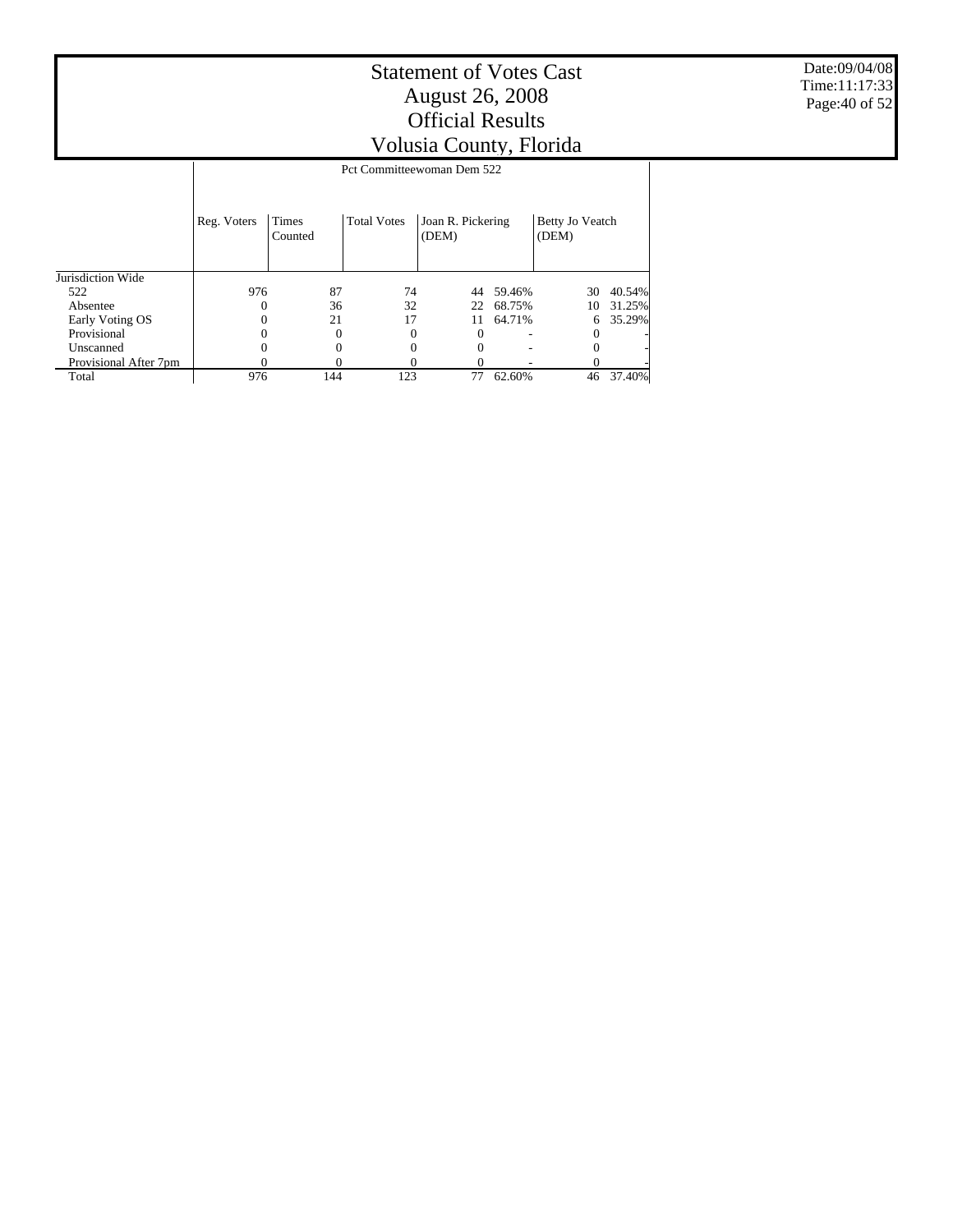$\top$ 

|                       |             |                         |    | Pct Committeeman Dem 716 |        |                                                     |        |
|-----------------------|-------------|-------------------------|----|--------------------------|--------|-----------------------------------------------------|--------|
|                       | Reg. Voters | <b>Times</b><br>Counted |    |                          |        | Total Votes   Spencer Lane (DEM)   John Mazur (DEM) |        |
| Jurisdiction Wide     |             |                         |    |                          |        |                                                     |        |
| 716                   | 562         | 75                      | 69 | 33                       | 47.83% | 36                                                  | 52.17% |
| Absentee              |             | 13                      | 13 | 6                        | 46.15% |                                                     | 53.85% |
| Early Voting OS       |             |                         | 8  | 3                        | 37.50% | 5                                                   | 62.50% |
| Provisional           |             |                         | 0  |                          |        | 0                                                   |        |
| Unscanned             |             |                         |    |                          |        |                                                     |        |
| Provisional After 7pm |             |                         |    |                          |        |                                                     |        |
| Total                 | 562         | 96                      | 90 | 42                       | 46.67% | 48                                                  | 53.33% |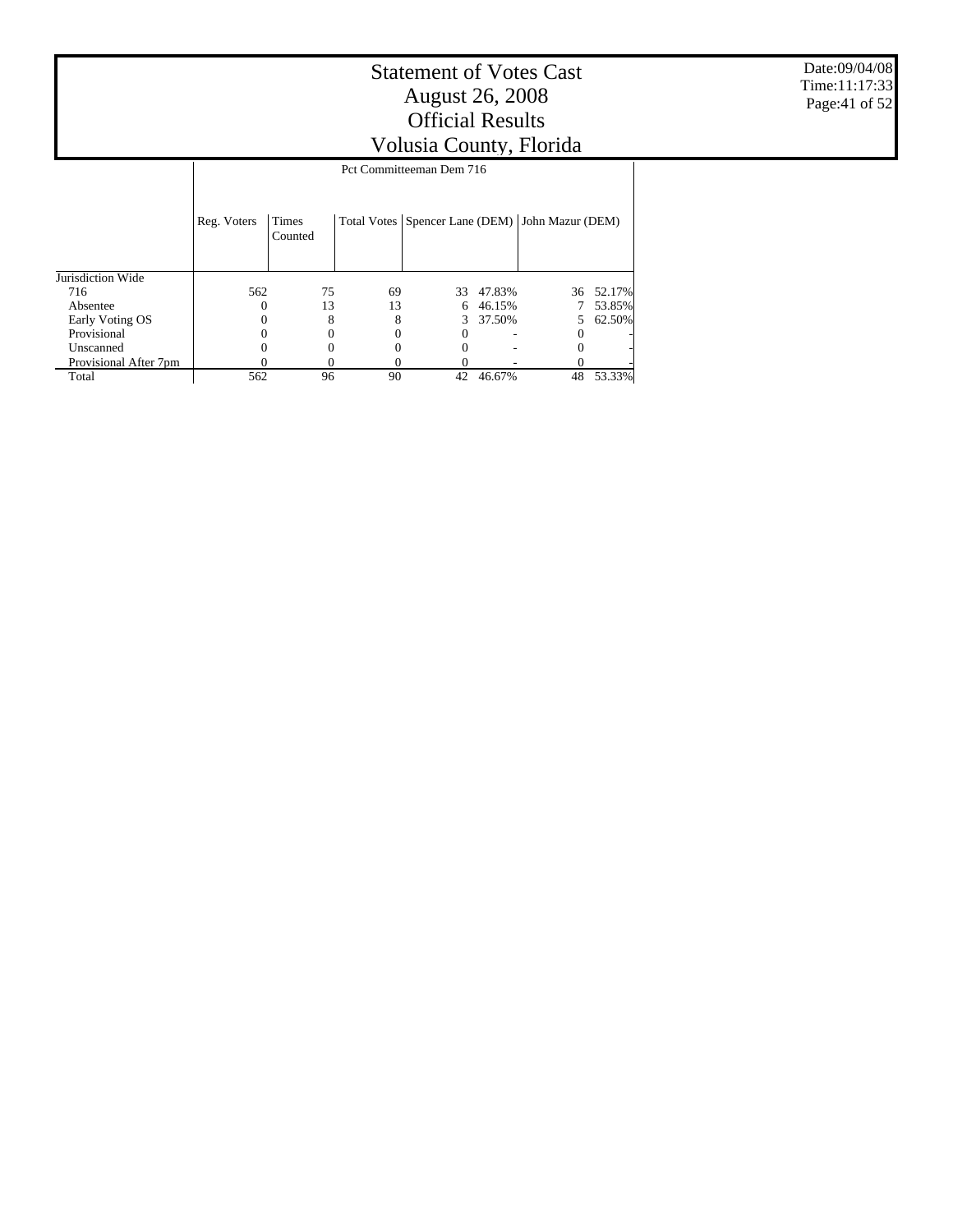767 144 130 30 23.08% 100 76.92%

Jurisdiction Wide 804 Absentee Early Voting OS **Provisional**  Unscanned Provisional After 7pm Reg. Voters | Times Counted Total Votes | Carol Giorno (DEM) | Doris A. Hill (DEM) Pct Committeewoman Dem 804  $\begin{array}{ccccccccc} 767 && 99 && 89 && 19 & 21.35\% && 70 & 78.65\% \\ 0 && 21 && 20 && 4 & 20.00\% && 16 & 80.00\% \\ 0 && 24 && 21 && 7 & 33.33\% && 14 & 66.67\% \end{array}$  $\begin{array}{ccccccccc}\n0 & & & 21 & & 20 & & 4 & 20.00\% & & & 16 & 80.00\%\\
0 & & & 24 & & 21 & & 7 & 33.33\% & & & 14 & 66.67\% \end{array}$  $\begin{array}{cccccccc} 0 & \hspace{1.5mm} & 24 & \hspace{1.5mm} & 21 & \hspace{1.5mm} & 7 & 33.33\% & \hspace{1.5mm} & 14 \\ 0 & \hspace{1.5mm} & 0 & \hspace{1.5mm} & 0 & \hspace{1.5mm} & 0 & \hspace{1.5mm} \end{array}$  $0 \qquad 0 \qquad 0 \qquad -$  0 - 0 - $0 \qquad 0 \qquad 0 \qquad -$  0 - 0 - $0 \t 0 \t 0 \t 0 \t 0$ 

Total

Date:09/04/08 Time:11:17:34 Page:42 of 52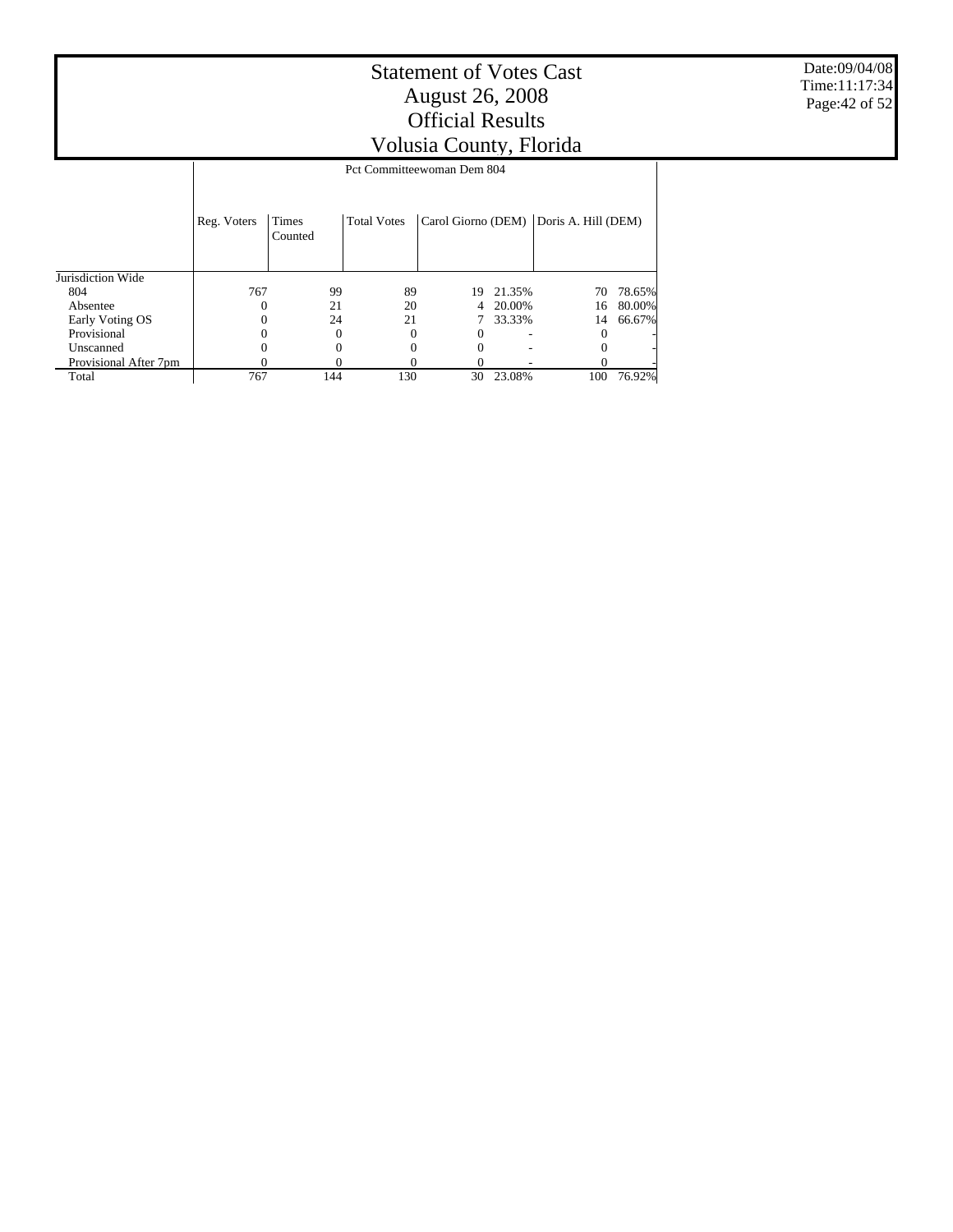Jurisdiction Wide 805 Absentee Early Voting OS **Provisional**  Unscanned Provisional After 7pm Reg. Voters | Times Counted Total Votes | Robert T. Archer (DEM) Cecil V. Campfield (DEM) Pct Committeeman Dem 805 758 127 95 49 51.58% 46 48.42%  $\begin{array}{ccccccc}\n 0 & & 24 & & 12 & & 7 & 58.33\% & & 5 & 41.67\% \\
 0 & & 38 & & 26 & & 18 & 69.23\% & & 8 & 30.77\% \end{array}$  $\begin{matrix} 0 & 38 & 26 & 18 & 69.23\% \\ 0 & 0 & 0 & 0 & 0 \end{matrix} \hspace{.2cm} \begin{matrix} 8 \\ 3 \\ 3 \end{matrix}$  $0 \qquad 0 \qquad 0 \qquad 0 \qquad - \qquad 0 \qquad 0 \qquad 0 \qquad 0 \qquad 0 \qquad - \qquad 0 \qquad 0 \qquad 0 \qquad 0 \qquad -$  0 - 0 -758 189 133 74 55.64% 59 44.36%

Total

Date:09/04/08 Time:11:17:34 Page:43 of 52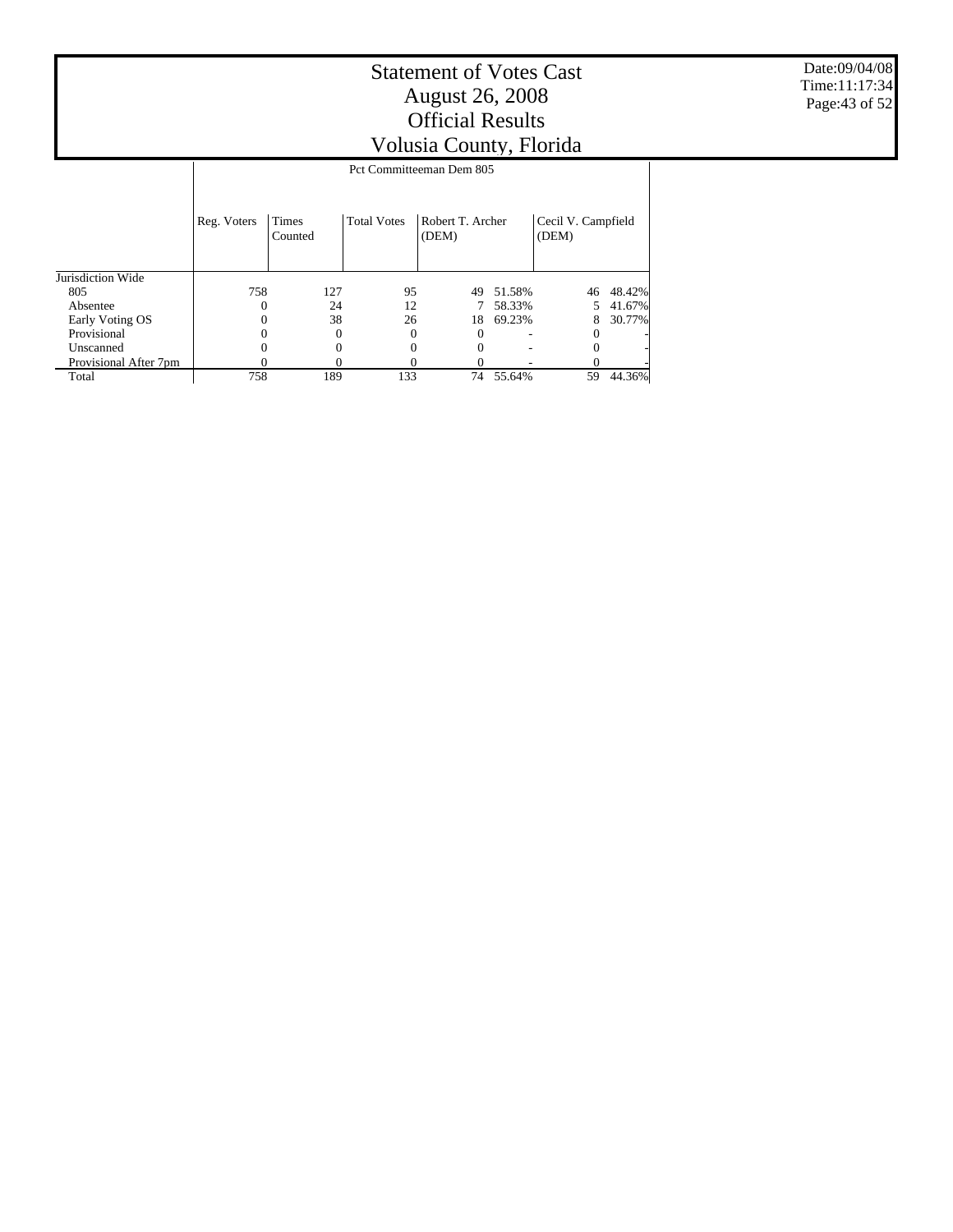Date:09/04/08 Time:11:17:34 Page:44 of 52

|                       |                  | County Council 2 |                    |                                |                |                    |                  |              |                  |  |  |
|-----------------------|------------------|------------------|--------------------|--------------------------------|----------------|--------------------|------------------|--------------|------------------|--|--|
|                       |                  |                  |                    |                                |                |                    |                  |              |                  |  |  |
|                       | Reg. Voters      | Times<br>Counted | <b>Total Votes</b> | <b>Tyrone Brown</b>            |                | Paul A. Carpenella |                  | Nancy Epps   |                  |  |  |
| Jurisdiction Wide     |                  |                  |                    |                                |                |                    |                  |              |                  |  |  |
| 607                   | 2070             | 225              | 223                | 7                              | 3.14%          | 53                 | 23.77%           | 45           | 20.18%           |  |  |
| 608                   | 1578             | 204              | 203                | 5                              | 2.46%          | 52                 | 25.62%           | 60           | 29.56%           |  |  |
| 609                   | 1490             | 109              | 108                | 1                              | 0.93%          | 36                 | 33.33%           | 36           | 33.33%           |  |  |
| 614                   | 2714             | 191              | 185                | 43                             | 23.24%         | 30                 | 16.22%           | 25           | 13.51%           |  |  |
| 618                   | 1595             | 152              | 148                | 42                             | 28.38%         | 16                 | 10.81%           | 15           | 10.14%           |  |  |
| 619                   | 1899             | 155              | 149                | 29                             | 19.46%         | 40                 | 26.85%           | 19           | 12.75%           |  |  |
| 620                   | 2098             | 38               | 36                 | 6                              | 16.67%         | 6                  | 16.67%           | 1            | 2.78%            |  |  |
| 621                   | 1567             | 25               | 25                 | 3                              | 12.00%         | $\mathbf{1}$       | 4.00%            | 6            | 24.00%           |  |  |
| 622                   | 1092             | 57               | 55                 | 6                              | 10.91%         | 5                  | 9.09%            | 9            | 16.36%           |  |  |
| 623                   | 1402             | 61               | 59                 | $\mathbf{0}$                   | 0.00%          | 19                 | 32.20%           | 8            | 13.56%           |  |  |
| 624                   | 1662             | 101              | 100                | $\mathbf{0}$                   | 0.00%          | 28                 | 28.00%           | 28           | 28.00%           |  |  |
| 625                   | 1953             | 218              | 215                | $\mathfrak{2}$                 | 0.93%          | 45                 | 20.93%           | 63           | 29.30%           |  |  |
| 626                   | 1874             | 164              | 158                | 6                              | 3.80%          | 34                 | 21.52%           | 36           | 22.78%           |  |  |
| 628                   | 2368             | 172              | 159                | 26                             | 16.35%         | 26                 | 16.35%           | 7            | 4.40%            |  |  |
| 629                   | 1896             | 187              | 178                | 33                             | 18.54%         | 33                 | 18.54%           | 41           | 23.03%           |  |  |
| 633                   | 1411             | 62               | 61                 | 7                              | 11.48%         | 23                 | 37.70%           | 8            | 13.11%           |  |  |
| 636                   | 1506             | 51               | 48                 | $\overline{4}$                 | 8.33%          | 10                 | 20.83%           | 12           | 25.00%           |  |  |
| 637                   |                  | 218              | 210                |                                |                |                    | 30.00%           |              | 21.43%           |  |  |
| 638                   | 1419<br>1252     |                  |                    | 16<br>$\overline{2}$           | 7.62%<br>1.67% | 63<br>24           | 20.00%           | 45           | 21.67%           |  |  |
| 639                   | 1290             | 121<br>130       | 120<br>123         | $\mathbf{1}$                   | 0.81%          | 25                 | 20.33%           | 26           | 32 26.02%        |  |  |
| 640                   | 11               | $\mathbf{1}$     | 1                  | $\Omega$                       | 0.00%          | $\Omega$           | 0.00%            |              | 1 100,00%        |  |  |
| 701                   | 2101             | 187              | 184                | $\overline{2}$                 | 1.09%          | 41                 | 22.28%           | 35           | 19.02%           |  |  |
|                       |                  |                  |                    | $\tau$                         |                |                    |                  |              |                  |  |  |
| 702<br>703            | 3250<br>2704     | 387<br>244       | 372<br>242         | 7                              | 1.88%          | 46<br>27           | 12.37%<br>11.16% | 109          | 29.30%           |  |  |
|                       |                  |                  |                    |                                | 2.89%          |                    |                  | 65           | 26.86%           |  |  |
| 704                   | 1127             | 61               | 59                 | 7                              | 11.86%         | 8                  | 13.56%           | 19           | 32.20%           |  |  |
| 705<br>706            | 1535<br>1974     | 221              | 219                | $\mathfrak{2}$<br>5            | 0.91%          | 30                 | 13.70%           | 39           | 17.81%           |  |  |
| 711                   | 2752             | 216<br>242       | 212<br>238         | 6                              | 2.36%          | 31<br>29           | 14.62%<br>12.18% | 60           | 28.30%<br>25.21% |  |  |
|                       |                  |                  |                    |                                | 2.52%          |                    |                  | 60           |                  |  |  |
| 712                   | 2432             | 165              | 163                | $\overline{4}$                 | 2.45%          | 19                 | 11.66%           | 31           | 19.02%           |  |  |
| 714<br>717            | 2916             | 236<br>213       | 233                | $\mathfrak{2}$<br>$\mathbf{1}$ | 0.86%          | 24                 | 10.30%           | 43           | 18.45%           |  |  |
| 726                   | 2848             |                  | 204                | 3                              | 0.49%          | 34                 | 16.67%           | 45           | 22.06%           |  |  |
|                       | 2867             | 605              | 604                |                                | 0.50%          | 30                 | 4.97%            | 264          | 43.71%           |  |  |
| 730                   | 1854             | 262              | 254                | $\mathbf{1}$<br>3              | 0.39%          | 26                 | 10.24%           | 92           | 36.22%           |  |  |
| 731<br>732            | 1756             | 139              | 135                |                                | 2.22%          | 23                 | 17.04%           | 39           | 28.89%           |  |  |
|                       | 2996             | 370              | 350                | 8                              | 2.29%          | 43                 | 12.29%           | 94           | 26.86%           |  |  |
| Absentee              | $\boldsymbol{0}$ | 1601             | 1510               | 67                             | 4.44%          | 210                | 13.91%           | 363          | 24.04%           |  |  |
| Early Voting OS       | $\overline{0}$   | 720              | 708                | 25                             | 3.53%          | 103                | 14.55%           | 158          | 22.32%           |  |  |
| Provisional           | $\overline{0}$   | 9                | 9                  | 1                              | 11.11%         | $\overline{c}$     | 22.22%           | 1            | 11.11%           |  |  |
| Unscanned             | $\overline{0}$   | 3                | $\mathbf{1}$       | $\mathbf{0}$                   | 0.00%          | $\theta$           | 0.00%            | $\mathbf{0}$ | 0.00%            |  |  |
| Provisional After 7pm | $\Omega$         | $\Omega$         | $\theta$           | $\Omega$                       |                | $\Omega$           |                  | $\Omega$     |                  |  |  |
| Total                 | 67259            | 8523             | 8261               | 390                            | 4.72%          | 1295               | 15.68%           | 2040         | 24.69%           |  |  |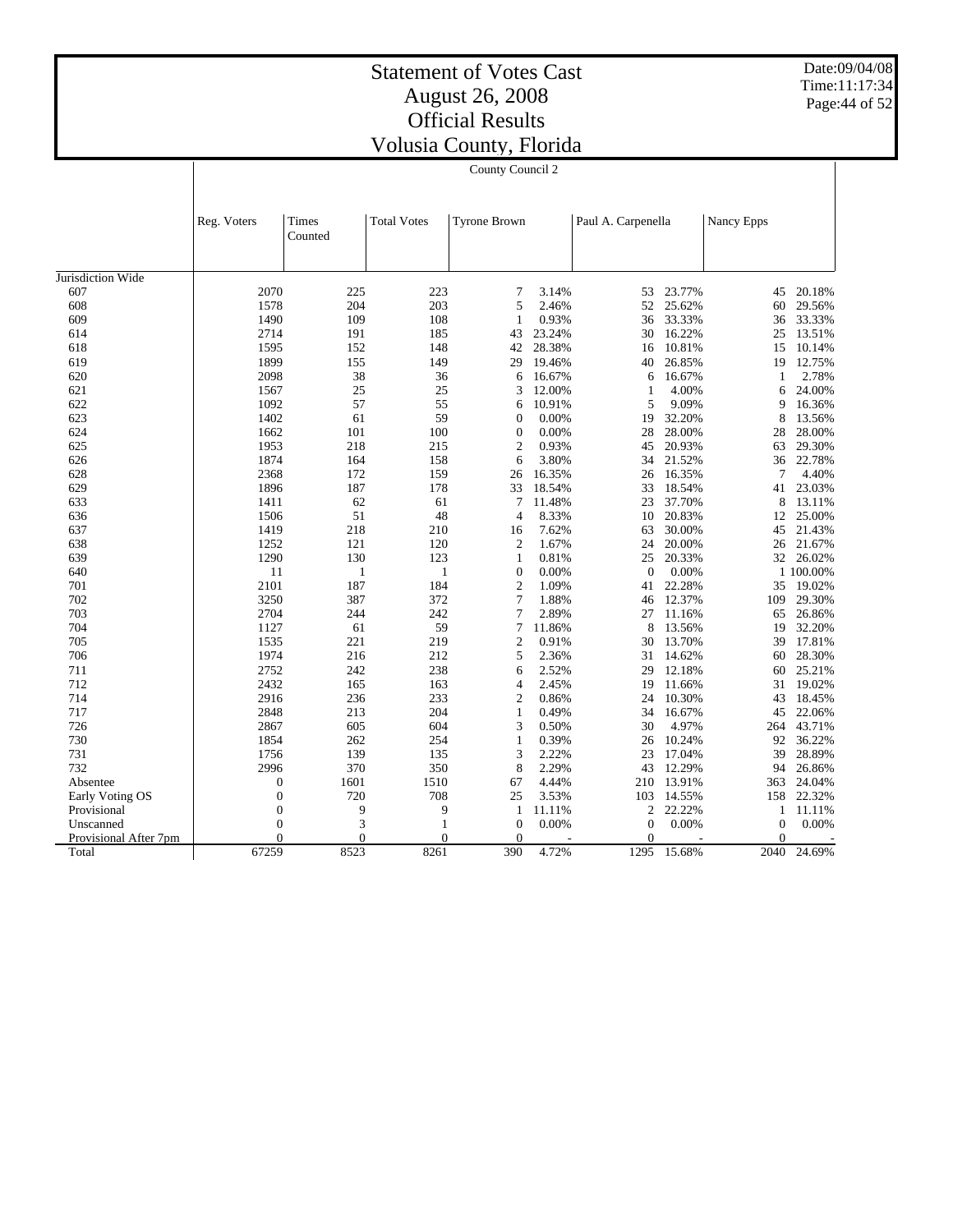Date:09/04/08 Time:11:17:34 Page:45 of 52

|                       |                  |           | County Council 2 |        |                  |       |
|-----------------------|------------------|-----------|------------------|--------|------------------|-------|
|                       |                  |           |                  |        |                  |       |
|                       | Joshua J. Wagner |           | Jim Wetherell    |        | Robert Worobec   |       |
|                       |                  |           |                  |        |                  |       |
|                       |                  |           |                  |        |                  |       |
| Jurisdiction Wide     |                  |           |                  |        |                  |       |
| 607                   | 51               | 22.87%    | 53               | 23.77% | 14               | 6.28% |
| 608                   | 49               | 24.14%    | 29               | 14.29% | 8                | 3.94% |
| 609                   | 19               | 17.59%    | 12               | 11.11% | 4                | 3.70% |
| 614                   | 22               | 11.89%    | 61               | 32.97% | 4                | 2.16% |
| 618                   | 33               | 22.30%    | 41               | 27.70% | 1                | 0.68% |
| 619                   | 27               | 18.12%    | 32               | 21.48% | $\mathbf{2}$     | 1.34% |
| 620                   | 10               |           | 13               |        | $\overline{0}$   | 0.00% |
|                       | 7                | 27.78%    |                  | 36.11% |                  |       |
| 621                   |                  | 28.00%    | 8                | 32.00% | $\overline{0}$   | 0.00% |
| 622                   | 17               | 30.91%    | 15               | 27.27% | 3                | 5.45% |
| 623                   | 20               | 33.90%    | 9                | 15.25% | 3                | 5.08% |
| 624                   | 22               | 22.00%    | 14               | 14.00% | 8                | 8.00% |
| 625                   | 65               | 30.23%    | 37               | 17.21% | 3                | 1.40% |
| 626                   | 43               | 27.22%    | 37               | 23.42% | $\overline{c}$   | 1.27% |
| 628                   | 48               | 30.19%    | 45               | 28.30% | 7                | 4.40% |
| 629                   | 31               | 17.42%    | 39               | 21.91% | $\mathbf{1}$     | 0.56% |
| 633                   | 9                | 14.75%    | 12               | 19.67% | 2                | 3.28% |
| 636                   | 10               | 20.83%    | 11               | 22.92% | 1                | 2.08% |
| 637                   | 43               | 20.48%    | 40               | 19.05% | 3                | 1.43% |
| 638                   | 39               | 32.50%    | 28               | 23.33% | $\mathbf{1}$     | 0.83% |
| 639                   | 32               | 26.02%    | 31               | 25.20% | $\overline{c}$   | 1.63% |
| 640                   | $\mathbf{0}$     | 0.00%     | $\overline{0}$   | 0.00%  | $\overline{0}$   | 0.00% |
| 701                   | 58               | 31.52%    | 45               | 24.46% | 3                | 1.63% |
| 702                   | 75               | 20.16%    | 129              | 34.68% | 6                | 1.61% |
| 703                   | 58               | 23.97%    | 78               | 32.23% | 7                | 2.89% |
| 704                   | 6                | 10.17%    | 18               | 30.51% | 1                | 1.69% |
| 705                   | 115              | 52.51%    | 33               | 15.07% | 0                | 0.00% |
| 706                   | 56               | 26.42%    | 54               | 25.47% | 6                | 2.83% |
| 711                   | 79               | 33.19%    | 62               | 26.05% | 2                | 0.84% |
| 712                   | 72               | 44.17%    | 36               | 22.09% | 1                | 0.61% |
| 714                   | 83               | 35.62%    | 80               | 34.33% | 1                | 0.43% |
| 717                   | 54               | 26.47%    | 66               | 32.35% | $\overline{4}$   | 1.96% |
| 726                   | 223              | 36.92%    | 81               | 13.41% | 3                | 0.50% |
| 730                   | 78               | 30.71%    | 55               | 21.65% | 2                | 0.79% |
| 731                   | 35               | 25.93%    | 35               | 25.93% | 0                | 0.00% |
| 732                   | 72               | 20.57%    | 121              | 34.57% | 12               | 3.43% |
| Absentee              | 486              | 32.19%    | 358              | 23.71% | 26               | 1.72% |
| Early Voting OS       | 257              | 36.30%    | 145              | 20.48% | 20               | 2.82% |
| Provisional           | 3                | 33.33%    | 2                | 22.22% | $\boldsymbol{0}$ | 0.00% |
| Unscanned             |                  | 1 100,00% | $\overline{0}$   | 0.00%  | $\overline{0}$   | 0.00% |
| Provisional After 7pm | $\theta$         |           | 0                |        | $\theta$         |       |
| Total                 | 2408             | 29.15%    | 1965             | 23.79% | 163              | 1.97% |
|                       |                  |           |                  |        |                  |       |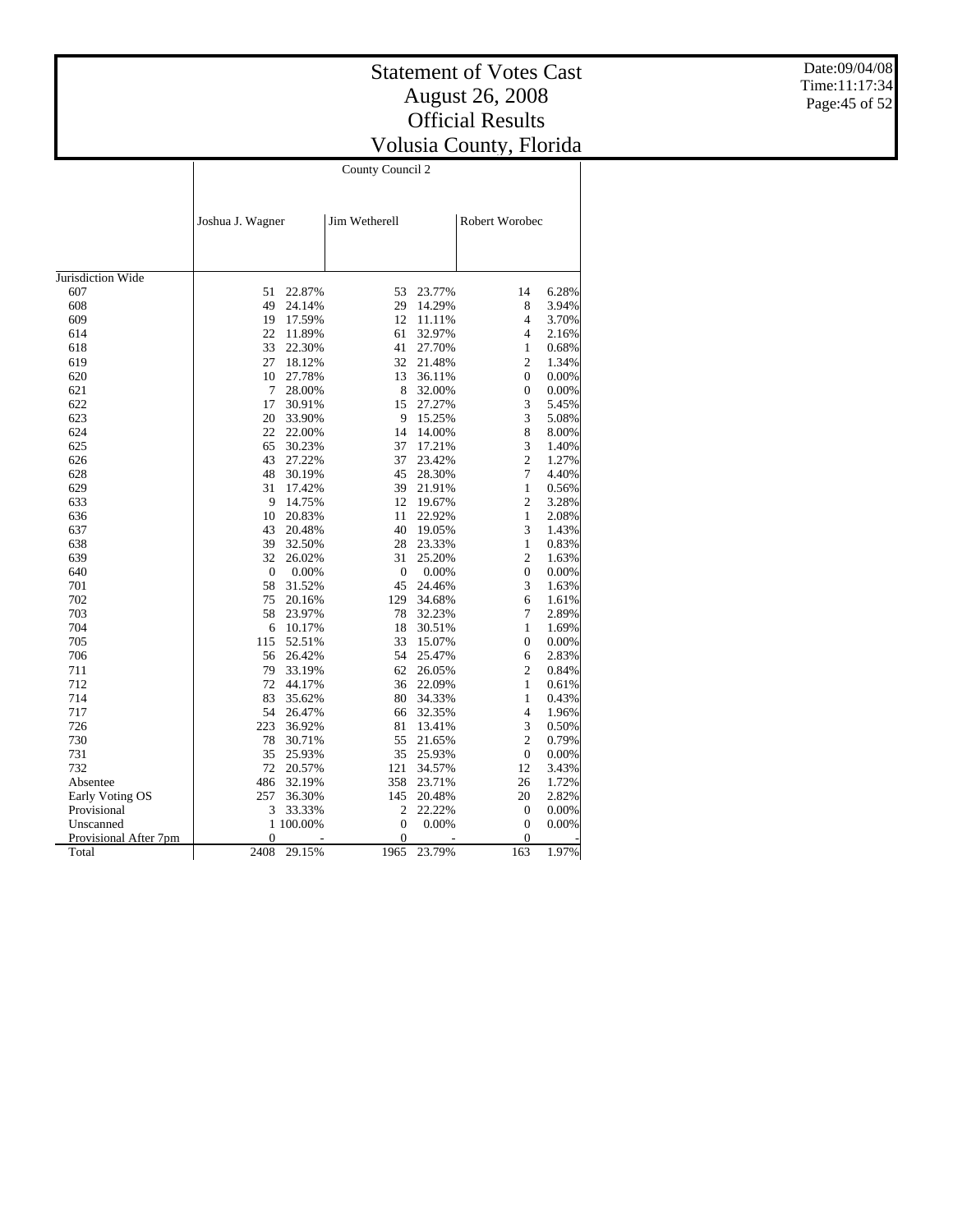Date:09/04/08 Time:11:17:34 Page:46 of 52

## Statement of Votes Cast August 26, 2008 Official Results Volusia County, Florida

Soil and Water Conservation 2

|                   | Reg. Voters  | <b>Times Counted</b> | <b>Total Votes</b> | Christopher Lyszczar |                  | Michele Moen |                  | Earl W. Ziebarth, Jr |                  |
|-------------------|--------------|----------------------|--------------------|----------------------|------------------|--------------|------------------|----------------------|------------------|
|                   |              |                      |                    |                      |                  |              |                  |                      |                  |
| Jurisdiction Wide |              |                      |                    |                      |                  |              |                  |                      |                  |
| 101               | 715          | 90                   | 84                 | 6                    | 7.14%            | 20           | 23.81%           | 58                   | 69.05%           |
| 105               | 752          | 97                   | 93                 | 8                    | 8.60%            | 23           | 24.73%           | 62                   | 66.67%           |
| 106               | 367          | 43                   | 42                 | $\overline{c}$       | 4.76%            | 15           | 35.71%           | 25                   | 59.52%           |
| 107               | 1169         | 100                  | 94                 | 13                   | 13.83%           | 31           | 32.98%           | 50                   | 53.19%           |
| 109               | 1429         | 113                  | 105                | 17                   | 16.19%           | 37           | 35.24%           | 51                   | 48.57%           |
| 201               | 1565         | 108                  | 101                | 6                    | 5.94%            | 47           | 46.53%           | 48                   | 47.52%           |
| 202               | 1383         | 75                   | 71                 | 8                    | 11.27%           | 25           | 35.21%           | 38                   | 53.52%           |
| 203               | 2430         | 189                  | 186                | 24                   | 12.90%           | 63           | 33.87%           | 99                   | 53.23%           |
| 204               | 2165         | 156                  | 151                | 12                   | 7.95%            | 53           | 35.10%           | 86                   | 56.95%           |
| 205               | 2432         | 126                  | 113                | 14                   | 12.39%           | 38           | 33.63%           | 61                   | 53.98%           |
| 206               | 2724         | 263                  | 253                | 18                   | 7.11%            | 111          | 43.87%           | 124                  | 49.01%           |
| 207               | 1554         | 145                  | 140                | 9                    | 6.43%            | 52           | 37.14%           | 79                   | 56.43%           |
| 208               | 1901         | 123                  | 116                | 12                   | 10.34%           | 46           | 39.66%           | 58                   | 50.00%           |
| 209               | 3066         | 173                  | 159                | 22                   | 13.84%           | 66           | 41.51%           | 71                   | 44.65%           |
| 212               | 2289         | 128                  | 121                | $\boldsymbol{7}$     | 5.79%            | 52           | 42.98%           | 62                   | 51.24%           |
| 213               | 1685         | 115                  | 114                | 15                   | 13.16%           | 39           | 34.21%           | 60                   | 52.63%           |
| 214               | 2884         | 192                  | 179                | 18                   | 10.06%           | 67           | 37.43%           | 94                   | 52.51%           |
| 215               | 4148<br>1425 | 173<br>88            | 156<br>81          | 19                   | 12.18%<br>12.35% | 69           | 44.23%<br>39.51% | 68                   | 43.59%           |
| 216<br>217        | 1826         | 200                  | 174                | 10<br>24             | 13.79%           | 32<br>57     | 32.76%           | 39<br>93             | 48.15%<br>53.45% |
| 218               | 1590         | 118                  | 112                | 9                    | 8.04%            | 48           | 42.86%           | 55                   | 49.11%           |
| 219               | 2163         | 137                  | 127                | 15                   | 11.81%           | 53           | 41.73%           | 59                   | 46.46%           |
| 220               | 1775         | 137                  | 131                | 11                   | 8.40%            | 43           | 32.82%           | 77                   | 58.78%           |
| 221               | 800          | 75                   | 69                 | 8                    | 11.59%           | 29           | 42.03%           | 32                   | 46.38%           |
| 222               | 2013         | 209                  | 200                | 27                   | 13.50%           | 100          | 50.00%           | 73                   | 36.50%           |
| 223               | 945          | 62                   | 56                 | 4                    | 7.14%            | 38           | 67.86%           | 14                   | 25.00%           |
| 224               | 1109         | 80                   | 72                 | 6                    | 8.33%            | 32           | 44.44%           | 34                   | 47.22%           |
| 301               | 964          | 54                   | 45                 | 7                    | 15.56%           | 22           | 48.89%           | 16                   | 35.56%           |
| 302               | 3315         | 129                  | 121                | 17                   | 14.05%           | 55           | 45.45%           | 49                   | 40.50%           |
| 303               | 3288         | 287                  | 258                | 25                   | 9.69%            | 156          | 60.47%           | 77                   | 29.84%           |
| 304               | 3618         | 183                  | 170                | 30                   | 17.65%           | 85           | 50.00%           | 55                   | 32.35%           |
| 305               | 2503         | 148                  | 140                | 14                   | 10.00%           | 81           | 57.86%           | 45                   | 32.14%           |
| 306               | 1796         | 75                   | 68                 | 8                    | 11.76%           | 38           | 55.88%           | 22                   | 32.35%           |
| 307               | 1995         | 123                  | 117                | 20                   | 17.09%           | 59           | 50.43%           | 38                   | 32.48%           |
| 308               | 3256         | 118                  | 108                | 16                   | 14.81%           | 52           | 48.15%           | 40                   | 37.04%           |
| 309               | 3369         | 145                  | 140                | 13                   | 9.29%            | 67           | 47.86%           | 60                   | 42.86%           |
| 310               | 1799         | 105                  | 96                 | 14                   | 14.58%           | 48           | 50.00%           | 34                   | 35.42%           |
| 311               | 2929         | 171                  | 159                | 28                   | 17.61%           | 87           | 54.72%           | 44                   | 27.67%           |
| 401               | 2740         | 77                   | 72                 | 19                   | 26.39%           | 31           | 43.06%           | 22                   | 30.56%           |
| 402               | 2475         | 95                   | 89                 | 19                   | 21.35%           | 37           | 41.57%           | 33                   | 37.08%           |
| 403<br>404        | 3250<br>747  | 94<br>35             | 92<br>32           | 16<br>5              | 17.39%<br>15.63% | 50<br>16     | 54.35%<br>50.00% | 26<br>11             | 28.26%<br>34.38% |
| 405               | 3200         | 96                   | 93                 | 20                   | 21.51%           | 48           | 51.61%           | 25                   | 26.88%           |
| 406               | 2823         | 121                  | 115                | 19                   | 16.52%           | 55           | 47.83%           | 41                   | 35.65%           |
| 407               | 2597         | 70                   | 66                 |                      | 17 25.76%        |              | 30 45.45%        | 19                   | 28.79%           |
| 408               | 1348         | 59                   | 54                 |                      | 7 12.96%         | 28           | 51.85%           | 19                   | 35.19%           |
| 409               | 2613         | 92                   | 87                 |                      | 15 17.24%        | 45           | 51.72%           | 27                   | 31.03%           |
| 410               | 3132         | 134                  | 120                | 28                   | 23.33%           | 62           | 51.67%           | 30                   | 25.00%           |
| 411               | 3048         | 107                  | 100                |                      | 14 14.00%        | 61           | 61.00%           | 25                   | 25.00%           |
| 412               | 1543         | 102                  | 92                 |                      | 20 21.74%        | 37           | 40.22%           | 35                   | 38.04%           |
| 413               | 2841         | 103                  | 92                 |                      | 11 11.96%        | 56           | 60.87%           | 25                   | 27.17%           |
| 414               | 2799         | 113                  | 109                | 15                   | 13.76%           | 61           | 55.96%           | 33                   | 30.28%           |
| 415               | 906          | 43                   | 40                 |                      | 4 10.00%         | 21           | 52.50%           | 15                   | 37.50%           |
| 416               | 2315         | 77                   | 70                 |                      | 12 17.14%        | 32           | 45.71%           | 26                   | 37.14%           |
| 417               | 2669         | 72                   | 70                 |                      | 11 15.71%        | 32           | 45.71%           | 27                   | 38.57%           |
| 418               | 1159         | 65                   | 63                 | 9                    | 14.29%           | 34           | 53.97%           | 20                   | 31.75%           |
| 419               | 1513         | 44                   | 41                 | 8                    | 19.51%           | 21           | 51.22%           | 12                   | 29.27%           |
| 420               | 2853         | 131                  | 126                | 24                   | 19.05%           | 66           | 52.38%           | 36                   | 28.57%           |
| 421               | 1538         | 89                   | 83                 |                      | 9 10.84%         | 58           | 69.88%           |                      | 16 19.28%        |
| 422               | 656          | 30                   | 29                 |                      | 4 13.79%         |              | 12 41.38%        |                      | 13 44.83%        |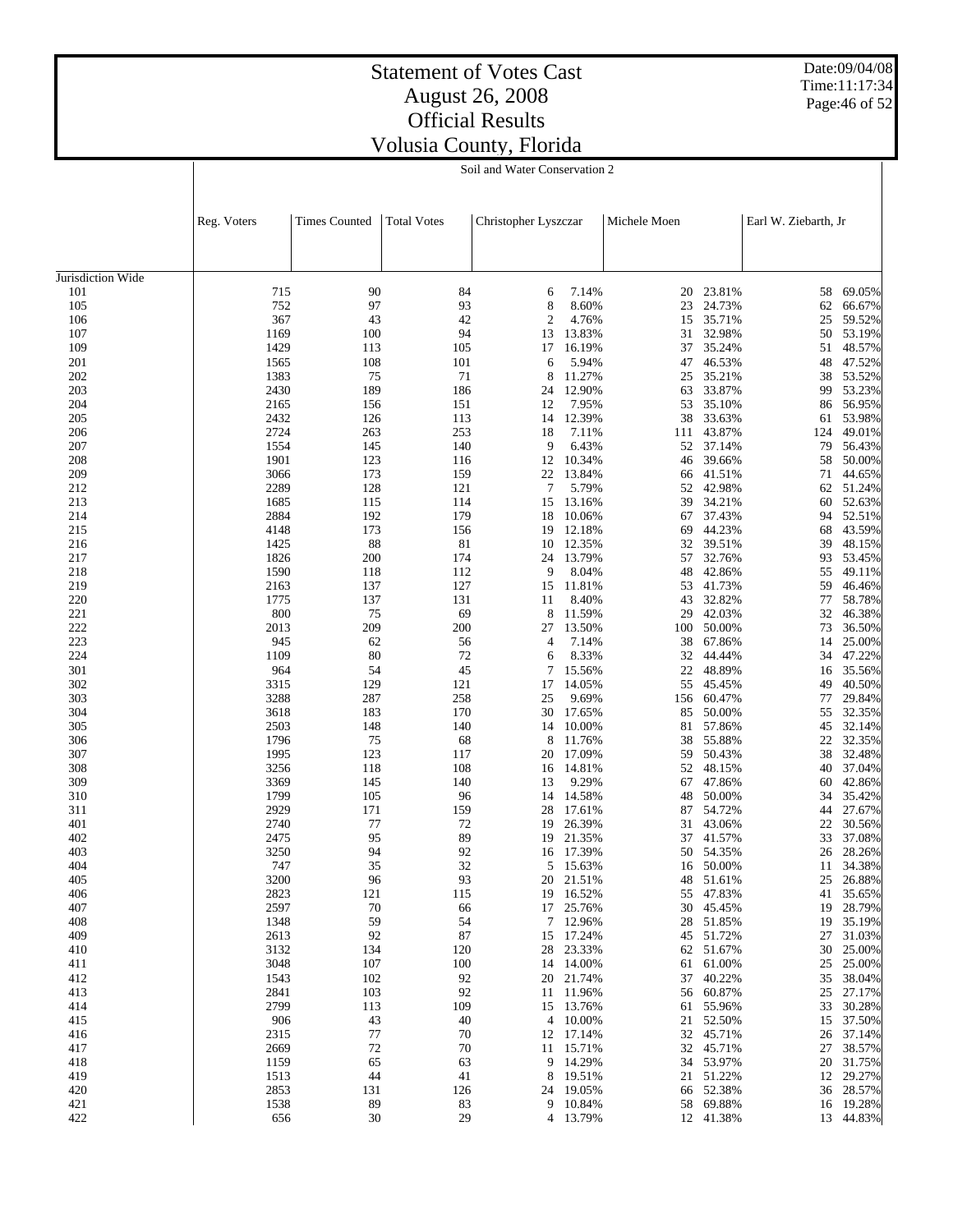Date:09/04/08 Time:11:17:34 Page:47 of 52

## Statement of Votes Cast August 26, 2008 Official Results Volusia County, Florida

Soil and Water Conservation 2

|            | Reg. Voters  | <b>Times Counted</b> | <b>Total Votes</b> | Christopher Lyszczar |                  | Michele Moen |                      | Earl W. Ziebarth, Jr |                     |
|------------|--------------|----------------------|--------------------|----------------------|------------------|--------------|----------------------|----------------------|---------------------|
|            |              |                      |                    |                      |                  |              |                      |                      |                     |
|            |              |                      |                    |                      |                  |              |                      |                      |                     |
| 423        | 3101         | 82                   | 81                 | 10                   | 12.35%           | 45           | 55.56%               | 26                   | 32.10%              |
| 424        | 2467         | 67                   | 59                 | 5                    | 8.47%            | 31           | 52.54%               | 23                   | 38.98%              |
| 425        | 397          | 45                   | 39                 | 9                    | 23.08%           | 22           | 56.41%               | 8                    | 20.51%              |
| 426        | 2285         | 82                   | 78                 | 10                   | 12.82%           | 31           | 39.74%               | 37                   | 47.44%              |
| 427        | 1908         | 78                   | 74                 | 12                   | 16.22%           | 44           | 59.46%               | 18                   | 24.32%              |
| 428<br>429 | 2544         | 62                   | 57                 | 13                   | 22.81%<br>24.59% | 26           | 45.61%               | 18                   | 31.58%              |
| 501        | 1966<br>2936 | 64<br>288            | 61<br>242          | 15<br>43             | 17.77%           | 27<br>129    | 44.26%<br>53.31%     | 19<br>70             | 31.15%<br>28.93%    |
| 502        | 2545         | 225                  | 202                | 29                   | 14.36%           |              | 116 57.43%           | 57                   | 28.22%              |
| 503        | 1815         | 181                  | 159                | 21                   | 13.21%           | 87           | 54.72%               | 51                   | 32.08%              |
| 504        | 1766         | 102                  | 90                 | 10                   | 11.11%           | 54           | 60.00%               | 26                   | 28.89%              |
| 505        | 1581         | 77                   | 76                 | 6                    | 7.89%            | 56           | 73.68%               | 14                   | 18.42%              |
| 506        | 1910         | 212                  | 191                | 26                   | 13.61%           | 109          | 57.07%               | 56                   | 29.32%              |
| 508        | 1456         | 125                  | 117                | 18                   | 15.38%           | 60           | 51.28%               | 39                   | 33.33%              |
| 509        | 2243         | 187                  | 161                | 27                   | 16.77%           | 65           | 40.37%               | 69                   | 42.86%              |
| 510        | 2775         | 307                  | 249                | 33                   | 13.25%           | 123          | 49.40%               | 93                   | 37.35%              |
| 511        | 837          | 62                   | 51                 | 5                    | 9.80%            |              | 18 35.29%            | 28                   | 54.90%              |
| 512        | 1313         | 141                  | 116                | 18                   | 15.52%           | 56           | 48.28%               | 42                   | 36.21%              |
| 513        | 2081         | 235                  | 207                | 19                   | 9.18%            |              | 104 50.24%           | 84                   | 40.58%              |
| 514        | 1867         | 108                  | 94                 | 17                   | 18.09%           |              | 52 55.32%            | 25                   | 26.60%              |
| 515        | 2435         | 245                  | 214                | 29                   | 13.55%           | 114          | 53.27%               |                      | 71 33.18%           |
| 516        | 2502         | 334                  | 287                | 42                   | 14.63%           | 123          | 42.86%               | 122                  | 42.51%              |
| 517        | 2524         | 235                  | 196                | 25                   | 12.76%           |              | 111 56.63%           | 60                   | 30.61%              |
| 519        | 1773         | 162                  | 150                | 21<br>29             | 14.00%           | 87<br>79     | 58.00%<br>53.74%     | 42<br>39             | 28.00%              |
| 521<br>522 | 2181<br>2660 | 169<br>208           | 147<br>184         | 34                   | 19.73%<br>18.48% | 102          | 55.43%               | 48                   | 26.53%<br>26.09%    |
| 523        | 2715         | 134                  | 122                | 29                   | 23.77%           | 54           | 44.26%               | 39                   | 31.97%              |
| 525        | 1835         | 137                  | 112                | 9                    | 8.04%            | 73           | 65.18%               | 30                   | 26.79%              |
| 526        | 1684         | 94                   | 76                 | 10                   | 13.16%           | 44           | 57.89%               | 22                   | 28.95%              |
| 527        | 2129         | 134                  | 125                | 29                   | 23.20%           | 69           | 55.20%               | 27                   | 21.60%              |
| 528        | 2058         | 116                  | 110                |                      | 14 12.73%        | 65           | 59.09%               | 31                   | 28.18%              |
| 529        | 1784         | 131                  | 120                | 13                   | 10.83%           | 59           | 49.17%               | 48                   | 40.00%              |
| 530        | 2039         | 117                  | 103                |                      | 18 17.48%        | 55           | 53.40%               | 30                   | 29.13%              |
| 531        | 572          | 48                   | 45                 | 7                    | 15.56%           | 27           | 60.00%               | 11                   | 24.44%              |
| 532        | 2582         | 268                  | 235                | 32                   | 13.62%           |              | 131 55.74%           | 72                   | 30.64%              |
| 533        | 1105         | 78                   | 67                 | 13                   | 19.40%           | 32           | 47.76%               | 22                   | 32.84%              |
| 534        | 861          | 78                   | 69                 |                      | 11 15.94%        | 39           | 56.52%               | 19                   | 27.54%              |
| 602        | 1895         | 109                  | 89                 | 9                    | 10.11%           | 48           | 53.93%               | 32                   | 35.96%              |
| 603        | 2784         | 145                  | 124                | 27                   | 21.77%           | 58           | 46.77%               | 39                   | 31.45%              |
| 605        | 1305         | 122                  | 112                | 17                   | 15.18%           | 70           | 62.50%               | 25                   | 22.32%              |
| 607        | 2070         | 225<br>204           | 197<br>171         | 29<br>31             | 14.72%           | 88           | 100 50.76%<br>51.46% | 68                   | 34.52%              |
| 608<br>609 | 1578<br>1490 | 109                  | 96                 | 12                   | 18.13%<br>12.50% | 58           | 60.42%               | 52<br>26             | 30.41%<br>27.08%    |
| 614        | 2714         | 191                  | 169                | 28                   | 16.57%           | 101          | 59.76%               | 40                   | 23.67%              |
| 615        | 2298         | 129                  | 115                |                      | 14 12.17%        |              | 58 50.43%            |                      | 43 37.39%           |
| 617        | 818          | 45                   | 40                 |                      | 10 25.00%        |              | 18 45.00%            |                      | 12 30.00%           |
| 618        | 1595         | 152                  | 130                |                      | 25 19.23%        |              | 75 57.69%            |                      | 30 23.08%           |
| 619        | 1899         | 155                  | 141                |                      | 21 14.89%        |              | 79 56.03%            |                      | 41 29.08%           |
| 620        | 2098         | 38                   | 33                 | 2                    | 6.06%            |              | 20 60.61%            |                      | 11 33.33%           |
| 621        | 1567         | 25                   | 22                 | $\mathbf{1}$         | 4.55%            | 15           | 68.18%               |                      | 6 27.27%            |
| 622        | 1092         | 57                   | 48                 |                      | 9 18.75%         | 23           | 47.92%               |                      | 16 33.33%           |
| 623        | 1402         | 61                   | 53                 | 8                    | 15.09%           |              | 28 52.83%            |                      | 17 32.08%           |
| 624        | 1662         | 101                  | 91                 |                      | 12 13.19%        |              | 60 65.93%            | 19                   | 20.88%              |
| 625        | 1953         | 218                  | 190                |                      | 31 16.32%        | 102          | 53.68%               | 57                   | 30.00%              |
| 626        | 1874         | 164                  | 143                |                      | 24 16.78%        |              | 78 54.55%            | 41                   | 28.67%              |
| 628        | 2368         | 172                  | 146                |                      | 15 10.27%        | 95           | 65.07%               |                      | 36 24.66%           |
| 629        | 1896         | 187                  | 158                |                      | 22 13.92%        |              | 90 56.96%<br>63.16%  |                      | 46 29.11%           |
| 632<br>633 | 577<br>1411  | 20<br>62             | 19<br>57           | $\overline{2}$<br>5  | 10.53%<br>8.77%  | 12           | 32 56.14%            | 5                    | 26.32%<br>20 35.09% |
| 636        | 1506         | 51                   | 42                 | 8                    | 19.05%           |              | 29 69.05%            |                      | 5 11.90%            |
| 637        | 1419         | 218                  | 192                |                      | 30 15.63%        |              | 123 64.06%           |                      | 39 20.31%           |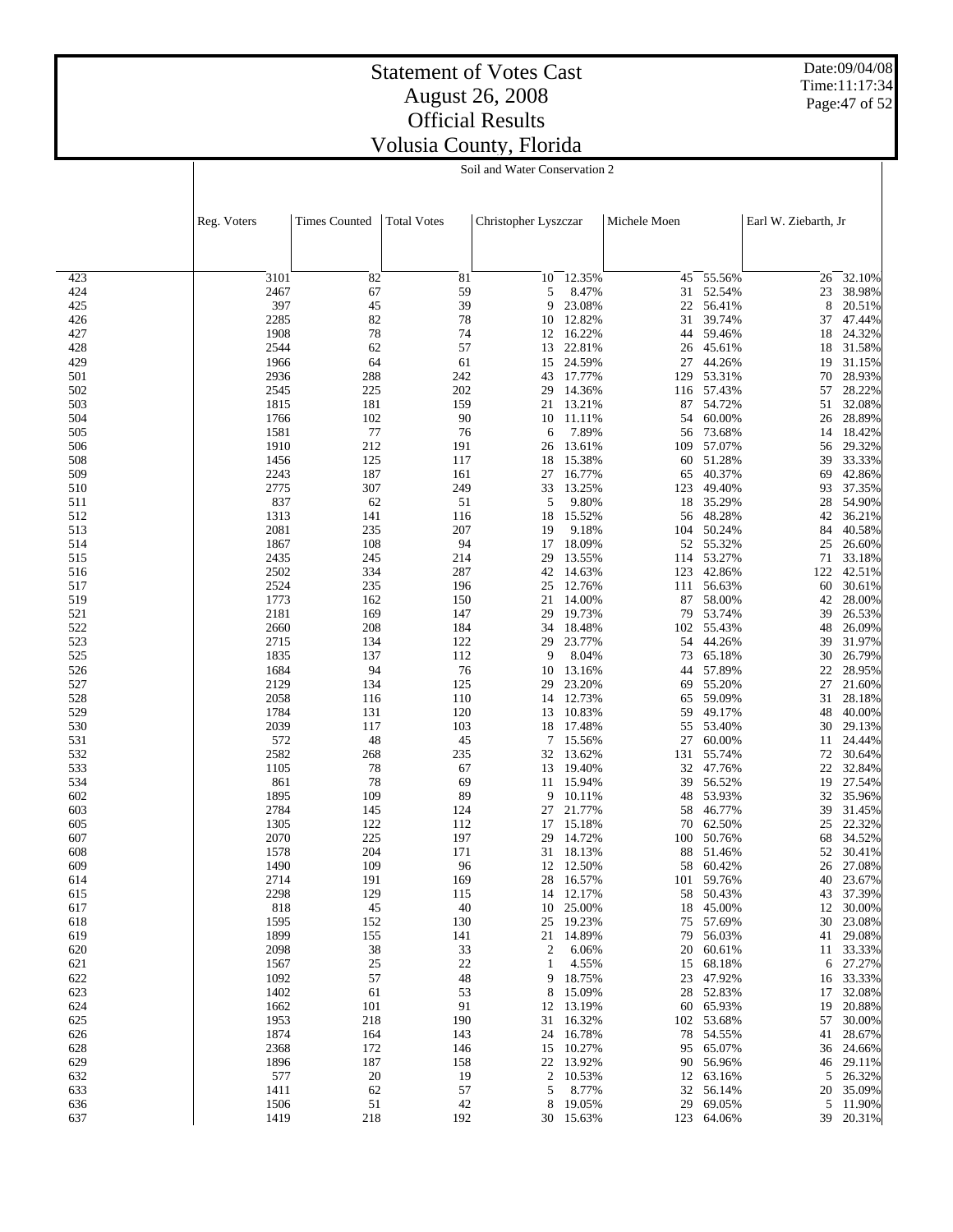Date:09/04/08 Time:11:17:34 Page:48 of 52

## Statement of Votes Cast August 26, 2008 Official Results Volusia County, Florida

Soil and Water Conservation 2

|                 | Reg. Voters      | <b>Times Counted</b> | <b>Total Votes</b> | Christopher Lyszczar |                  | Michele Moen |                  | Earl W. Ziebarth, Jr |                      |
|-----------------|------------------|----------------------|--------------------|----------------------|------------------|--------------|------------------|----------------------|----------------------|
|                 |                  |                      |                    |                      |                  |              |                  |                      |                      |
|                 |                  |                      |                    |                      |                  |              |                  |                      |                      |
| 638             | 1252             | 121                  | 109                | 20                   | 18.35%           | 64           | 58.72%           | 25                   | 22.94%               |
| 639             | 1290             | 130                  | 110                | 23                   | 20.91%           | 65           | 59.09%           | 22                   | 20.00%               |
| 640             | 2076             | 127                  | 118                | 21                   | 17.80%           | 58           | 49.15%           | 39                   | 33.05%               |
| 641             | 2658             | 208                  | 179                | 25                   | 13.97%           | 98           | 54.75%           | 56                   | 31.28%               |
| 701             | 2101             | 187                  | 157                | 30                   | 19.11%           | 87           | 55.41%           | 40                   | 25.48%               |
| 702             | 3250             | 387                  | 333                | 48                   | 14.41%           | 179          | 53.75%           | 106                  | 31.83%               |
| 703             | 2704             | 244                  | 213                | 33                   | 15.49%           | 125          | 58.69%           | 55                   | 25.82%               |
| 704             | 1127             | 61                   | 54                 | 13                   | 24.07%           | 29           | 53.70%           | 12                   | 22.22%               |
| 705             | 1535             | 221                  | 177                | 30                   | 16.95%           | 98           | 55.37%           | 49                   | 27.68%               |
| 706<br>709      | 1974<br>2610     | 216<br>170           | 181                | 36<br>22             | 19.89%<br>13.58% | 93<br>98     | 51.38%<br>60.49% | 52<br>42             | 28.73%<br>25.93%     |
| 711             | 2752             | 242                  | 162<br>226         | 39                   | 17.26%           | 144          | 63.72%           | 43                   | 19.03%               |
| 712             | 2432             | 165                  | 130                | 27                   | 20.77%           | 78           | 60.00%           | 25                   | 19.23%               |
| 714             | 2916             | 236                  | 210                | 29                   | 13.81%           | 135          | 64.29%           | 46                   | 21.90%               |
| 716             | 2587             | 232                  | 197                | 19                   | 9.64%            | 108          | 54.82%           | 70                   | 35.53%               |
| 717             | 2848             | 213                  | 184                | 31                   | 16.85%           | 118          | 64.13%           | 35                   | 19.02%               |
| 718             | 2118             | 212                  | 186                | 22                   | 11.83%           | 109          | 58.60%           | 55                   | 29.57%               |
| 719             | 983              | 97                   | 87                 | 14                   | 16.09%           | 48           | 55.17%           | 25                   | 28.74%               |
| 720             | 2447             | 196                  | 178                | 37                   | 20.79%           | 109          | 61.24%           | 32                   | 17.98%               |
| 722             | 2239             | 142                  | 128                | 20                   | 15.63%           | 75           | 58.59%           | 33                   | 25.78%               |
| 723             | 1674             | 131                  | 118                | 16                   | 13.56%           | 83           | 70.34%           | 19                   | 16.10%               |
| 724             | 2200             | 195                  | 180                | 37                   | 20.56%           |              | 86 47.78%        | 57                   | 31.67%               |
| 725             | 2027             | 205                  | 177                | 32                   | 18.08%           | 97           | 54.80%           | 48                   | 27.12%               |
| 726<br>727      | 2867<br>2231     | 605                  | 489                | 96                   | 19.63%<br>11.22% | 278          | 56.85%<br>56.10% |                      | 115 23.52%<br>32.68% |
| 728             | 2069             | 234<br>263           | 205<br>213         | 23<br>35             | 16.43%           | 115          | 113 53.05%       | 67<br>65             | 30.52%               |
| 729             | 4082             | 368                  | 318                | 64                   | 20.13%           | 168          | 52.83%           | 86                   | 27.04%               |
| 730             | 1854             | 262                  | 224                | 38                   | 16.96%           |              | 128 57.14%       | 58                   | 25.89%               |
| 731             | 1756             | 139                  | 125                | 22                   | 17.60%           | 76           | 60.80%           | 27                   | 21.60%               |
| 732             | 2996             | 370                  | 317                | 69                   | 21.77%           |              | 190 59.94%       | 58                   | 18.30%               |
| 733             | 1539             | 152                  | 129                | 20                   | 15.50%           | 74           | 57.36%           | 35                   | 27.13%               |
| 801             | 833              | 72                   | 62                 | 6                    | 9.68%            |              | 22 35.48%        | 34                   | 54.84%               |
| 803             | 1908             | 194                  | 162                | 21                   | 12.96%           | 90           | 55.56%           | 51                   | 31.48%               |
| 804             | 2045             | 199                  | 168                | 24                   | 14.29%           | 99           | 58.93%           | 45                   | 26.79%               |
| 805             | 2359             | 239                  | 204                | 26                   | 12.75%           | 127          | 62.25%           | 51                   | 25.00%               |
| 806<br>807      | 2139<br>1433     | 272<br>99            | 243<br>79          | 35<br>15             | 14.40%<br>18.99% | 148<br>40    | 60.91%<br>50.63% | 60<br>24             | 24.69%<br>30.38%     |
| 808             | 3245             | 196                  | 176                | 12                   | 6.82%            | 113          | 64.20%           | 51                   | 28.98%               |
| 809             | 1649             | 118                  | 103                | 13                   | 12.62%           | 62           | 60.19%           | 28                   | 27.18%               |
| 810             | 1041             | 120                  | 108                | 15                   | 13.89%           | 64           | 59.26%           | 29                   | 26.85%               |
| 811             | 2041             | 223                  | 187                | 28                   | 14.97%           | 117          | 62.57%           | 42                   | 22.46%               |
| 812             | 1251             | 136                  | 119                |                      | 15 12.61%        | 82           | 68.91%           | 22                   | 18.49%               |
| 813             | 1899             | 182                  | 153                | 19                   | 12.42%           | 99           | 64.71%           | 35                   | 22.88%               |
| 814             | 2546             | 166                  | 152                | 33                   | 21.71%           |              | 82 53.95%        | 37                   | 24.34%               |
| 815             | 1650             | 135                  | 118                |                      | 13 11.02%        | 72           | 61.02%           | 33                   | 27.97%               |
| 816             | 1586             | 119                  | 107                |                      | 20 18.69%        | 54           | 50.47%           |                      | 33 30.84%            |
| 901             | 2213             | 155                  | 131                |                      | 16 12.21%        | 84           | 64.12%           | 31                   | 23.66%               |
| 902<br>903      | 2896<br>2537     | 163<br>164           | 147<br>144         | 22<br>34             | 14.97%<br>23.61% | 85           | 57.82%<br>53.47% | 40                   | 27.21%<br>22.92%     |
| 904             | 1788             | 96                   | 91                 | 20                   | 21.98%           | 77<br>57     | 62.64%           | 33                   | 14 15.38%            |
| 905             | 1253             | 71                   | 67                 | 17                   | 25.37%           | 34           | 50.75%           | 16                   | 23.88%               |
| 906             | 740              | 81                   | 72                 | 14                   | 19.44%           | 42           | 58.33%           | 16                   | 22.22%               |
| 907             | 912              | 61                   | 60                 | 12                   | 20.00%           | 30           | 50.00%           | 18                   | 30.00%               |
| 908             | 2678             | 179                  | 151                | 24                   | 15.89%           | 91           | 60.26%           | 36                   | 23.84%               |
| 909             | 1413             | 306                  | 248                | 37                   | 14.92%           | 144          | 58.06%           | 67                   | 27.02%               |
| 910             | 1298             | 81                   | 73                 | 14                   | 19.18%           | 43           | 58.90%           | 16                   | 21.92%               |
| 912             | 1604             | 119                  | 106                | 14                   | 13.21%           | 72           | 67.92%           | 20                   | 18.87%               |
| 913             | 2429             | 268                  | 236                | 47                   | 19.92%           | 133          | 56.36%           | 56                   | 23.73%               |
| Absentee        | $\boldsymbol{0}$ | 8464                 | 7405               | 929                  | 12.55%           | 4024         | 54.34%           | 2452                 | 33.11%               |
| Early Voting OS | $\boldsymbol{0}$ | 3306                 | 2908               |                      | 464 15.96%       |              | 1588 54.61%      |                      | 856 29.44%           |
| Provisional     | $\boldsymbol{0}$ | 48                   | 41                 |                      | 11 26.83%        |              | 16 39.02%        |                      | 14 34.15%            |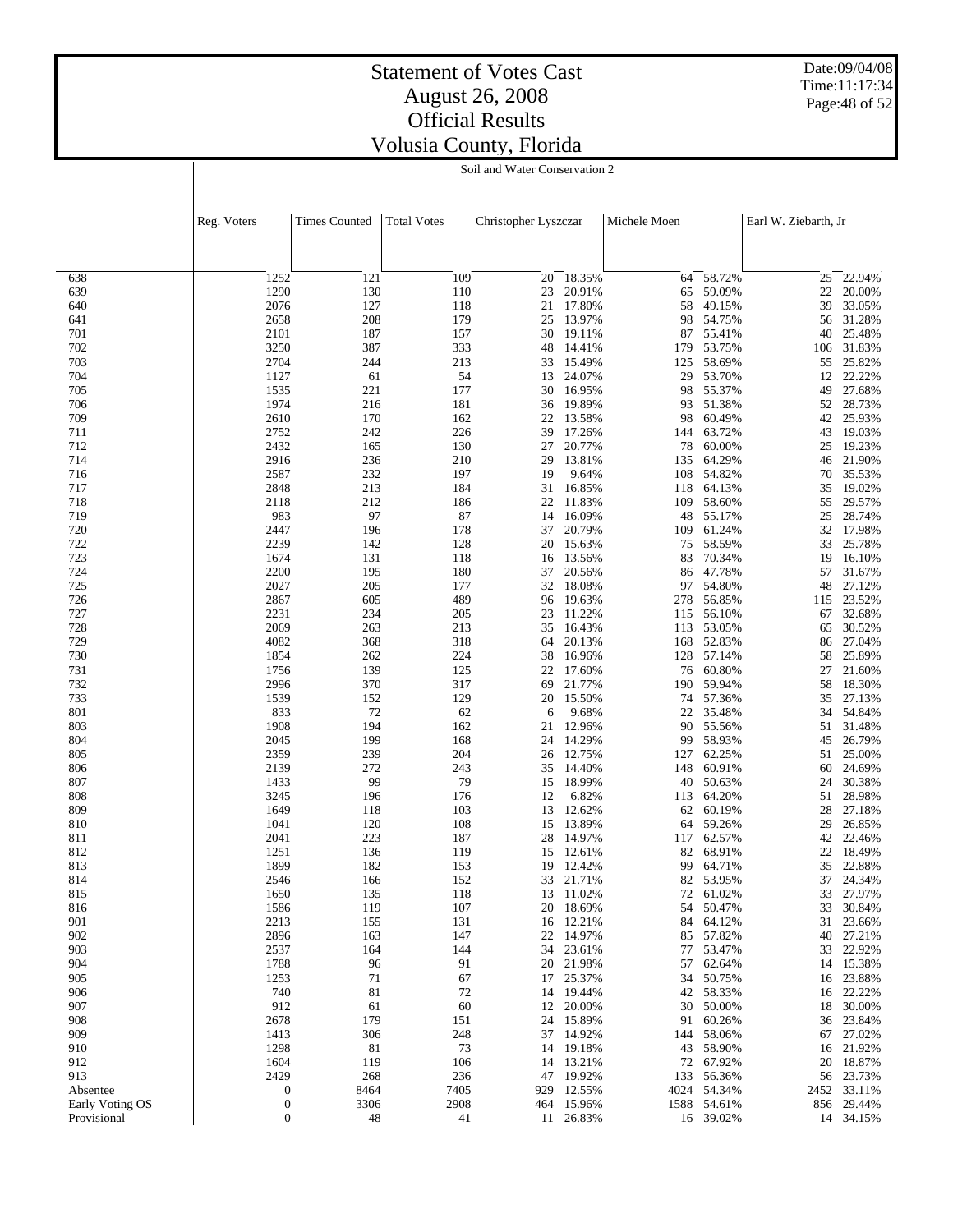|                       |             |                                                                                                            | <b>Statement of Votes Cast</b><br>Volusia County, Florida | <b>August 26, 2008</b><br><b>Official Results</b> |        |       |        |       | Date:09/04/08<br>Time:11:17:34<br>Page: 49 of 52 |
|-----------------------|-------------|------------------------------------------------------------------------------------------------------------|-----------------------------------------------------------|---------------------------------------------------|--------|-------|--------|-------|--------------------------------------------------|
|                       |             | Soil and Water Conservation 2                                                                              |                                                           |                                                   |        |       |        |       |                                                  |
|                       | Reg. Voters | <b>Times Counted</b><br><b>Total Votes</b><br>Michele Moen<br>Christopher Lyszczar<br>Earl W. Ziebarth, Jr |                                                           |                                                   |        |       |        |       |                                                  |
| Unscanned             |             | 10<br>0.00%<br>33.33%<br>$\Omega$<br>2 66.67%                                                              |                                                           |                                                   |        |       |        |       |                                                  |
| Provisional After 7pm |             |                                                                                                            |                                                           |                                                   |        |       |        |       |                                                  |
| Total                 | 358984      | 38053                                                                                                      | 33639                                                     | 4906                                              | 14.58% | 18026 | 53.59% | 10707 | 31.83%                                           |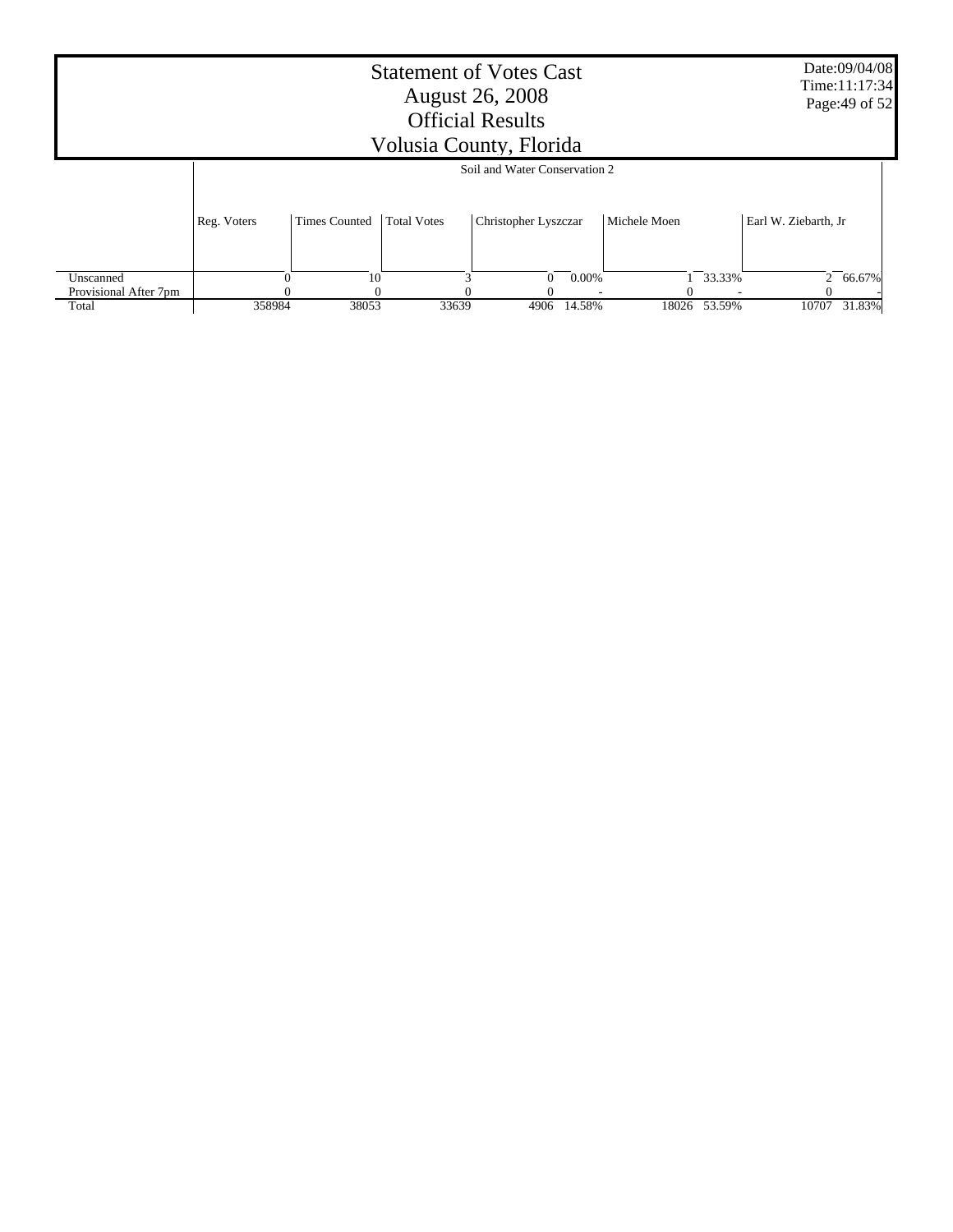Hospital Authority

Date:09/04/08 Time:11:17:34 Page:50 of 52

|                   | Reg. Voters  | <b>Times Counted</b> | <b>Total Votes</b> | John D. Adams |                  | <b>Tracy Lunquist</b> |                  | Voloria Manning |                  |
|-------------------|--------------|----------------------|--------------------|---------------|------------------|-----------------------|------------------|-----------------|------------------|
|                   |              |                      |                    |               |                  |                       |                  |                 |                  |
|                   |              |                      |                    |               |                  |                       |                  |                 |                  |
| Jurisdiction Wide |              |                      |                    |               |                  |                       |                  |                 |                  |
| 101               | 715          | 90                   | 69                 | 41            | 59.42%           | 16                    | 23.19%           | 12              | 17.39%           |
| 105               | 752          | 97                   | 69                 | 26            | 37.68%           | 34                    | 49.28%           | 9               | 13.04%           |
| 106               | 367          | 43                   | 37                 | 14            | 37.84%           | 14                    | 37.84%           | 9               | 24.32%           |
| 107               | 1169         | 100                  | 87                 | 42            | 48.28%           | 32                    | 36.78%           | 13              | 14.94%           |
| 109               | 1429         | 113                  | 92                 | 24            | 26.09%           | 56                    | 60.87%           | 12              | 13.04%           |
| 201               | 1565         | 108                  | 93                 | 28            | 30.11%           | 39                    | 41.94%           | 26              | 27.96%           |
| 202               | 1383         | 75                   | 61                 | 21            | 34.43%           | 28                    | 45.90%           | 12              | 19.67%           |
| 203               | 2430         | 189                  | 162                | 61            | 37.65%           | 72                    | 44.44%           | 29              | 17.90%           |
| 204               | 2165         | 156                  | 133                | 52            | 39.10%           | 65                    | 48.87%           | 16              | 12.03%           |
| 205<br>206        | 2432<br>2724 | 126<br>263           | 103<br>223         | 34<br>70      | 33.01%<br>31.39% | 49                    | 47.57%<br>48.43% | 20<br>45        | 19.42%           |
| 207               | 1554         | 145                  | 127                | 37            | 29.13%           | 108<br>63             | 49.61%           | 27              | 20.18%<br>21.26% |
| 208               | 1901         | 123                  | 110                | 30            | 27.27%           | 60                    | 54.55%           | 20              | 18.18%           |
| 209               | 3066         | 173                  | 144                | 47            | 32.64%           | 68                    | 47.22%           | 29              | 20.14%           |
| 212               | 2289         | 128                  | 115                | 35            | 30.43%           | 53                    | 46.09%           | 27              | 23.48%           |
| 213               | 1685         | 115                  | 101                | 28            | 27.72%           | 47                    | 46.53%           | 26              | 25.74%           |
| 214               | 2884         | 192                  | 155                | 52            | 33.55%           | 79                    | 50.97%           | 24              | 15.48%           |
| 215               | 4148         | 173                  | 147                | 47            | 31.97%           | 79                    | 53.74%           | 21              | 14.29%           |
| 216               | 1425         | 88                   | 85                 | 11            | 12.94%           | 26                    | 30.59%           | 48              | 56.47%           |
| 217               | 1826         | 200                  | 189                | 25            | 13.23%           | 17                    | 8.99%            | 147             | 77.78%           |
| 218               | 1590         | 118                  | 103                | 28            | 27.18%           | 42                    | 40.78%           | 33              | 32.04%           |
| 219               | 2163         | 137                  | 119                | 34            | 28.57%           | 66                    | 55.46%           | 19              | 15.97%           |
| 220               | 1775         | 137                  | 119                | 33            | 27.73%           | 74                    | 62.18%           | 12              | 10.08%           |
| 221               | 800          | 75                   | 68                 | 12            | 17.65%           | 9                     | 13.24%           | 47              | 69.12%           |
| 222               | 2013         | 209                  | 176                | 54            | 30.68%           | 71                    | 40.34%           | 51              | 28.98%           |
| 223               | 945          | 62                   | 53                 | 18            | 33.96%           | 25                    | 47.17%           | 10              | 18.87%           |
| 224               | 1109         | 80                   | 62                 | 15            | 24.19%           | 31                    | 50.00%           | 16              | 25.81%           |
| 301               | 964          | 54                   | 35                 | 14            | 40.00%           | 17                    | 48.57%           | 4               | 11.43%           |
| 302               | 3315         | 129                  | 113                | 40            | 35.40%           | 55                    | 48.67%           | 18              | 15.93%           |
| 303               | 3288         | 287                  | 238                | 78            | 32.77%           | 114                   | 47.90%           | 46              | 19.33%           |
| 304               | 3618         | 183                  | 153                | 60            | 39.22%           | 77                    | 50.33%           | 16              | 10.46%           |
| 305               | 2503<br>1796 | 148<br>75            | 130<br>61          | 49<br>19      | 37.69%           | 61<br>33              | 46.92%<br>54.10% | 20<br>9         | 15.38%           |
| 306<br>307        | 1995         | 123                  | 106                | 44            | 31.15%<br>41.51% | 49                    | 46.23%           | 13              | 14.75%<br>12.26% |
| 308               | 3256         | 118                  | 94                 | 33            | 35.11%           | 46                    | 48.94%           | 15              | 15.96%           |
| 309               | 3369         | 145                  | 131                | 52            | 39.69%           | 50                    | 38.17%           | 29              | 22.14%           |
| 310               | 1799         | 105                  | 89                 | 31            | 34.83%           | 39                    | 43.82%           | 19              | 21.35%           |
| 311               | 2929         | 171                  | 147                | 56            | 38.10%           | 67                    | 45.58%           | 24              | 16.33%           |
| 401               | 2740         | 77                   | 67                 | 26            | 38.81%           | 34                    | 50.75%           | 7               | 10.45%           |
| 402               | 2475         | 95                   | 84                 | 43            | 51.19%           | 30                    | 35.71%           | 11              | 13.10%           |
| 403               | 3250         | 94                   | 83                 | 26            | 31.33%           | 39                    | 46.99%           | 18              | 21.69%           |
| 404               | 747          | 35                   | 29                 | 13            | 44.83%           | 13                    | 44.83%           | 3               | 10.34%           |
| 405               | 3200         | 96                   | 79                 | 40            | 50.63%           | 29                    | 36.71%           | 10              | 12.66%           |
| 406               | 2823         | 121                  | 108                | 40            | 37.04%           |                       | 54 50.00%        |                 | 14 12.96%        |
| 407               | 2597         | 70                   | 61                 | 25            | 40.98%           | 19                    | 31.15%           | 17              | 27.87%           |
| 408               | 1348         | 59                   | 52                 | 23            | 44.23%           | 18                    | 34.62%           | 11              | 21.15%           |
| 409               | 2613         | 92                   | 81                 | 36            | 44.44%           | 25                    | 30.86%           | 20              | 24.69%           |
| 410               | 3132         | 134                  | 113                | 52            | 46.02%           | 40                    | 35.40%           | 21              | 18.58%           |
| 411               | 3048         | 107                  | 96                 | 37            | 38.54%           | 42                    | 43.75%           | 17              | 17.71%           |
| 412               | 1543         | 102                  | 78                 | 29            | 37.18%           | 36                    | 46.15%           | 13              | 16.67%           |
| 413               | 2841         | 103                  | 86                 | 30            | 34.88%           | 38                    | 44.19%           | 18              | 20.93%           |
| 414               | 2799         | 113                  | 96                 | 32            | 33.33%           | 52                    | 54.17%           | 12              | 12.50%           |
| 415               | 906          | 43                   | 36                 | 11            | 30.56%           | 15                    | 41.67%           | 10              | 27.78%           |
| 416               | 2315         | 77                   | 67                 | 30            | 44.78%           | 21                    | 31.34%           | 16              | 23.88%           |
| 417               | 2669         | $72\,$               | 62                 | 30            | 48.39%           | 25                    | 40.32%           | 7               | 11.29%           |
| 418               | 1159         | 65                   | 58                 | 31            | 53.45%           | 22                    | 37.93%           | 5               | 8.62%            |
| 419<br>420        | 1513<br>2853 | 44<br>131            | 35                 | 16<br>43      | 45.71%<br>37.39% | 14<br>57              | 40.00%<br>49.57% | 5               | 14.29%<br>13.04% |
| 421               | 1538         | 89                   | 115<br>77          | 26            | 33.77%           | 34                    | 44.16%           | 15<br>17        | 22.08%           |
| 422               | 656          | $30\,$               | $27\,$             |               | 10 37.04%        |                       | 12 44.44%        |                 | 5 18.52%         |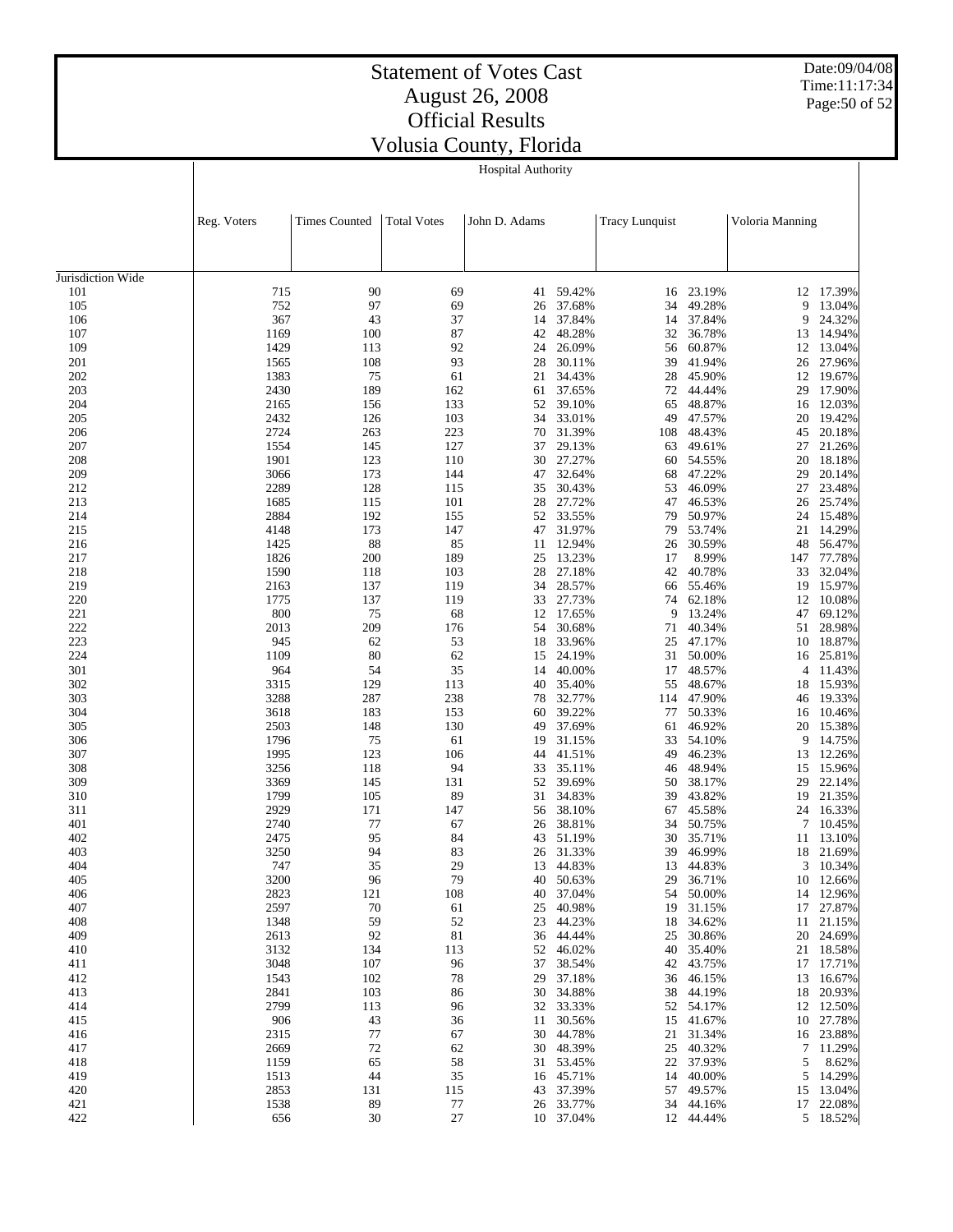Date:09/04/08 Time:11:17:34 Page:51 of 52

|                       |             |                      |                    | J <sup>7</sup><br><b>Hospital Authority</b> |             |                       |          |                 |        |
|-----------------------|-------------|----------------------|--------------------|---------------------------------------------|-------------|-----------------------|----------|-----------------|--------|
|                       |             |                      |                    |                                             |             |                       |          |                 |        |
|                       |             |                      |                    |                                             |             |                       |          |                 |        |
|                       | Reg. Voters | <b>Times Counted</b> | <b>Total Votes</b> | John D. Adams                               |             | <b>Tracy Lunquist</b> |          | Voloria Manning |        |
|                       |             |                      |                    |                                             |             |                       |          |                 |        |
|                       |             |                      |                    |                                             |             |                       |          |                 |        |
| 423                   | 3101        | 82                   | 72                 | 26                                          | 36.11%      | 35                    | 48.61%   | 11              | 15.28% |
| 424                   | 2467        | 67                   | 55                 | 25                                          | 45.45%      | 22                    | 40.00%   | 8               | 14.55% |
| 425                   | 397         | 45                   | 39                 | 18                                          | 46.15%      | 15                    | 38.46%   | 6               | 15.38% |
| 426                   | 2285        | 82                   | 68                 | 34                                          | 50.00%      | 27                    | 39.71%   |                 | 10.29% |
| 427                   | 1908        | 78                   | 67                 | 33                                          | 49.25%      | 26                    | 38.81%   | 8               | 11.94% |
| 428                   | 2544        | 62                   | 51                 | 25                                          | 49.02%      | 22                    | 43.14%   | 4               | 7.84%  |
| 429                   | 1966        | 64                   | 52                 | 28                                          | 53.85%      | 20                    | 38.46%   |                 | 7.69%  |
| 511                   | 358         | 27                   | 19                 | 6                                           | 31.58%      | 8                     | 42.11%   | 5               | 26.32% |
| 632                   | 45          | 3                    | 3                  |                                             | 33.33%      |                       | 33.33%   |                 | 33.33% |
| 816                   | 262         | 26                   | 23                 | 8                                           | 34.78%      | 8                     | 34.78%   |                 | 30.43% |
| Absentee              | 0           | 2955                 | 2566               | 1014                                        | 39.52%      | 1111                  | 43.30%   | 441             | 17.19% |
| Early Voting OS       |             | 652                  | 584                | 209                                         | 35.79%      | 245                   | 41.95%   | 130             | 22.26% |
| Provisional           |             | 18                   | 15                 | 8                                           | 53.33%      | 4                     | 26.67%   | 3               | 20.00% |
| Unscanned             |             | $\overline{2}$       |                    |                                             | 1 100.00%   | $\theta$              | $0.00\%$ | 0               | 0.00%  |
| Provisional After 7pm |             | 0                    |                    |                                             |             | $\overline{0}$        |          |                 |        |
| Total                 | 141234      | 11065                | 9504               |                                             | 3480 36.62% | 4144                  | 43.60%   | 1880            | 19.78% |